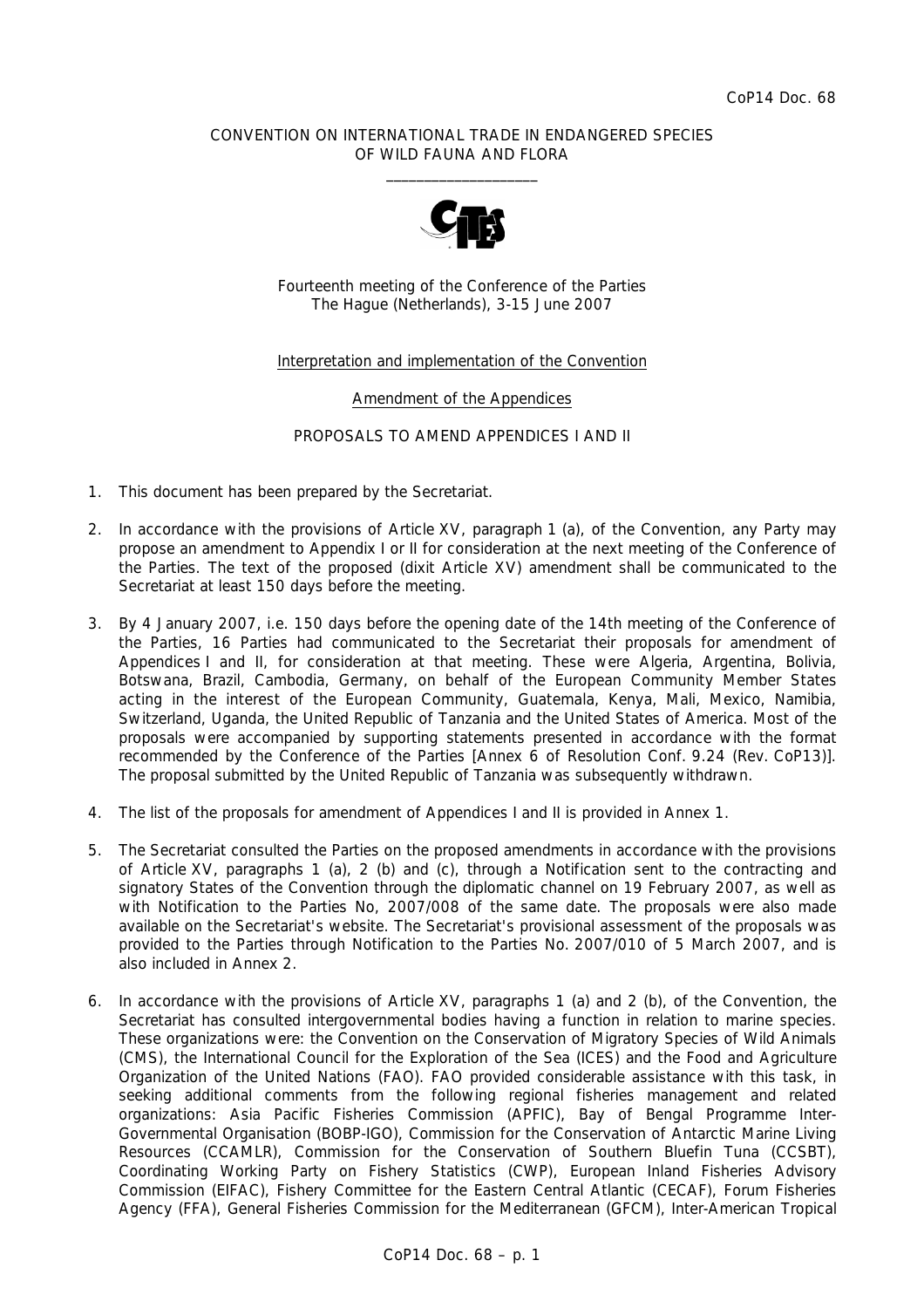Tuna Commission (IATTC), International Commission for the Conservation of Atlantic Tunas (ICCAT), ICES, Indian Ocean Tuna Commission (IOTC), Latin American Organization for Fisheries Development (OLDEPESCA), Ministerial Conference on Fisheries Cooperation between the Countries bordering the Atlantic Ocean/African Atlantic Fisheries Conference (ATLAFCO), Network of Aquaculture Centres in Asia-Pacific (NACA), North Pacific Marine Science Organization (PICES), Northwest Atlantic Fisheries Organization (NAFO), Permanent Commission for the South Pacific (CPPS), Regional Commission for Fisheries (RECOFI), Regional Fisheries Committee for the Gulf Of Guinea (COREP), Secretariat of the Pacific Community (SPC), Southeast Asian Fisheries Development Center (SEAFDEC) Southeast Atlantic Fisheries Organization (SEAFO), South West Indian Ocean Fisheries Commission (SWIOFC), Sub-regional Commission on Fisheries (SRCF) and Western Central Pacific Fisheries Commission (WCPFC).

- 7. In accordance with the provisions of Resolution Conf. 10.13 (Rev. CoP13), on Implementation of the Convention for timber species, paragraph b), of the section entitled *Regarding international organizations*, the Secretariat has sought the views of the International Tropical Timber Organization (ITTO), FAO and the World Conservation Union (IUCN) regarding the amendment proposal for timber species.
- 8. On the basis of the above consultation procedures and comments received, as well as the information contained in the assessment of the amendment proposals prepared by IUCN and TRAFFIC (*The IUCN/TRAFFIC Analyses of Proposals to Amend the CITES Appendices*, http://www.cites.org/eng/cop/14/inf/index.shtml), the Secretariat has finalized its recommendations to the Parties.
- 9. The comments that are relevant to the amendment proposals which have been received from Parties and from intergovernmental bodies having a function in relation to marine species or to timber species, as well as the Secretariat's final recommendations are presented in Annex 2 to this document.
- 10. The full texts of the comments received from intergovernmental bodies can be found in Annex 3 in the language in which they were provided.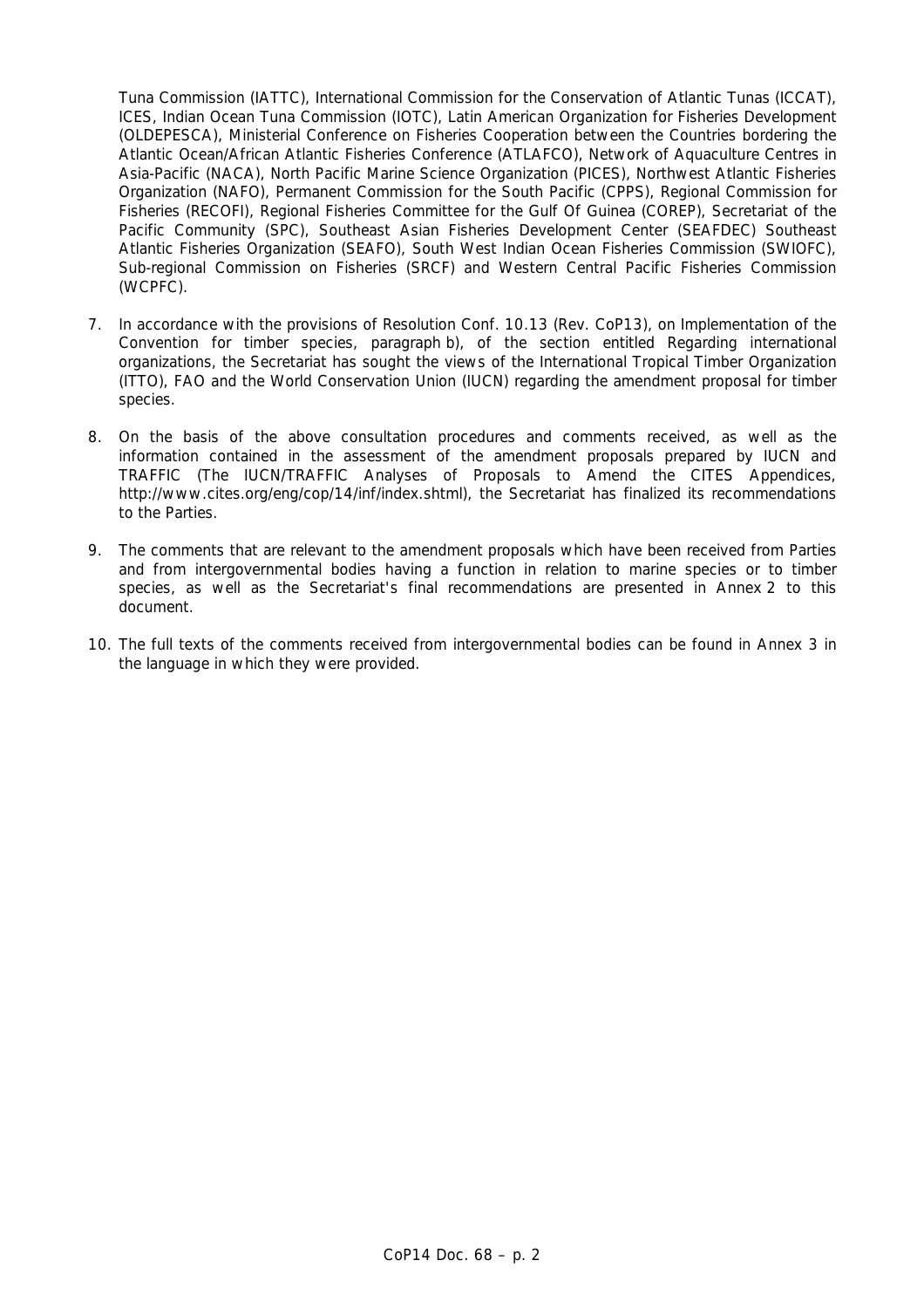# List of proposals

| Higher taxa                                           | Species covered by<br>the proposal | Proposal number<br>and proponent                    | Proposal                                                                                                                                                                                                                                                                                                                                                                                                                                                                                                                                                                                                                                                                                                                                                                                                                                                                                             |
|-------------------------------------------------------|------------------------------------|-----------------------------------------------------|------------------------------------------------------------------------------------------------------------------------------------------------------------------------------------------------------------------------------------------------------------------------------------------------------------------------------------------------------------------------------------------------------------------------------------------------------------------------------------------------------------------------------------------------------------------------------------------------------------------------------------------------------------------------------------------------------------------------------------------------------------------------------------------------------------------------------------------------------------------------------------------------------|
|                                                       |                                    | FAUNA                                               |                                                                                                                                                                                                                                                                                                                                                                                                                                                                                                                                                                                                                                                                                                                                                                                                                                                                                                      |
| <b>CHORDATA</b><br><b>MAMMALIA</b><br><b>PRIMATES</b> |                                    |                                                     |                                                                                                                                                                                                                                                                                                                                                                                                                                                                                                                                                                                                                                                                                                                                                                                                                                                                                                      |
| Loridae                                               | Nycticebus spp.                    | CoP14 Prop. 1<br>Cambodia                           | Transfer from Appendix II to Appendix I                                                                                                                                                                                                                                                                                                                                                                                                                                                                                                                                                                                                                                                                                                                                                                                                                                                              |
| CARNIVORA                                             |                                    |                                                     |                                                                                                                                                                                                                                                                                                                                                                                                                                                                                                                                                                                                                                                                                                                                                                                                                                                                                                      |
| Felidae                                               | Lynx rufus                         | CoP14 Prop. 2<br><b>United States of</b><br>America | Deletion from Appendix II                                                                                                                                                                                                                                                                                                                                                                                                                                                                                                                                                                                                                                                                                                                                                                                                                                                                            |
|                                                       | Panthera pardus                    | CoP14 Prop. 3<br>Uganda                             | Transfer of the population of Uganda from<br>Appendix I to Appendix II with an<br>annotation that reads as follows:<br>"1) for the exclusive purpose of sport<br>hunting for trophies and skins for<br>personal use, to be exported as<br>personal effects; and<br>2) with an annual export quota of 50                                                                                                                                                                                                                                                                                                                                                                                                                                                                                                                                                                                              |
| <b>PROBOSCIDEA</b>                                    |                                    |                                                     | leopards for the whole country."                                                                                                                                                                                                                                                                                                                                                                                                                                                                                                                                                                                                                                                                                                                                                                                                                                                                     |
| Elephantidae                                          | Loxodonta africana                 | CoP14 Prop. 4<br>Botswana and<br>Namibia            | Maintenance of the populations of<br>Botswana, Namibia, South Africa and<br>Zimbabwe in Appendix II in terms of<br>Article II, paragraph 2 (b), with the<br>replacement of all existing annotations<br>with the following annotation:<br>"1) The establishment of annual export<br>quotas for trade in raw ivory is<br>determined in accordance with<br>Resolution Conf. 10.10 (Rev. CoP12);<br>2) Trade in raw ivory is restricted to<br>trading partners that have been<br>certified by the Secretariat, in<br>consultation with the Standing<br>Committee, to have sufficient national<br>legislation and domestic trade controls<br>to ensure that the imported ivory will<br>not be re-exported and will be managed<br>in accordance with the requirements of<br>Resolution Conf. 10.10 (Rev. CoP12)<br>concerning manufacturing and trade;<br>and<br>3) The proceeds of the trade in raw ivory |
|                                                       |                                    |                                                     | are to be used exclusively for elephant<br>conservation and community<br>development programmes."                                                                                                                                                                                                                                                                                                                                                                                                                                                                                                                                                                                                                                                                                                                                                                                                    |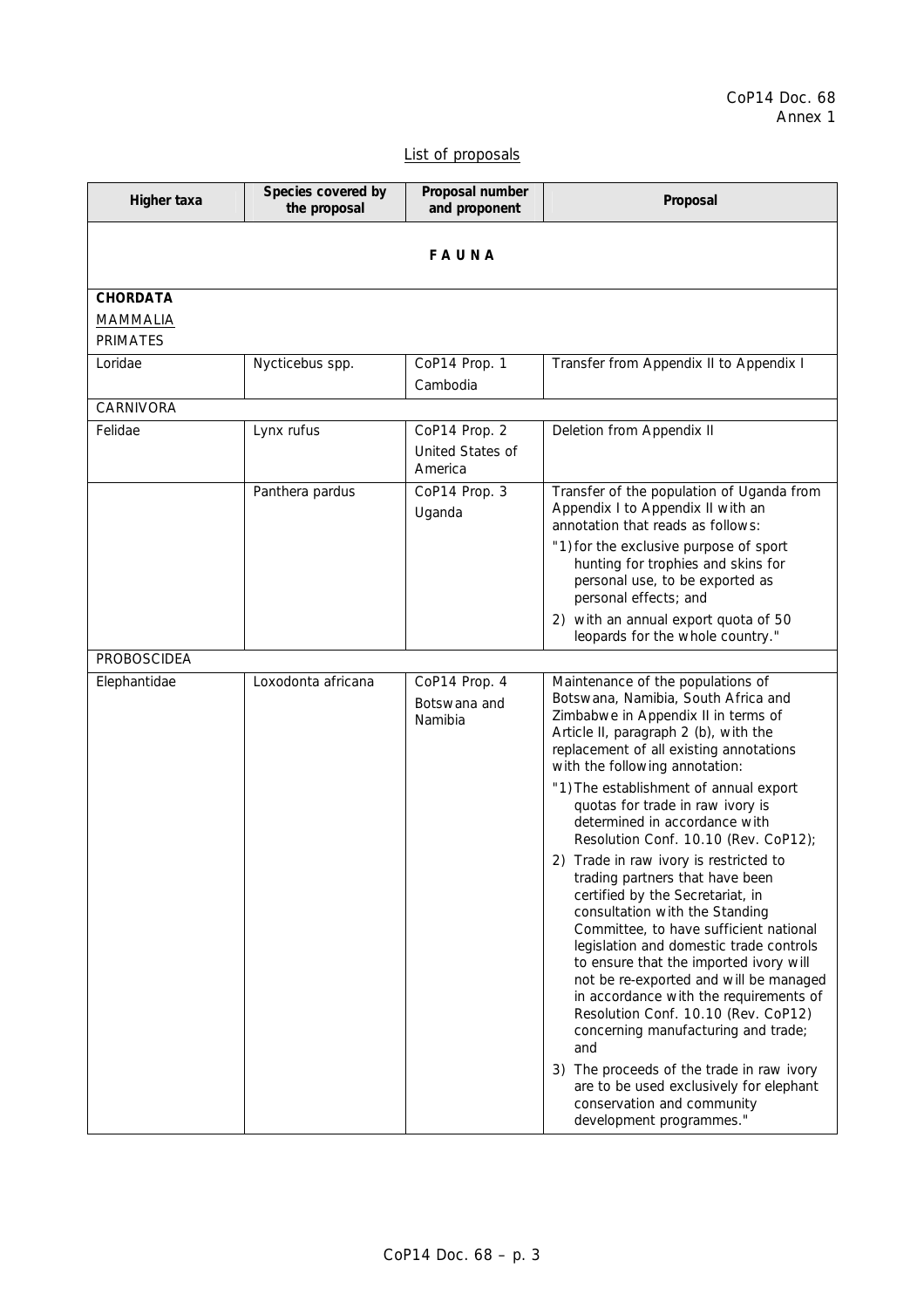| Higher taxa | Species covered by<br>the proposal | Proposal number<br>and proponent | Proposal                                                                                                                                                                                                                                                                                                                                                                                                                                                                                                                                                                                                                                                                                                                                                                                                                                                                                                                                                                                                                                                                                                                                         |
|-------------|------------------------------------|----------------------------------|--------------------------------------------------------------------------------------------------------------------------------------------------------------------------------------------------------------------------------------------------------------------------------------------------------------------------------------------------------------------------------------------------------------------------------------------------------------------------------------------------------------------------------------------------------------------------------------------------------------------------------------------------------------------------------------------------------------------------------------------------------------------------------------------------------------------------------------------------------------------------------------------------------------------------------------------------------------------------------------------------------------------------------------------------------------------------------------------------------------------------------------------------|
|             | Loxodonta africana                 | CoP14 Prop. 5<br><b>Botswana</b> | Amendment of the annotation to the<br>population of Botswana to read as follows:                                                                                                                                                                                                                                                                                                                                                                                                                                                                                                                                                                                                                                                                                                                                                                                                                                                                                                                                                                                                                                                                 |
|             |                                    |                                  | "For the exclusive purpose of allowing<br>in the case of the population of<br>Botswana:                                                                                                                                                                                                                                                                                                                                                                                                                                                                                                                                                                                                                                                                                                                                                                                                                                                                                                                                                                                                                                                          |
|             |                                    |                                  | 1) trade in hunting trophies for non-<br>commercial purposes;                                                                                                                                                                                                                                                                                                                                                                                                                                                                                                                                                                                                                                                                                                                                                                                                                                                                                                                                                                                                                                                                                    |
|             |                                    |                                  | 2) trade in hides for commercial<br>purposes;                                                                                                                                                                                                                                                                                                                                                                                                                                                                                                                                                                                                                                                                                                                                                                                                                                                                                                                                                                                                                                                                                                    |
|             |                                    |                                  | 3) trade in leather goods for<br>commercial purposes;                                                                                                                                                                                                                                                                                                                                                                                                                                                                                                                                                                                                                                                                                                                                                                                                                                                                                                                                                                                                                                                                                            |
|             |                                    |                                  | 4) trade in live animals for commercial<br>purposes to appropriate and<br>acceptable destinations (and as<br>determined by the national<br>legislation of the country of import);                                                                                                                                                                                                                                                                                                                                                                                                                                                                                                                                                                                                                                                                                                                                                                                                                                                                                                                                                                |
|             |                                    |                                  | 5) trade annually in registered stocks<br>of raw ivory (whole tusks and<br>pieces of not more than 8 tonnes)<br>of Botswana origin owned by the<br>Government of Botswana for<br>commercial purposes only with<br>trading partners that have been<br>certified by the Secretariat, in<br>consultation with the Standing<br>Committee, to have sufficient<br>national legislation and domestic<br>trade controls to ensure that the<br>imported ivory will not be<br>re-exported and will be managed in<br>accordance with the requirements<br>of Resolution Conf. 10.10<br>(Rev. CoP12) concerning<br>manufacturing and trade; and<br>6) trade in registered stocks of raw<br>ivory (whole tusks and pieces of<br>not more than 40 tonnes) of<br>Botswana origin owned by the<br>Government for commercial<br>purposes on a one-off sale<br>immediately after the adoption of<br>the proposal. Botswana will trade<br>only with trading partners that have<br>been certified by the Secretariat, in<br>consultation with the Standing<br>Committee, to have sufficient<br>national legislation and domestic<br>trade controls to ensure that the |
|             |                                    |                                  | imported ivory will not be re-<br>exported and will be managed in<br>accordance with the requirements<br>of Resolution Conf. 10.10<br>(Rev. CoP12) concerning<br>manufacturing and trade."                                                                                                                                                                                                                                                                                                                                                                                                                                                                                                                                                                                                                                                                                                                                                                                                                                                                                                                                                       |
|             | Loxodonta africana                 | CoP14 Prop. 6<br>Kenya and Mali  | A. Amendment of the annotation regarding<br>the populations of Botswana, Namibia<br>and South Africa to:                                                                                                                                                                                                                                                                                                                                                                                                                                                                                                                                                                                                                                                                                                                                                                                                                                                                                                                                                                                                                                         |
|             |                                    |                                  | a) include the following provision:                                                                                                                                                                                                                                                                                                                                                                                                                                                                                                                                                                                                                                                                                                                                                                                                                                                                                                                                                                                                                                                                                                              |
|             |                                    |                                  | "No trade in raw or worked ivory<br>shall be permitted for a period of 20<br>years except for:                                                                                                                                                                                                                                                                                                                                                                                                                                                                                                                                                                                                                                                                                                                                                                                                                                                                                                                                                                                                                                                   |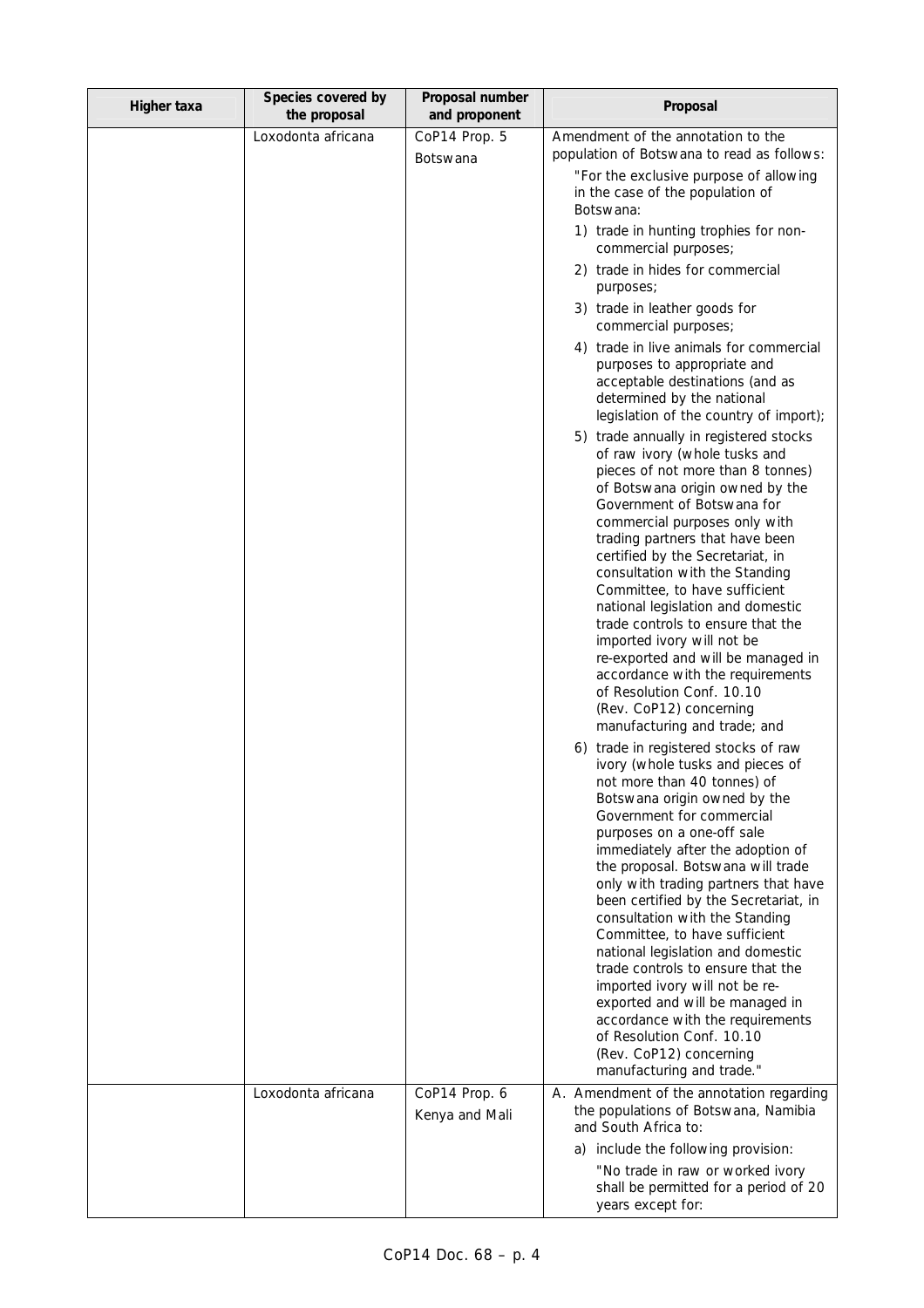| Higher taxa | Species covered by<br>the proposal | Proposal number<br>and proponent                | Proposal                                                                                                                                                                                                                                                                                                                                                                                                                                                                                                                                                                                                                                                                                                                                                                                                                                                                  |
|-------------|------------------------------------|-------------------------------------------------|---------------------------------------------------------------------------------------------------------------------------------------------------------------------------------------------------------------------------------------------------------------------------------------------------------------------------------------------------------------------------------------------------------------------------------------------------------------------------------------------------------------------------------------------------------------------------------------------------------------------------------------------------------------------------------------------------------------------------------------------------------------------------------------------------------------------------------------------------------------------------|
|             |                                    |                                                 | 1) raw ivory exported as hunting<br>trophies for non-commercial<br>purposes; and                                                                                                                                                                                                                                                                                                                                                                                                                                                                                                                                                                                                                                                                                                                                                                                          |
|             |                                    |                                                 | 2) ivory exported pursuant to the<br>conditional sale of registered<br>government-owned ivory stocks<br>agreed at the 12th meeting of<br>the Conference of the Parties";<br>and                                                                                                                                                                                                                                                                                                                                                                                                                                                                                                                                                                                                                                                                                           |
|             |                                    |                                                 | b) remove the following provision:                                                                                                                                                                                                                                                                                                                                                                                                                                                                                                                                                                                                                                                                                                                                                                                                                                        |
|             |                                    |                                                 | "6) trade in individually marked and<br>certified ekipas incorporated in<br>finished jewellery for non-<br>commercial purposes for<br>Namibia".                                                                                                                                                                                                                                                                                                                                                                                                                                                                                                                                                                                                                                                                                                                           |
|             |                                    |                                                 | B. Amendment of the annotation regarding<br>the population of Zimbabwe to read:                                                                                                                                                                                                                                                                                                                                                                                                                                                                                                                                                                                                                                                                                                                                                                                           |
|             |                                    |                                                 | "For the exclusive purpose of allowing:                                                                                                                                                                                                                                                                                                                                                                                                                                                                                                                                                                                                                                                                                                                                                                                                                                   |
|             |                                    |                                                 | 1) export of live animals to appropriate<br>and acceptable destinations;                                                                                                                                                                                                                                                                                                                                                                                                                                                                                                                                                                                                                                                                                                                                                                                                  |
|             |                                    |                                                 | 2) export of hides; and                                                                                                                                                                                                                                                                                                                                                                                                                                                                                                                                                                                                                                                                                                                                                                                                                                                   |
|             |                                    |                                                 | 3) export of leather goods for non-<br>commercial purposes.                                                                                                                                                                                                                                                                                                                                                                                                                                                                                                                                                                                                                                                                                                                                                                                                               |
|             |                                    |                                                 | All other specimens shall be deemed to<br>be specimens of species included in<br>Appendix I and the trade in them shall<br>be regulated accordingly.                                                                                                                                                                                                                                                                                                                                                                                                                                                                                                                                                                                                                                                                                                                      |
|             |                                    |                                                 | No trade in raw or worked ivory shall<br>be permitted for a period of 20 years.                                                                                                                                                                                                                                                                                                                                                                                                                                                                                                                                                                                                                                                                                                                                                                                           |
|             |                                    |                                                 | To ensure that where a) destinations<br>for live animals are to be appropriate<br>and acceptable and/or b) the purpose of<br>the import is to be non-commercial,<br>export permits and re-export<br>certificates may be issued only after<br>the issuing Management Authority has<br>received, from the Management<br>Authority of the State of import, a<br>certification to the effect that: in case<br>a), in analogy to Article III, paragraph 3<br>(b) of the Convention, the holding<br>facility has been reviewed by the<br>competent Scientific Authority, and the<br>proposed recipient has been found to<br>be suitably equipped to house and care<br>for the animals; and/or in case b), in<br>analogy to Article III, paragraph 3 (c),<br>the Management Authority is satisfied<br>that the specimens will not be used for<br>primarily commercial purposes." |
|             | Loxodonta africana                 | CoP14 Prop. 7<br>United Republic of<br>Tanzania | Transfer of the population of the United<br>Republic of Tanzania from Appendix I to<br>Appendix II with an annotation that reads<br>as follows:                                                                                                                                                                                                                                                                                                                                                                                                                                                                                                                                                                                                                                                                                                                           |
|             |                                    |                                                 | "For the exclusive purpose of allowing:                                                                                                                                                                                                                                                                                                                                                                                                                                                                                                                                                                                                                                                                                                                                                                                                                                   |
|             | Withdrawn                          |                                                 | 1) trade in registered stocks of raw<br>ivory in whole tusks and pieces;                                                                                                                                                                                                                                                                                                                                                                                                                                                                                                                                                                                                                                                                                                                                                                                                  |
|             |                                    |                                                 | 2) trade in live specimens for non-<br>commercial purposes to appropriate                                                                                                                                                                                                                                                                                                                                                                                                                                                                                                                                                                                                                                                                                                                                                                                                 |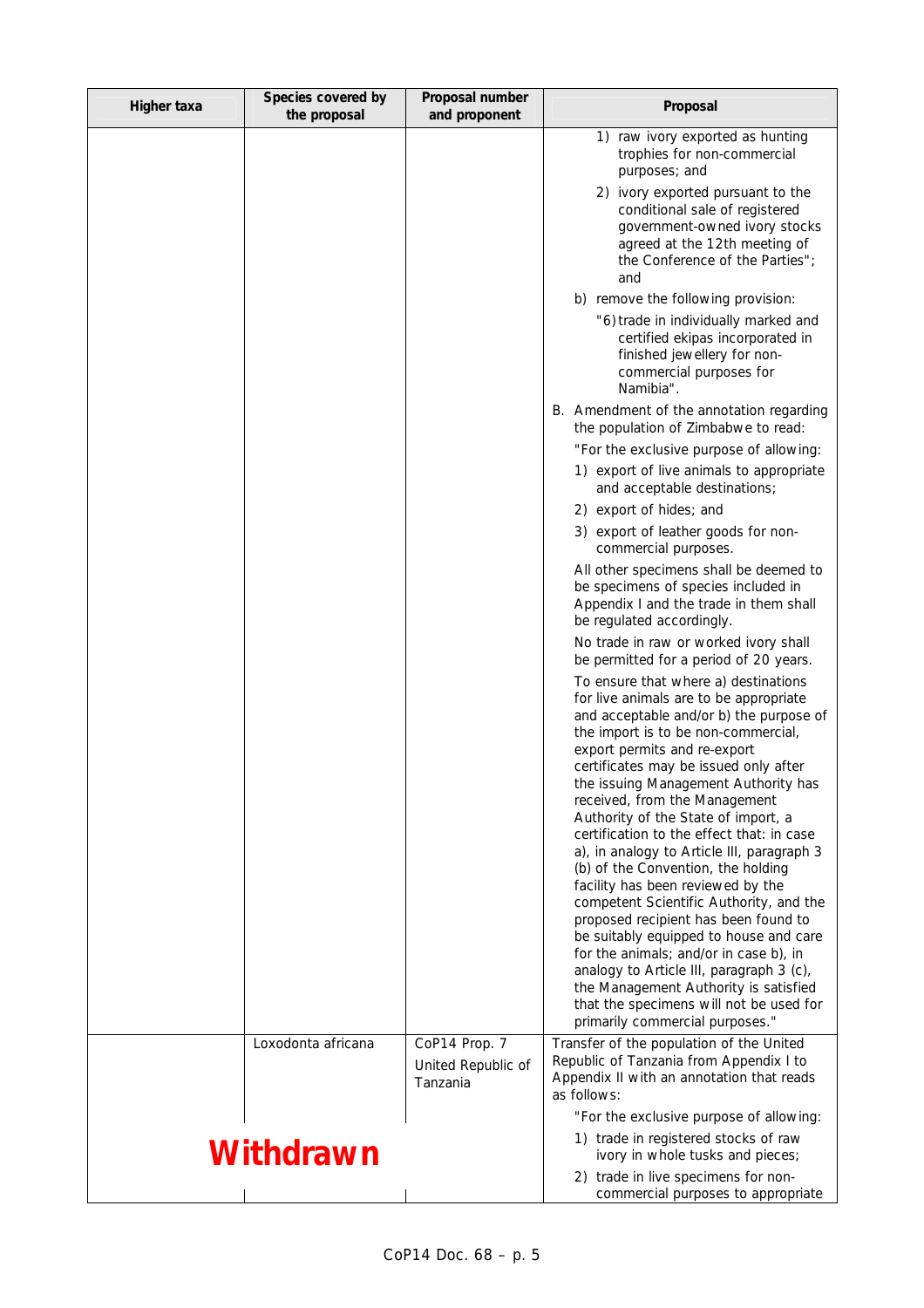| Higher taxa                   | Species covered by<br>the proposal   | Proposal number<br>and proponent | Proposal                                                                                                                                                                                                                                                                                                                                                             |
|-------------------------------|--------------------------------------|----------------------------------|----------------------------------------------------------------------------------------------------------------------------------------------------------------------------------------------------------------------------------------------------------------------------------------------------------------------------------------------------------------------|
|                               |                                      |                                  | and acceptable destinations; and                                                                                                                                                                                                                                                                                                                                     |
|                               |                                      |                                  | 3) trade in hunting trophies for non-<br>commercial purposes."                                                                                                                                                                                                                                                                                                       |
| <b>ARTIODACTYLA</b>           |                                      |                                  |                                                                                                                                                                                                                                                                                                                                                                      |
| Camelidae                     | Vicugna vicugna                      | CoP14 Prop. 8<br>Bolivia         | Amendment of the annotation to the<br>Bolivian population to read as follows:                                                                                                                                                                                                                                                                                        |
|                               |                                      |                                  | "Population of Bolivia (listed in<br>Appendix II):                                                                                                                                                                                                                                                                                                                   |
|                               |                                      |                                  | For the exclusive purpose of allowing<br>international trade in wool sheared from<br>live vicuñas, and in cloth and items<br>made thereof, including luxury<br>handicrafts and knitted articles.                                                                                                                                                                     |
|                               |                                      |                                  | The reverse side of the cloth must bear<br>the logotype adopted by the range<br>States of the species, which are<br>signatories to the Convenio para la<br>Conservación y Manejo de la Vicuña,<br>and the selvages the words 'VICUÑA-<br>BOLIVIA'. Other products must bear a<br>label including the logotype and the<br>designation 'VICUÑA-BOLIVIA-<br>ARTESANÍA'. |
|                               |                                      |                                  | All other specimens shall be deemed to<br>be specimens of species included in<br>Appendix I and the trade in them shall<br>be regulated accordingly."                                                                                                                                                                                                                |
| Cervidae                      | Cervus elaphus<br>barbarus           | CoP14 Prop. 9<br>Algeria         | Inclusion in Appendix I                                                                                                                                                                                                                                                                                                                                              |
| Bovidae                       | Gazella cuvieri                      | CoP14 Prop. 10<br>Algeria        | Inclusion in Appendix I                                                                                                                                                                                                                                                                                                                                              |
|                               | Gazella dorcas                       | CoP14 Prop. 11<br>Algeria        | Inclusion in Appendix I                                                                                                                                                                                                                                                                                                                                              |
|                               | Gazella leptoceros                   | CoP14 Prop. 12<br>Algeria        | Inclusion in Appendix I                                                                                                                                                                                                                                                                                                                                              |
| <b>REPTILIA</b><br>CROCODYLIA |                                      |                                  |                                                                                                                                                                                                                                                                                                                                                                      |
| Alligatoridae                 | Melanosuchus niger                   | CoP14 Prop. 13<br>Brazil         | Transfer of the Brazilian population from<br>Appendix I to Appendix II                                                                                                                                                                                                                                                                                               |
| <b>SAURIA</b>                 |                                      |                                  |                                                                                                                                                                                                                                                                                                                                                                      |
| Helodermatidae                | Heloderma horridum<br>charlesbogerti | CoP14 Prop. 14<br>Guatemala      | Transfer from Appendix II to Appendix I                                                                                                                                                                                                                                                                                                                              |
| <b>ELASMOBRANCHII</b>         |                                      |                                  |                                                                                                                                                                                                                                                                                                                                                                      |
| <b>LAMNIFORMES</b>            |                                      |                                  |                                                                                                                                                                                                                                                                                                                                                                      |
| Lamnidae                      | Lamna nasus                          | CoP14 Prop. 15<br>Germany*       | Inclusion in Appendix II, with the following<br>annotation:                                                                                                                                                                                                                                                                                                          |
|                               |                                      |                                  | "The entry into effect of the inclusion<br>of Lamna nasus in Appendix II of CITES<br>will be delayed by 18 months to enable<br>Parties to resolve the related technical<br>and administrative issues, such as the<br>possible designation of an additional<br>Management Authority."                                                                                 |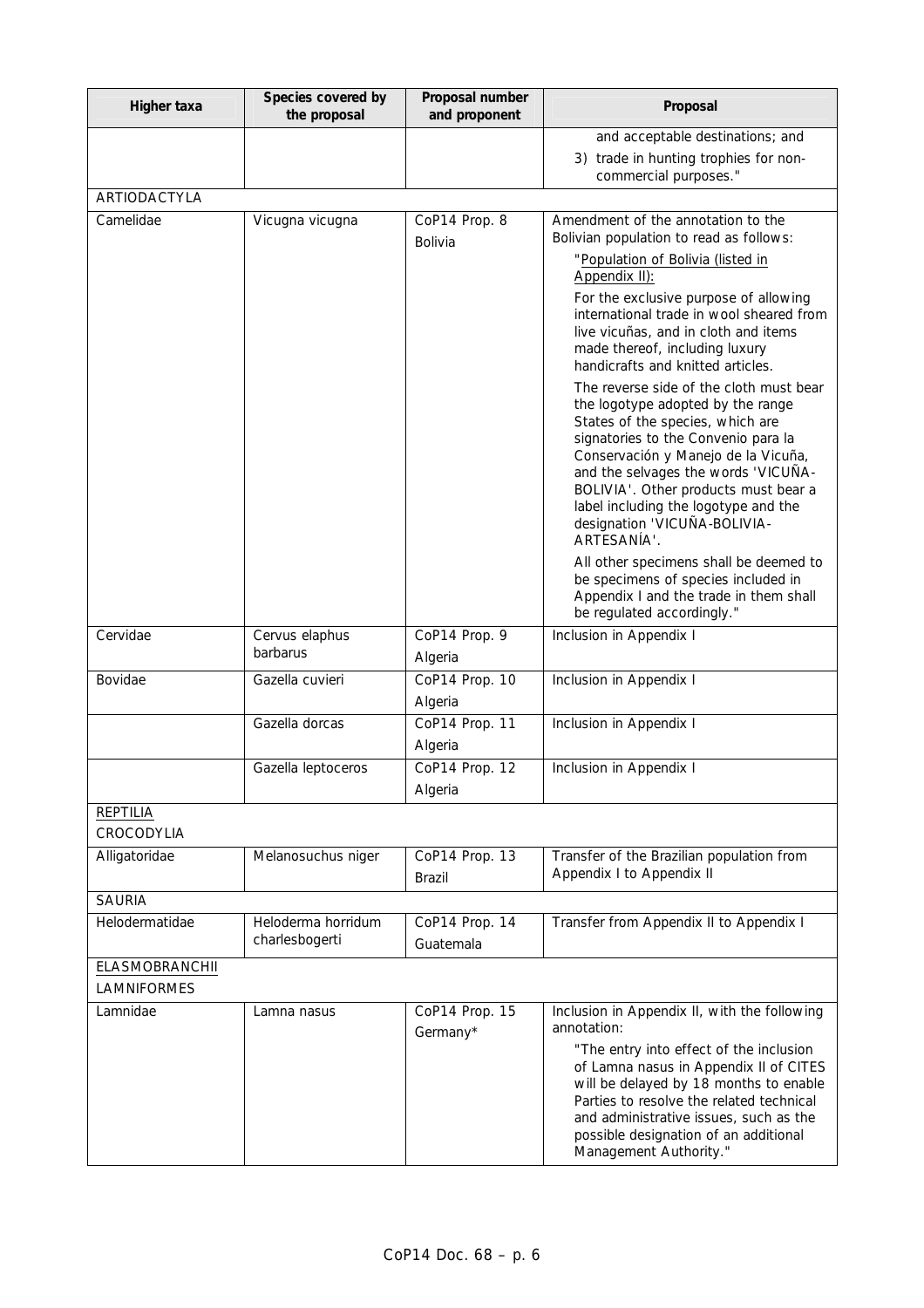| Squalus acanthias                                                                                                     | CoP14 Prop. 16<br>Germany*                           | Inclusion in Appendix II, with the following<br>annotation:                                                                                                                                         |
|-----------------------------------------------------------------------------------------------------------------------|------------------------------------------------------|-----------------------------------------------------------------------------------------------------------------------------------------------------------------------------------------------------|
|                                                                                                                       |                                                      |                                                                                                                                                                                                     |
|                                                                                                                       |                                                      | "The entry into effect of the inclusion<br>of Squalus acanthias in Appendix II of<br>CITES will be delayed by 18 months to<br>enable Parties to resolve the related                                 |
|                                                                                                                       |                                                      | technical and administrative issues.<br>such as the possible designation of an<br>additional Management Authority."                                                                                 |
|                                                                                                                       |                                                      |                                                                                                                                                                                                     |
| Pristidae spp.                                                                                                        | Kenya and the<br>United States of<br>America         | Inclusion in Appendix I                                                                                                                                                                             |
|                                                                                                                       |                                                      |                                                                                                                                                                                                     |
|                                                                                                                       |                                                      |                                                                                                                                                                                                     |
|                                                                                                                       | Germany*                                             | Inclusion in Appendix II                                                                                                                                                                            |
|                                                                                                                       |                                                      |                                                                                                                                                                                                     |
| Pterapogon kauderni                                                                                                   | CoP14 Prop. 19<br>United States of<br>America        | Inclusion in Appendix II                                                                                                                                                                            |
|                                                                                                                       |                                                      |                                                                                                                                                                                                     |
| Panulirus argus and<br>Panulirus laevicauda                                                                           | CoP14 Prop. 20<br>Brazil                             | Inclusion of the Brazilian populations in<br>Appendix II                                                                                                                                            |
|                                                                                                                       |                                                      |                                                                                                                                                                                                     |
| Corallium spp.                                                                                                        | CoP14 Prop. 21<br>United States of<br>America        | Inclusion in Appendix II                                                                                                                                                                            |
|                                                                                                                       | <b>FLORA</b>                                         |                                                                                                                                                                                                     |
| Agave arizonica                                                                                                       | CoP14 Prop. 22<br>United States of<br>America        | Deletion from Appendix I                                                                                                                                                                            |
| Nolina interrata                                                                                                      | CoP14 Prop. 23<br><b>United States of</b><br>America | Transfer from Appendix I to Appendix II,<br>including all parts and derivatives                                                                                                                     |
| Pereskia spp. and<br>Quiabentia spp.                                                                                  | CoP14 Prop. 24<br>Argentina                          | Deletion from Appendix II                                                                                                                                                                           |
| Pereskiopsis spp.                                                                                                     | CoP14 Prop. 25<br>Mexico                             | Deletion from Appendix II                                                                                                                                                                           |
| Cactaceae spp. (#4)<br>and Orchidaceae spp.<br>(#8) in Appendix II,<br>and all taxa annotated<br>with annotation $#1$ | CoP14 Prop. 26<br>Switzerland                        | Merging and amendment of annotations<br>#1, #4 and #8 to read:<br>"Designates all parts and derivatives,<br>except:<br>a) seeds, spores and pollen (including<br>pollinia), except seeds of Mexican |
|                                                                                                                       | Anguilla anguilla                                    | CoP14 Prop. 17<br>CoP14 Prop. 18                                                                                                                                                                    |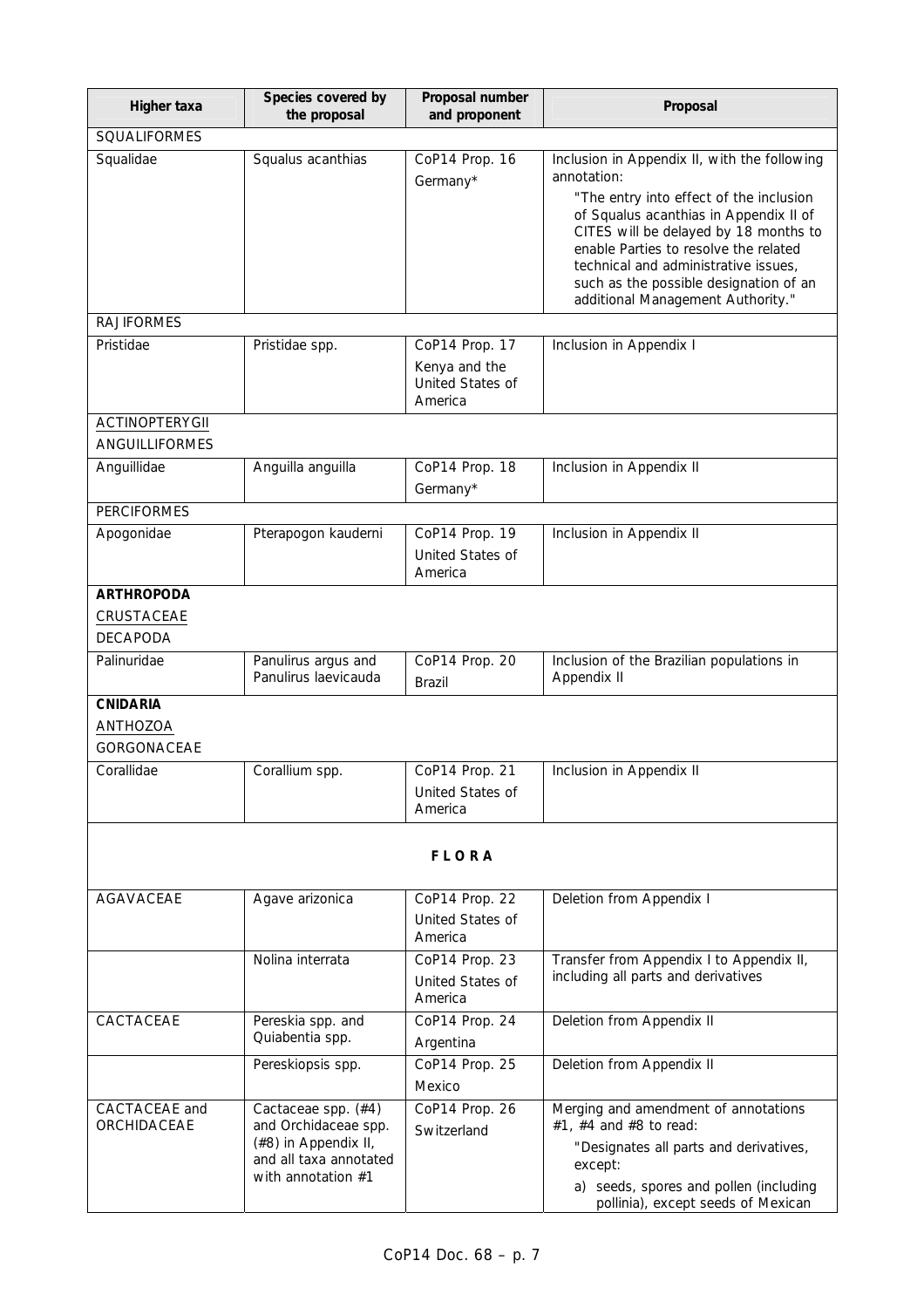| Higher taxa | Species covered by<br>the proposal                                                            | Proposal number<br>and proponent                                       | Proposal                                                                                                                                                                                                                                                                                                                                                                                |
|-------------|-----------------------------------------------------------------------------------------------|------------------------------------------------------------------------|-----------------------------------------------------------------------------------------------------------------------------------------------------------------------------------------------------------------------------------------------------------------------------------------------------------------------------------------------------------------------------------------|
|             |                                                                                               |                                                                        | Cactaceae spp. originating in<br>Mexico;                                                                                                                                                                                                                                                                                                                                                |
|             |                                                                                               |                                                                        | b) seedling or tissue cultures obtained<br>in vitro, in solid or liquid media,<br>transported in sterile containers;                                                                                                                                                                                                                                                                    |
|             |                                                                                               |                                                                        | c) cut flowers and cut leaves<br>(excluding phylloclades and other<br>stem parts, and pseudobulbs) of<br>artificially propagated plants;                                                                                                                                                                                                                                                |
|             |                                                                                               |                                                                        | d) fruits and parts and derivatives<br>thereof of naturalized or artificially<br>propagated plants of the genera<br>Vanilla (Orchidaceae), Opuntia<br>subgenus Opuntia, Hylocereus and<br>Selenicereus (Cactaceae);                                                                                                                                                                     |
|             |                                                                                               |                                                                        | e) separate stem joints (pads), stem<br>sections and flowers and parts and<br>derivatives thereof of naturalized or<br>artificially propagated plants of the<br>genera Opuntia subgenus Opuntia,<br>and Selenicereus (Cactaceae);                                                                                                                                                       |
|             |                                                                                               |                                                                        | finished products that are packaged<br>f)<br>and ready for retail trade (excluding<br>whole or grafted specimens, seeds,<br>bulbs and other propagules) of<br>Aloe spp., Aquilaria malaccensis,<br>Cactaceae spp., Cibotium barometz,<br>Cistanche deserticola,<br>Cyclamen spp., Dionaea muscipula,<br>Euphorbia spp., Galanthus spp.,<br>Orchidaceae spp. and<br>Prunus africana; and |
|             |                                                                                               |                                                                        | non-living herbarium specimens for<br>g)<br>non-commercial purposes."                                                                                                                                                                                                                                                                                                                   |
|             | Adonis vernalis,<br>Guaiacum spp.,<br>Hydrastis canadensis,                                   | CoP14 Prop. 27<br>Switzerland, as                                      | Amendment of the annotations to these<br>taxa to read as follows:                                                                                                                                                                                                                                                                                                                       |
|             | Nardostachys<br>grandiflora,<br>Panax ginseng,<br>Panax quinquefolius,<br>Picrorhiza kurrooa, | Depositary<br>Government, at<br>the request of the<br>Plants Committee | For Adonis vernalis, Guaiacum spp.,<br>Nardostachys grandiflora, Picrorhiza<br>kurrooa, Podophyllum hexandrum,<br>Rauvolfia serpentina, Taxus chinensis,<br>T. fuana, T. cuspidata, T. sumatrana<br>and T. wallichiana:                                                                                                                                                                 |
|             | Podophyllum<br>hexandrum,<br>Pterocarpus                                                      |                                                                        | "Designates all parts and derivatives<br>except:                                                                                                                                                                                                                                                                                                                                        |
|             | santalinus,<br>Rauvolfia serpentina,                                                          |                                                                        | a) seeds and pollen; and<br>b) finished products packaged and                                                                                                                                                                                                                                                                                                                           |
|             | Taxus chinensis,<br>T. fuana, T. cuspidata,                                                   |                                                                        | ready for retail trade."<br>For Hydrastis canadensis:                                                                                                                                                                                                                                                                                                                                   |
|             | T. sumatrana,<br>T. wallichiana,<br>Orchidaceae spp. in                                       |                                                                        | "Designates underground parts (i.e.<br>roots, rhizomes): whole, parts and<br>powdered."                                                                                                                                                                                                                                                                                                 |
|             | Appendix II, and all<br>Appendix-II and -III                                                  |                                                                        | For Panax ginseng and P. quinquefolius:                                                                                                                                                                                                                                                                                                                                                 |
|             | taxa annotated with<br>annotation #1                                                          |                                                                        | "Designates whole and sliced roots<br>and parts of roots."                                                                                                                                                                                                                                                                                                                              |
|             |                                                                                               |                                                                        | For Pterocarpus santalinus:<br>"Designates logs, wood-chips,                                                                                                                                                                                                                                                                                                                            |
|             |                                                                                               |                                                                        | powder and extracts."<br>For Orchidaceae spp. in Appendix II and                                                                                                                                                                                                                                                                                                                        |
|             |                                                                                               |                                                                        | all Appendix-II taxa (Agave victoriae-                                                                                                                                                                                                                                                                                                                                                  |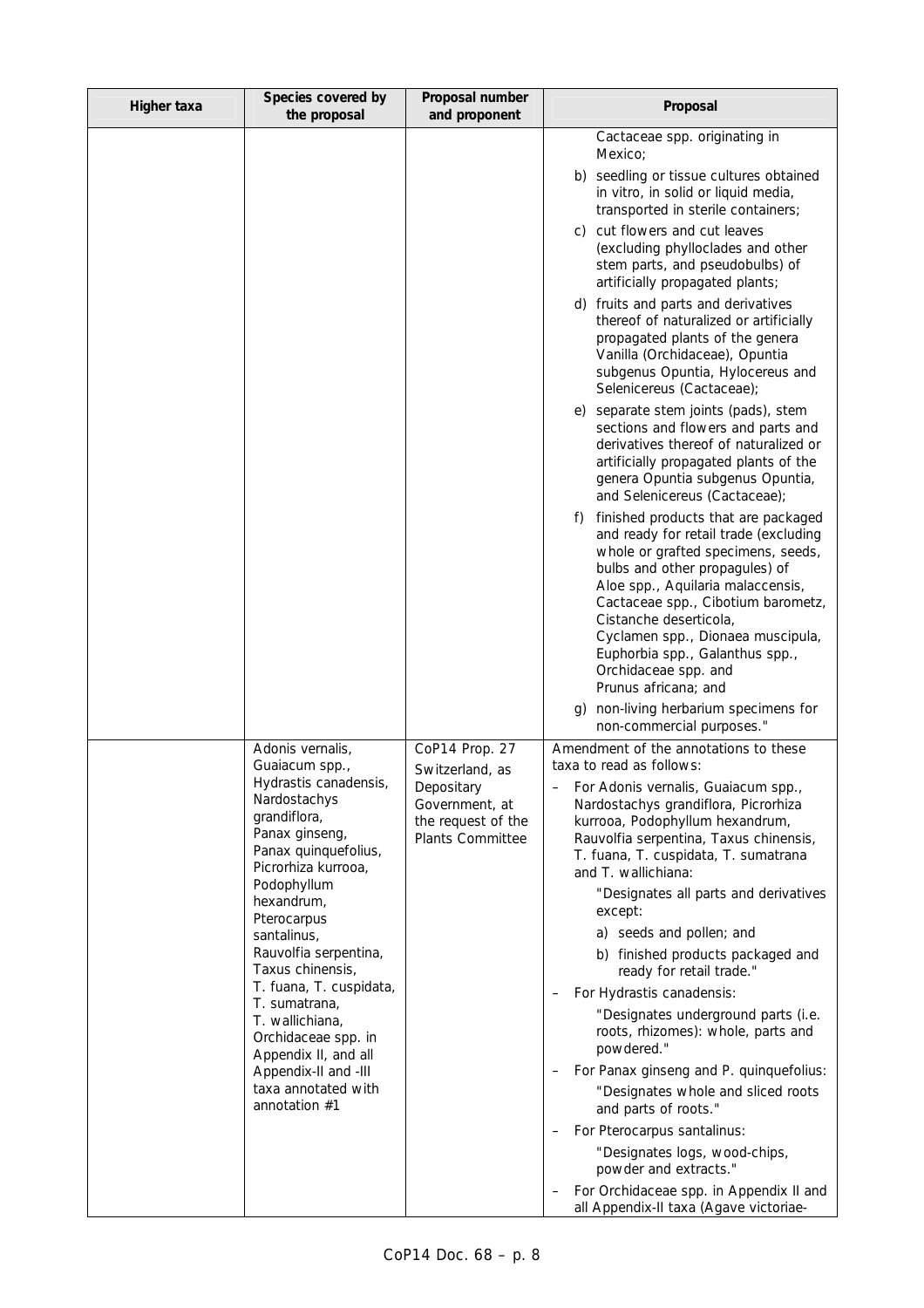| Higher taxa          | Species covered by<br>the proposal        | Proposal number<br>and proponent              | Proposal                                                                                                                                                                                                                                                                                                                                                                                                                                                                                                                                                                                                                                                                                                                                                                                                                                                                                                                                                                                                                                                                                                                                                                                                                                                                                                                                                                                                                                                                                               |
|----------------------|-------------------------------------------|-----------------------------------------------|--------------------------------------------------------------------------------------------------------------------------------------------------------------------------------------------------------------------------------------------------------------------------------------------------------------------------------------------------------------------------------------------------------------------------------------------------------------------------------------------------------------------------------------------------------------------------------------------------------------------------------------------------------------------------------------------------------------------------------------------------------------------------------------------------------------------------------------------------------------------------------------------------------------------------------------------------------------------------------------------------------------------------------------------------------------------------------------------------------------------------------------------------------------------------------------------------------------------------------------------------------------------------------------------------------------------------------------------------------------------------------------------------------------------------------------------------------------------------------------------------------|
|                      |                                           |                                               | reginae, Aloe spp., Anacampseros spp.,<br>Aquilaria spp., Avonia spp.,<br>Beccariophoenix madagascariensis,<br>Bowenia spp., Caryocar costaricense,<br>Cibotium barometz, Cistanche<br>deserticola, Cyathea spp.,<br>Cycadaceae spp., Cyclamen spp.,<br>Dicksonia spp., Didiereaceae spp.,<br>Dionaea muscipula, Dioscorea<br>deltoidea, Euphorbia spp., Fouquieria<br>columnaris, Galanthus spp.,<br>Gonystylus spp., Gyrinops spp.,<br>Hedychium philippinense, Lewisia<br>serrata, Neodypsis decaryi,<br>Nepenthes spp., Oreomunnea<br>pterocarpa, Orothamnus zeyheri,<br>Pachypodium spp., Platymiscium<br>pleiostachyum, Protea odorata, Prunus<br>africana, Sarracenia spp., Shortia<br>galacifolia, Sternbergia spp., Swietenia<br>humilis, Tillandsia harrisii, T. kammii,<br>T. kautskyi, T. mauryana,<br>T. sprengeliana, T. sucrei,<br>T. xerographica, Welwitschia mirabilis,<br>Zamiaceae spp.) and Appendix-III taxa<br>(Gnetum montanum, Magnolia liliifera<br>var. obovata, Meconopsis regia,<br>Podocarpus neriifolius, Tetracentron<br>sinense) annotated with #1:<br>"Designates all parts and<br>derivatives, except:<br>a) seeds, spores and pollen<br>(including pollinia);<br>b) seedling or tissue cultures<br>obtained in vitro, in solid or<br>liquid media, transported in<br>sterile containers;<br>c) cut flowers of artificially<br>propagated plants; and<br>d) fruits and parts and derivatives<br>thereof of artificially propagated<br>plants of the genus Vanilla." |
| <b>DIAPENSIACEAE</b> | Shortia galacifolia                       | CoP14 Prop. 28<br>United States of<br>America | Deletion from Appendix II                                                                                                                                                                                                                                                                                                                                                                                                                                                                                                                                                                                                                                                                                                                                                                                                                                                                                                                                                                                                                                                                                                                                                                                                                                                                                                                                                                                                                                                                              |
| <b>EUPHORBIACEAE</b> | Euphorbia spp.<br>included in Appendix II | CoP14 Prop. 29<br>Switzerland                 | Amendment of the annotation to<br>Euphorbia spp. included in Appendix II to<br>read as follows:<br>"Succulent, non pencil-stemmed, non-<br>coralliform, non-candelabriform species<br>only, with shapes and dimensions as<br>indicated, except the species included<br>in Appendix I:<br>pencil-stemmed succulent<br>a)<br>Euphorbia spp.: whole plants with<br>spineless, erect stems of up to 1 cm<br>diameter and a length of more than<br>25 cm, unbranched or<br>predominantly branching from near<br>the base, leafless or with small<br>leaves;                                                                                                                                                                                                                                                                                                                                                                                                                                                                                                                                                                                                                                                                                                                                                                                                                                                                                                                                                 |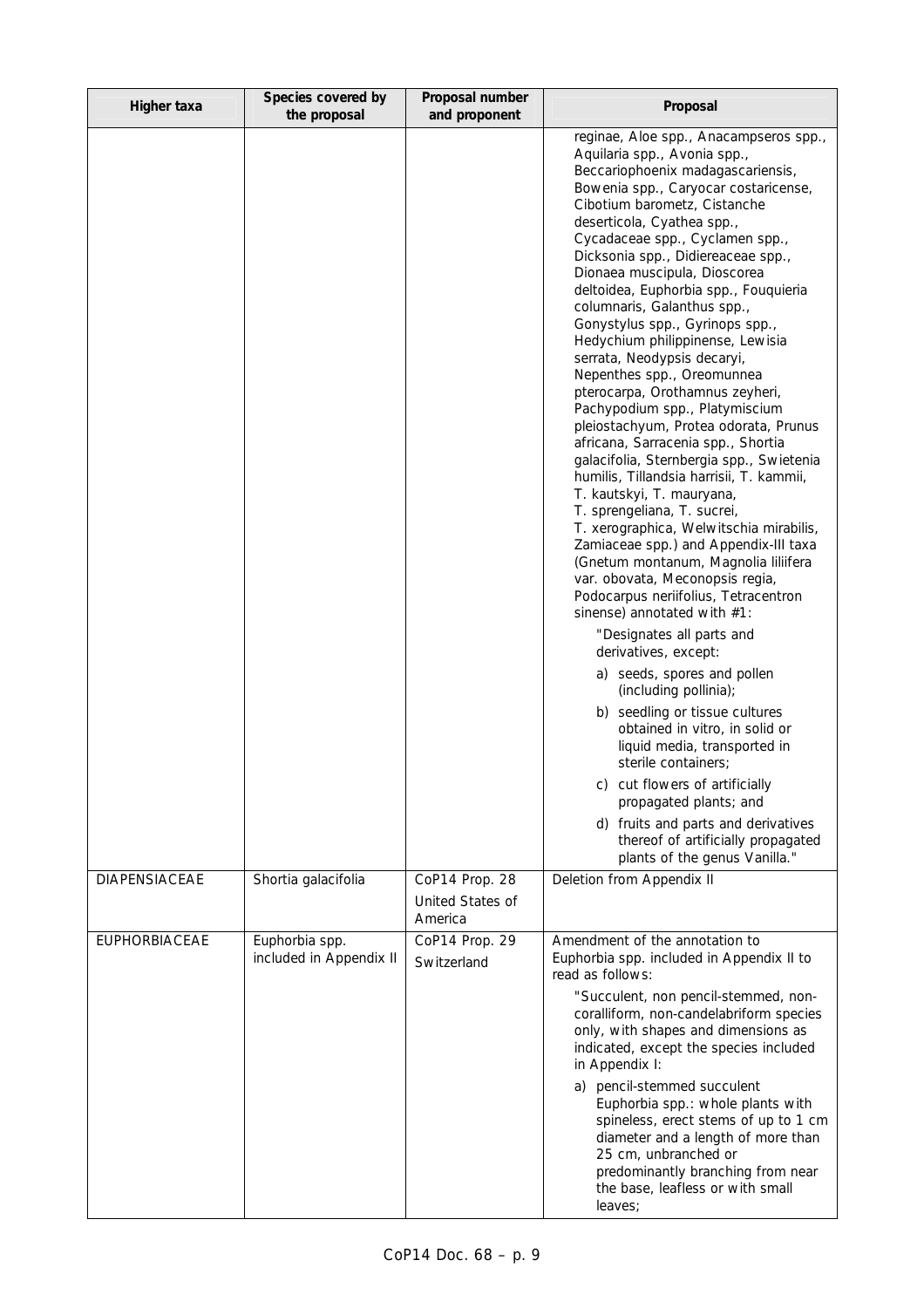| Higher taxa      | Species covered by<br>the proposal           | Proposal number<br>and proponent | Proposal                                                                                                                                                                                                                                                                                                                                                                                                                                                                                                                                                                                                                                                                                                                                                                                                                                                                                                                                                                                                                                                                                                                                                                                                                                                                                                                                             |
|------------------|----------------------------------------------|----------------------------------|------------------------------------------------------------------------------------------------------------------------------------------------------------------------------------------------------------------------------------------------------------------------------------------------------------------------------------------------------------------------------------------------------------------------------------------------------------------------------------------------------------------------------------------------------------------------------------------------------------------------------------------------------------------------------------------------------------------------------------------------------------------------------------------------------------------------------------------------------------------------------------------------------------------------------------------------------------------------------------------------------------------------------------------------------------------------------------------------------------------------------------------------------------------------------------------------------------------------------------------------------------------------------------------------------------------------------------------------------|
|                  |                                              |                                  | b) coralliform succulent<br>Euphorbia spp.: whole plants with<br>spineless, multiply branched,<br>occasionally sharply pointed stems<br>with a diameter of up to 3 cm and<br>more than 50 cm length, leafless or<br>with unconspicuous or ephemeral<br>leaves; and<br>c) candelabriform succulent<br>Euphorbia spp.: whole plants with<br>angled or winged stems and paired<br>spines, confined to the edges, at<br>least 3 cm diameter and more than<br>50 cm length, unbranched or<br>branching."                                                                                                                                                                                                                                                                                                                                                                                                                                                                                                                                                                                                                                                                                                                                                                                                                                                  |
| LEGUMINOSAE      | Caesalpinia echinata                         | CoP14 Prop. 30<br>Brazil         | Inclusion in Appendix II, including all parts<br>and derivatives                                                                                                                                                                                                                                                                                                                                                                                                                                                                                                                                                                                                                                                                                                                                                                                                                                                                                                                                                                                                                                                                                                                                                                                                                                                                                     |
|                  | Dalbergia retusa and<br>Dalbergia granadillo | CoP14 Prop. 31<br>Germany*       | Inclusion in Appendix II                                                                                                                                                                                                                                                                                                                                                                                                                                                                                                                                                                                                                                                                                                                                                                                                                                                                                                                                                                                                                                                                                                                                                                                                                                                                                                                             |
|                  | Dalbergia stevensonii                        | CoP14 Prop. 32<br>Germany*       | Inclusion in Appendix II                                                                                                                                                                                                                                                                                                                                                                                                                                                                                                                                                                                                                                                                                                                                                                                                                                                                                                                                                                                                                                                                                                                                                                                                                                                                                                                             |
| <b>MELIACEAE</b> | Cedrela spp.                                 | CoP14 Prop. 33<br>Germany*       | Inclusion in Appendix II                                                                                                                                                                                                                                                                                                                                                                                                                                                                                                                                                                                                                                                                                                                                                                                                                                                                                                                                                                                                                                                                                                                                                                                                                                                                                                                             |
| ORCHIDACEAE      | Orchidaceae spp.<br>included in Appendix II  | CoP14 Prop. 34<br>Switzerland    | Amendment of the annotation to<br>Orchidaceae spp. included in Appendix II to<br>read as follows:<br>"Artificially propagated hybrids of the<br>following genera are not subject to the<br>provisions of the Convention, if<br>conditions, as indicated in paragraphs<br>a) and b) below, are met: Cymbidium,<br>Dendrobium, Miltonia, Odontoglossum,<br>Oncidium, Phalaenopsis and Vanda:<br>Specimens are readily recognizable<br>a)<br>as artificially propagated and do not<br>show any signs of having been<br>collected in the wild such as<br>mechanical damage or strong<br>dehydration resulting from<br>collection, irregular growth and<br>heterogeneous size and shape<br>within a taxon and shipment, algae<br>or other epiphyllous organisms<br>adhering to leaves, or damage by<br>insects or other pest; and<br>b) i) when shipped in non flowering<br>state, the specimens must be<br>traded in shipments consisting of<br>individual containers (such<br>as cartons, boxes, crates or<br>individual shelves of CC-<br>containers) each containing 20 or<br>more plants of the same hybrid;<br>the plants within each container<br>must exhibit a high degree of<br>uniformity and healthiness; and<br>the shipment must be<br>accompanied by documentation,<br>such as an invoice, which clearly<br>states the number of plants of |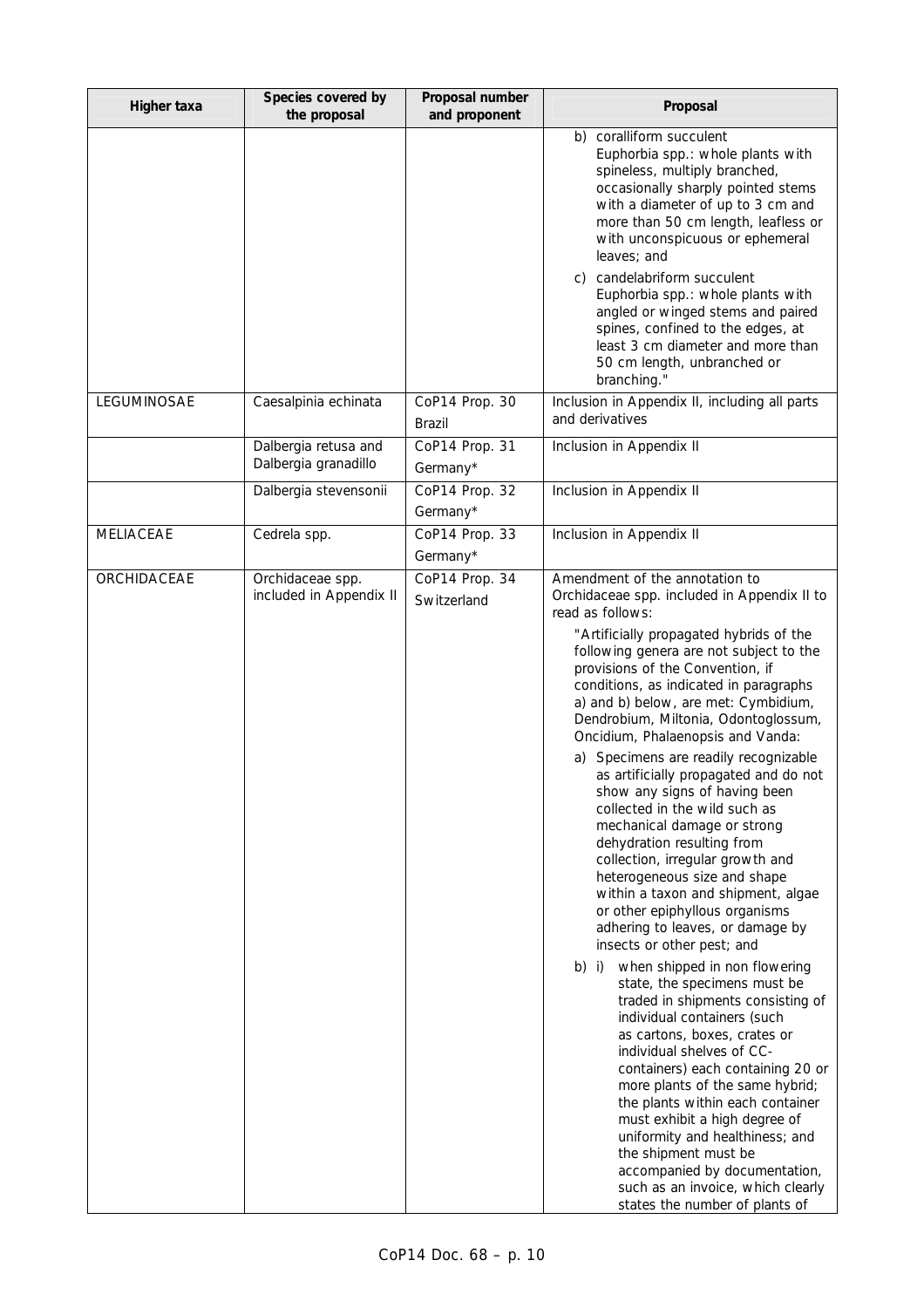| Higher taxa | Species covered by<br>the proposal          | Proposal number<br>and proponent                                                                                   | Proposal                                                                                                                                                                                                                                                                                                                                                                                                                                                                                                                                                                                                                                                                                                                                                                                                                                                                                                                                                                                                                                                                                                                                                                                                                                                                                                                                                                                                                                                                                                      |
|-------------|---------------------------------------------|--------------------------------------------------------------------------------------------------------------------|---------------------------------------------------------------------------------------------------------------------------------------------------------------------------------------------------------------------------------------------------------------------------------------------------------------------------------------------------------------------------------------------------------------------------------------------------------------------------------------------------------------------------------------------------------------------------------------------------------------------------------------------------------------------------------------------------------------------------------------------------------------------------------------------------------------------------------------------------------------------------------------------------------------------------------------------------------------------------------------------------------------------------------------------------------------------------------------------------------------------------------------------------------------------------------------------------------------------------------------------------------------------------------------------------------------------------------------------------------------------------------------------------------------------------------------------------------------------------------------------------------------|
|             |                                             |                                                                                                                    | each hybrid; or<br>when shipped in flowering state,<br>ii)<br>with at least one fully open<br>flower per specimen, no<br>minimum number of specimens<br>per shipment is required but<br>specimens must be<br>professionally processed for<br>commercial retail sale, e.g.<br>labelled with printed labels or<br>packaged with printed packages<br>indicating the name of the hybrid<br>and the country of final<br>processing. This should be<br>clearly visible and allow easy<br>verification.<br>Plants not clearly qualifying for the<br>exemption must be accompanied by<br>appropriate CITES documents."                                                                                                                                                                                                                                                                                                                                                                                                                                                                                                                                                                                                                                                                                                                                                                                                                                                                                                |
|             | Orchidaceae spp.<br>included in Appendix II | CoP14 Prop. 35<br>Switzerland, as<br>Depositary<br>Government, at<br>the request of the<br><b>Plants Committee</b> | Amendment of the annotation to<br>Orchidaceae spp. included in Appendix II to<br>read as follows:<br>"Artificially propagated hybrids of the<br>following genera are not subject to the<br>provisions of the Convention, if<br>conditions, as indicated under a) and<br>b), are met: Cymbidium, Dendrobium,<br>Phalaenopsis and Vanda:<br>Specimens are readily recognizable<br>a)<br>as artificially propagated and do not<br>show any signs of having been<br>collected in the wild such as<br>mechanical damage or strong<br>dehydration resulting from<br>collection, irregular growth and<br>heterogeneous size and shape<br>within a taxon and shipment, algae<br>or other epiphyllous organisms<br>adhering to leaves, or damage by<br>insects or other pest; and<br>b) i) when shipped in non flowering<br>state, the specimens must be<br>traded in shipments consisting of<br>individual containers (such as<br>cartons, boxes, crates or<br>individual shelves of CC-<br>containers) each containing 20 or<br>more plants of the same hybrid;<br>the plants within each container<br>must exhibit a high degree of<br>uniformity and healthiness; and<br>the shipment must be<br>accompanied by documentation,<br>such as an invoice, which clearly<br>states the number of plants of<br>each hybrid; or<br>when shipped in flowering state,<br>ii)<br>with at least one fully open<br>flower per specimen, no<br>minimum number of specimens<br>per shipment is required but<br>specimens must be |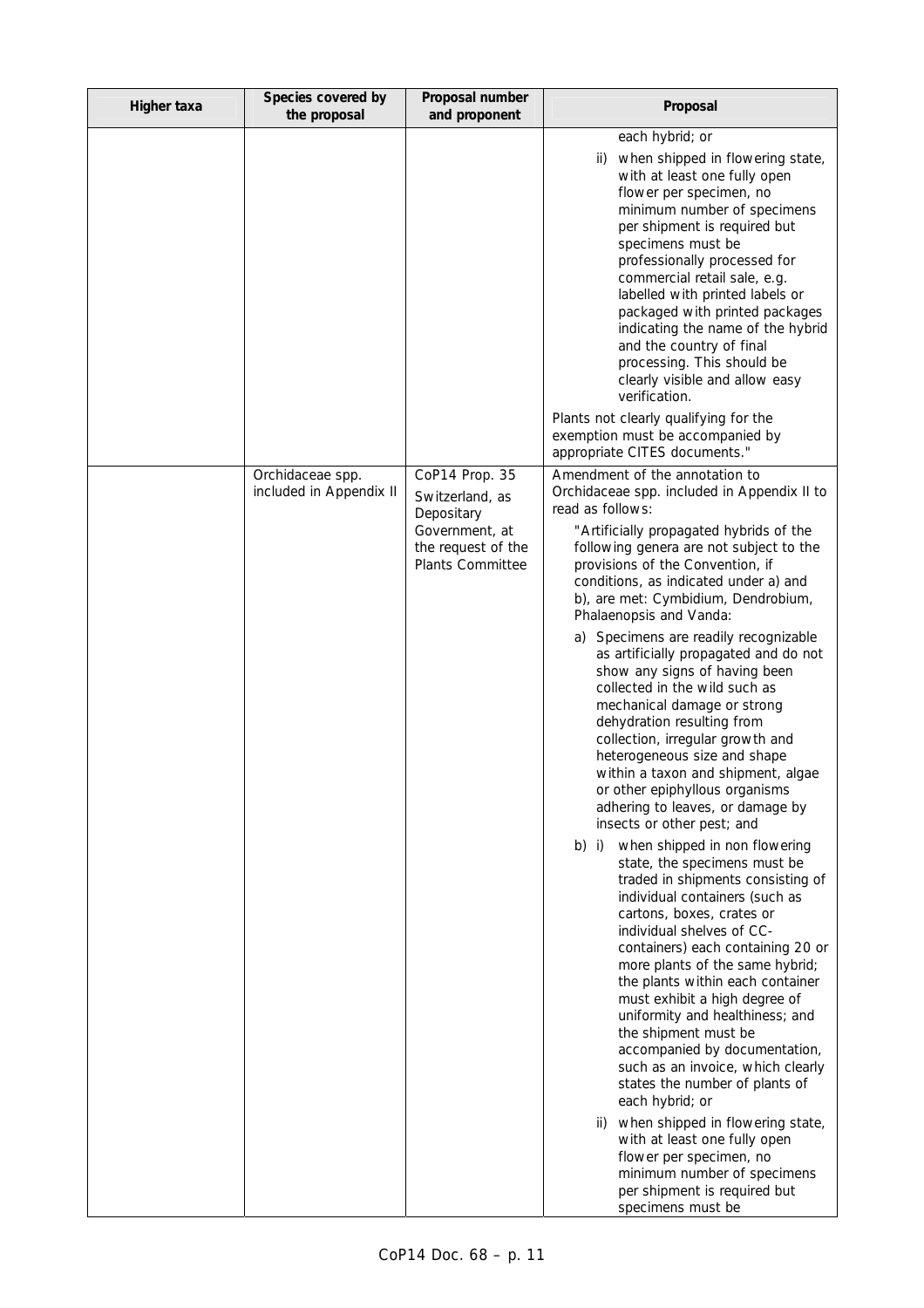| Higher taxa     | Species covered by<br>the proposal                             | Proposal number<br>and proponent                                                                                 | Proposal                                                                                                                                                                                                                                                                                                                                                                                                                                                                                                                                                                                                                                                                                                                                                                                                                |
|-----------------|----------------------------------------------------------------|------------------------------------------------------------------------------------------------------------------|-------------------------------------------------------------------------------------------------------------------------------------------------------------------------------------------------------------------------------------------------------------------------------------------------------------------------------------------------------------------------------------------------------------------------------------------------------------------------------------------------------------------------------------------------------------------------------------------------------------------------------------------------------------------------------------------------------------------------------------------------------------------------------------------------------------------------|
|                 |                                                                |                                                                                                                  | professionally processed for<br>commercial retail sale, e.g.<br>labelled with printed labels or<br>packaged with printed packages<br>indicating the name of the hybrid<br>and the country of final<br>processing. This should be<br>clearly visible and allow easy<br>verification.<br>Plants not clearly qualifying for the<br>exemption must be accompanied by<br>appropriate CITES documents."                                                                                                                                                                                                                                                                                                                                                                                                                       |
| <b>TAXACEAE</b> | Taxus cuspidata                                                | CoP14 Prop. 36<br>United States of<br>America                                                                    | Amendment of the listing in Appendix II<br>by:<br>1. Deleting the phrase "and infraspecific<br>taxa of this species"; and<br>2. Annotating to read as follows:<br>"Specimens of hybrids and cultivars<br>are not subject to the provisions of<br>the Convention."                                                                                                                                                                                                                                                                                                                                                                                                                                                                                                                                                       |
|                 | Taxus chinensis,<br>T. cuspidata, T. fuana<br>and T. sumatrana | CoP14 Prop. 37<br>Switzerland, as<br>Depositary<br>Government, at<br>the request of the<br>Standing<br>Committee | A. Deletion of the annotation to Taxus<br>chinensis, Taxus fuana and Taxus<br>sumatrana in Appendix II that reads:<br>"Whole artificially propagated plants<br>in pots or other small containers,<br>each consignment being<br>accompanied by a label or<br>document stating the name of the<br>taxon or taxa and the text<br>'artificially propagated', are not<br>subject to the provisions of the<br>Convention"; and<br>B. Amendment of the annotation to Taxus<br>cuspidata to read:<br>"Artificially propagated hybrids and<br>cultivars of Taxus cuspidata in pots<br>or other small containers, each<br>consignment being accompanied by<br>a label or document stating the<br>name of the taxon or taxa and the<br>text 'artificially propagated', are not<br>subject to the provisions of the<br>Convention." |

*\* on behalf of the European Community Member States acting in the interest of the European Community.*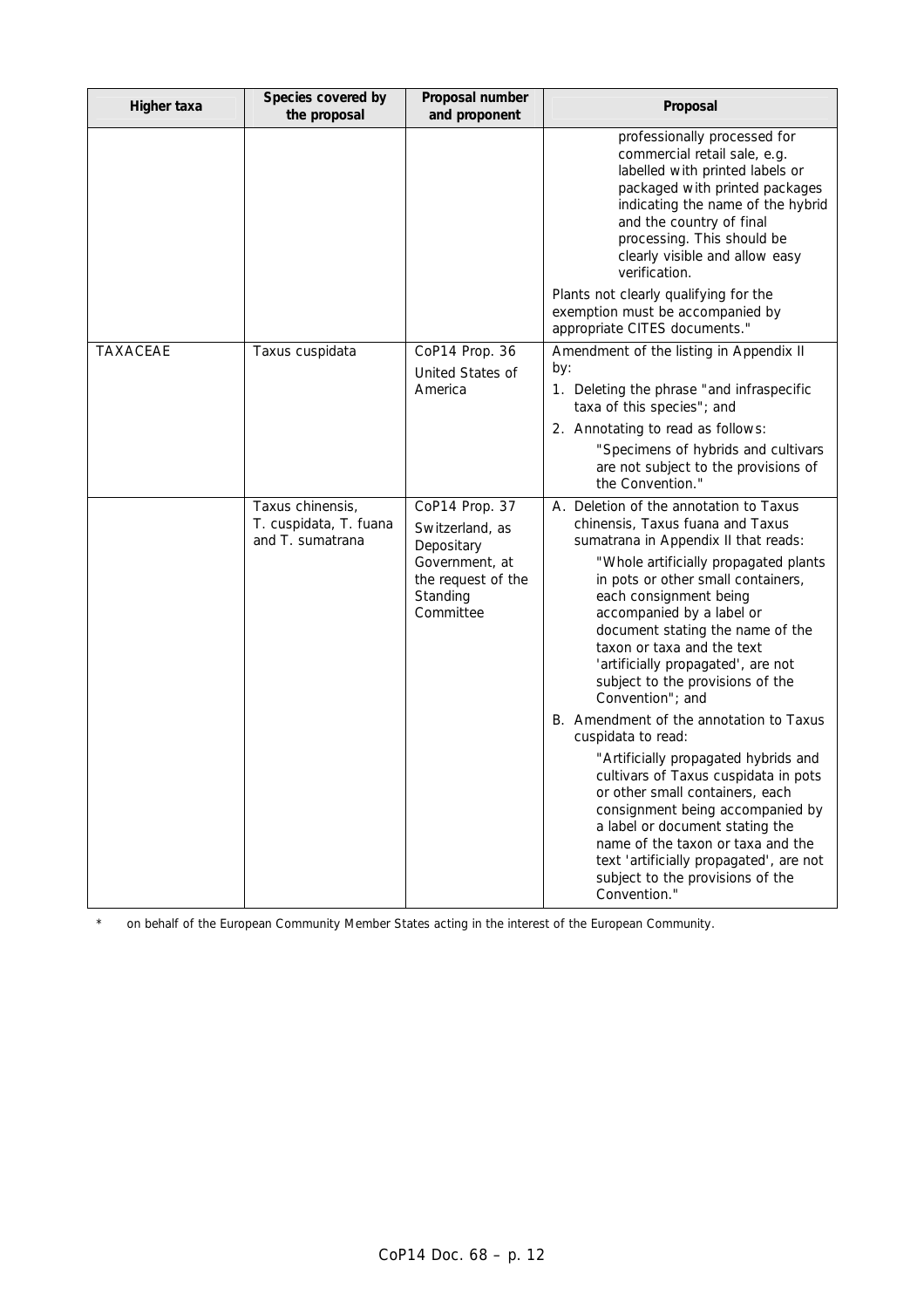## Comments from the Parties and comments and recommendations from the Secretariat

**Proposal 1** 

*Nycticebus* **spp. – Transfer from Appendix II to Appendix I.** 

### **Proponent: Cambodia**

#### Provisional assessment by the Secretariat

According to the currently adopted CITES reference, this genus comprises two species (*Nycticebus coucang* and *N. pygmaeus*). The supporting statement also refers to *N. bengalensis* which is currently treated as a subspecies of *N. coucang* by CITES*.* Although the Nomenclature Committee proposes recognizing *N. bengalensis* as a full species (see document CoP14 Doc. 8.5), this has yet to be adopted by the Conference of the Parties.

The two species in this genus have a wide distribution in Southeast Asia. The current IUCN Red List rates *N. pygmaeus* as 'Vulnerable' and *N. coucang* as either 'data deficient' or 'lower risk/least concern', depending on the population involved.

The proponent states that the wild populations of *N. pygmaeus* and *N. c. bengalensis* are small and have a high vulnerability to either intrinsic or extrinsic factors and have undergone a marked decline. As the supporting statement notes, these animals are nocturnal and arboreal, and thus very difficult to study. Consequently published population estimates have varied widely. Given the wide range of the species it seems unlikely that the populations are small in the sense of Resolution Conf. 9.24 (Rev. CoP13). Evidence for a marked decline is largely anecdotal but has been reported for several range States.

The proponent argues that wild populations of *N. coucang* have undergone a marked decline but the species has a wide range and the supporting statement only gives indications of population declines in one part of Indonesia, in Malaysia (due to deforestation) and in Singapore.

According to the supporting statement, trade in these species for medicinal purposes, food and particularly for pets. However the Secretariat notes that records from the CITES trade database show very little international trade reported by CITES Parties, particularly in recent years. Consequently, recommendations related to the implementation of Article IV of the Convention with respect to these species have never been formulated under the Review of Significant Trade. The gross reported exports from range States since the year 2000 show that seven live specimens have been legally exported, although some specimens have also been seized at borders have also been observed. The species are said to be protected in a number of their range States but local trade continues to be widely documented.

The proponent requested the Secretariat to seek comments from range States and this was done via Notification to the Parties No. 2006/052 on 6 October 2006. If any comments were received from range States it does not appear that they were incorporated into the proposal.

Comments from Parties and intergovernmental bodies

None

## Recommendation by the Secretariat

According to the evidence, which is largely anecdotal, it can be considered that this genus meets criteria C i) and ii) of Resolution Conf. 9.24 (Rev. CoP13), Annex 1.

On the basis of the information available prior to the discussion at the CoP14, the Secretariat recommends that this proposal be adopted.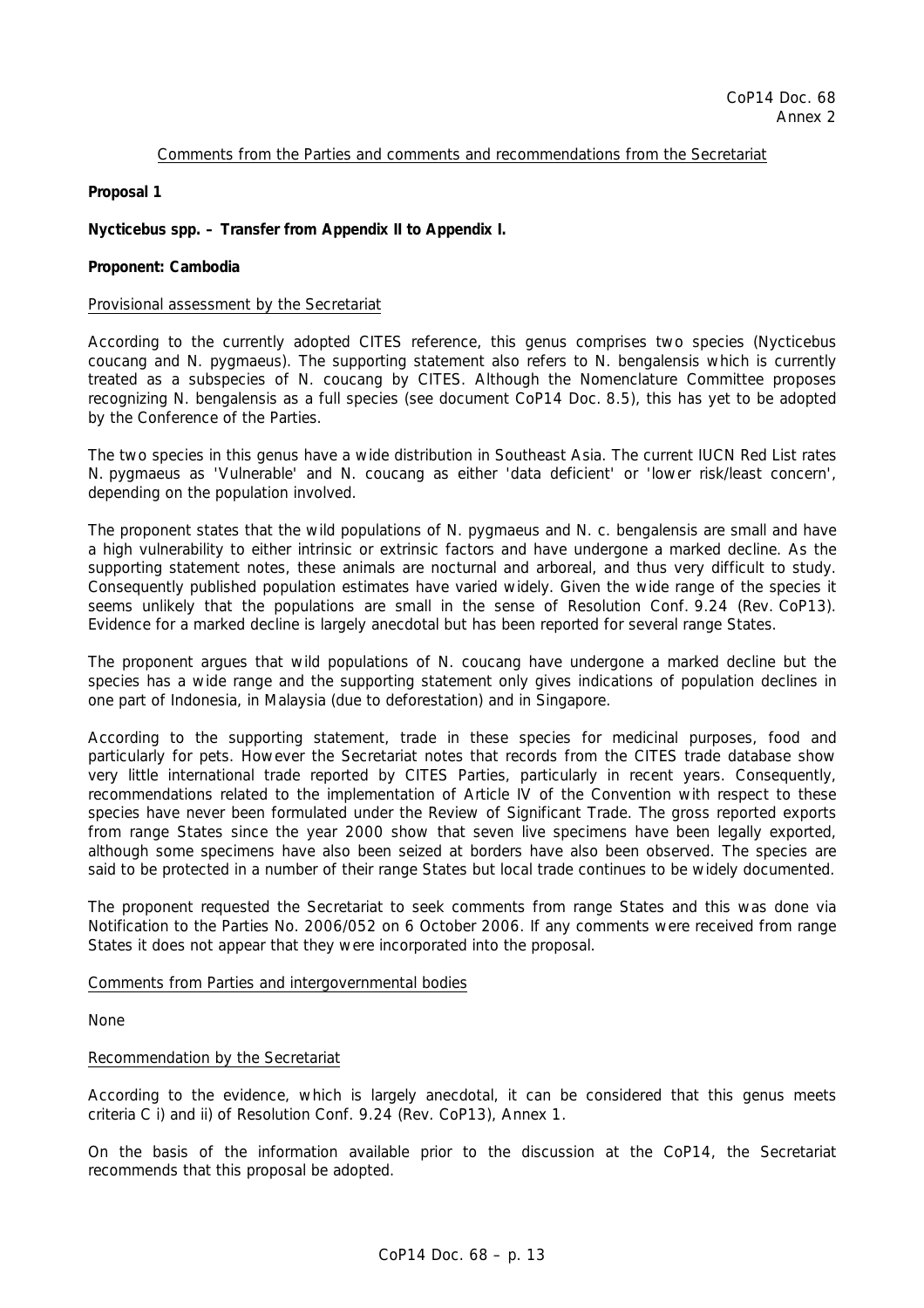## **Proposal 2**

## *Lynx rufus* **– Deletion from Appendix II.**

## **Proponent: United States of America**

## Provisional assessment by the Secretariat

The purpose of this proposal is identical to that of the one submitted at the 13th meeting of the Conference of the Parties (CoP13, Bangkok, 2004). At that time, the proponent acknowledged the concerns of some Parties and observers regarding enforcement, arising out of similarity in appearance between *Lynx rufus* and other spotted cats, and agreed to withdraw the proposal in favour of Decision 13.93 directed to the Animals Committee.

The status and management of the species has changed little since CoP13. The Secretariat previously considered that the species did not meet the criteria for an Appendix-II listing under Article II paragraph 2 (a).

Concerning the look-alike aspects of an Appendix-II listing, the Animals Committee was unable to conclude its review of the *Lynx* species complex requested under Decision 13.93 and is proposing that the Parties re-establish this decision for the period CoP14-CoP15 (see document CoP14 Doc. 8.2). This would include an assessment of the management and enforcement measures available to achieve effective control of trade in specimens of these species so as to resolve the continued need for look-alike listings.

Since the proposal submitted at CoP13, the proponent has ascertained that although pieces of *Lynx rufus*  skins cannot be distinguished from other *Lynx* species using forensic techniques, data in the CITES trade database from 1980 to 2004 show that 78 % of trade (presumably this refers to specimens rather than shipments) in *Lynx* species consists of skins. The proponent explains that since skins are almost always auctioned in a dry, untanned form with fur out, and are almost always complete, including the ears and tail, no look-alike problem will exist because such skins can be identified using guides which they have produced such as "How to Avoid Incidental Take of Lynx While Trapping or Hunting Bobcats and Other Furbearers." (http://www.fws.gov/international/animals/lynx.htm).

### Comments from Parties and intergovernmental bodies

None

### Recommendation by the Secretariat

*Lynx rufus* does not meet the criteria of Resolution Conf. 9.24 (Rev. CoP13), Annex 2 a. It is unlikely that deleting *Lynx rufus* from the Appendices would result in the species qualifying for inclusion in the Appendices in the near future under the conservation criteria in Annex 4, paragraph 4, of that same Resolution as wild populations are healthy, not threatened and well managed. Regarding the issue of look-alike species, the proponent states that distinguishing *L. rufus* parts and derivatives from those of *L. canadensis* (the most similar felid) is not difficult and can be accomplished with limited experience and/or training.

On the basis of the information available prior to the discussion at CoP14, the Secretariat recommends that this proposal be adopted.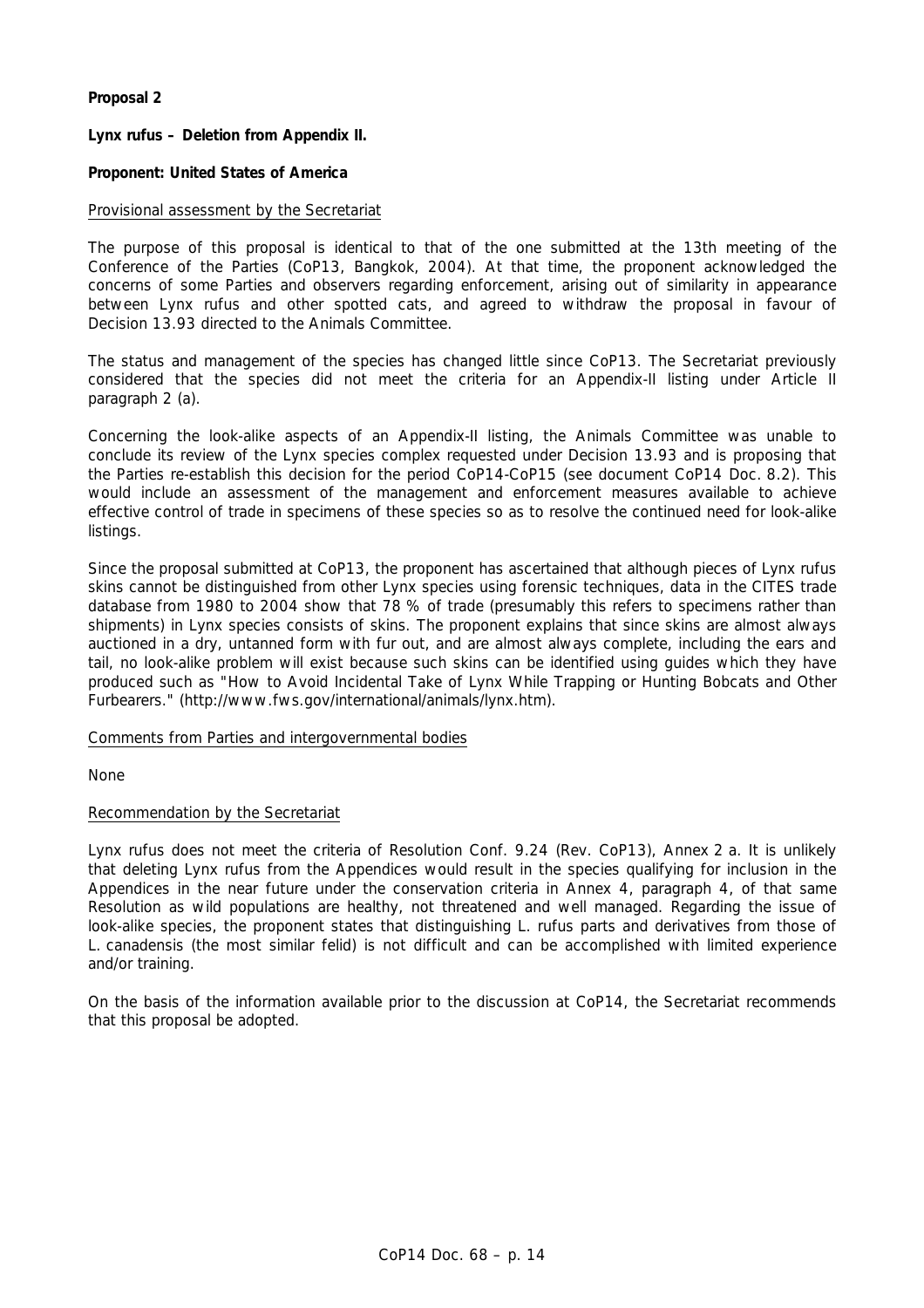## **Proposal 3**

*Panthera pardus –* **Transfer of the population of Uganda from Appendix I to Appendix II with an annotation that reads as follows:** 

- **"1) for the exclusive purpose of sport hunting for trophies and skins for personal use, to be exported as personal effects; and**
- **2) with an annual export quota of 50 leopards for the whole country."**

### **Proponent: Uganda**

#### Provisional assessment by the Secretariat

This proposal is slightly contradictory in citing both Resolution Conf. 10.14 (Rev. CoP13) and Resolution Conf. 9.24 (Rev. CoP13) for the approval of an export quota for of 50 leopards to be exported as personal effects for the exclusive purpose of sport hunting for trophies and skins for personal use. The former maintains the species *Panthera pardus* in Appendix I (although allowing limited trade in whole skins or nearly whole skins, including hunting trophies) whilst the latter and the text of this proposal suggests a transfer of the Ugandan population of the species to Appendix II.

The proposal is not written in accordance with the format for proposals to amend the Appendices as set out in Annex 6 to Resolution Conf. 9.24 (Rev. CoP13) and although some sections of the text state a desire for the Ugandan population of the species to be transferred to Appendix II, other parts, such as section 6, refer to the maintenance of the species in Appendix I.

The supporting statement consequently does not try to demonstrate that the biological criteria for Appendix-I listing are no longer fulfilled, nor does it explicitly indicate which precautionary measure will be in place, although it might be supposed that this is paragraph A. 2. c) of Annex 4 to Resolution Conf. 9.24 (Rev. CoP13).

Under these circumstances, the Secretariat suggests that Uganda request consideration of this proposal under agenda item 37 (Appendix-I species subject to export quotas) rather than item 68 (Proposals to amend the Appendices).

### Comments from Parties and intergovernmental bodies

Algeria: expresses reservations and will wait for the arguments presented at the 14th meeting of the Conference of the Parties to determine its position.

#### Recommendation by the Secretariat

On the basis of the information available prior to the discussion at CoP14 and the fact that the matter can be addressed under agenda item 37 (Appendix-I species subject to export quotas), the Secretariat recommends that this proposal be rejected.

### **Proposal 4**

*Loxodonta africana –* **Maintenance of the populations of Botswana, Namibia, South Africa and Zimbabwe in Appendix II in terms of Article II, paragraph 2 (b), with the replacement of all existing annotations with the following annotation:** 

- **"1) The establishment of annual export quotas for trade in raw ivory is determined in accordance with Resolution Conf. 10.10 (Rev. CoP12);**
- **2) Trade in raw ivory is restricted to trading partners that have been certified by the Secretariat, in consultation with the Standing Committee, to have sufficient national legislation and domestic trade controls to ensure that the imported ivory will not be re-exported and will be managed in accordance with the requirements of Resolution Conf. 10.10 (Rev. CoP12) concerning manufacturing and trade; and**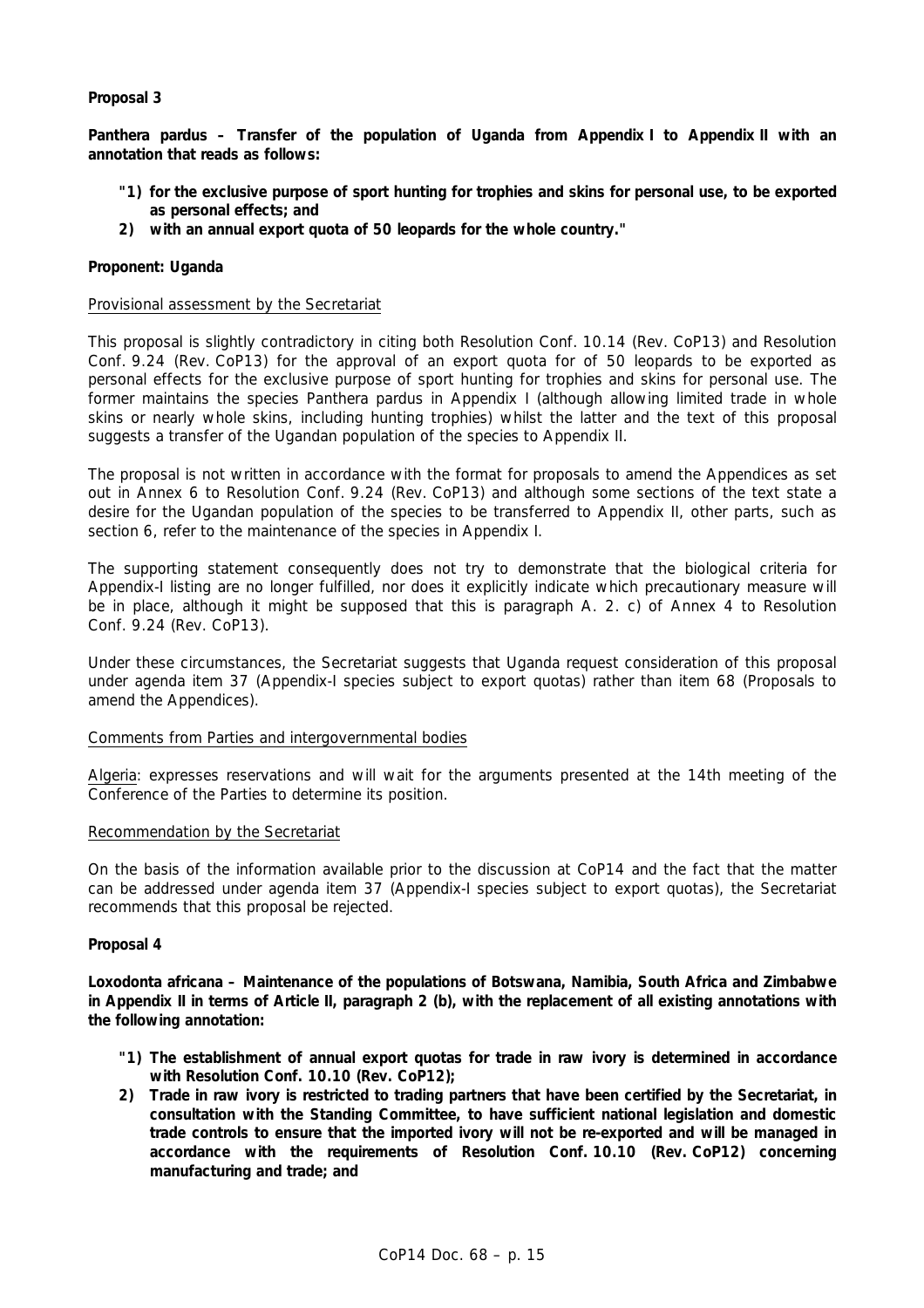## **3) The proceeds of the trade in raw ivory are to be used exclusively for elephant conservation and community development programmes."**

## **Proponents: Botswana and Namibia**

### Provisional assessment by the Secretariat

## **General comment**

Proposals to amend annotations (even where they do not affect the Appendix in which the population of the species is listed) should be judged against all the criteria specified in Resolution Conf. 9.24 (Rev. CoP13). This was clearly established when Resolution Conf. 11.21 (Rev. CoP13) on Use of annotations in Appendices I and II was first adopted by the Parties. Document Doc. 11.24, which introduced Resolution Conf. 11.21 and which was submitted by Switzerland on behalf of the Standing Committee, said that the introduction, amendment or deletion of substantive annotations to the Appendices is only possible under the procedures required for the amendment of the Appendices.

## **Effect of the proposal**

It appears with this proposal that the proponents are seeking to bring trade in all products of *Loxodonta africana* from the populations of Botswana, Namibia, South Africa and Zimbabwe under the provisions of Article IV of the Convention. However, the Secretariat notes that Resolution Conf. 11.21 (Rev. CoP13) states that for species transferred from Appendix I to II subject to an annotation that specifies the types of specimen included in the Appendix, specimens that are not specifically included in the annotation shall be deemed to be specimens of species included in Appendix I and the trade in them shall be regulated accordingly. If this is followed, it would seem that compared with the current annotation for these populations, the proposal, if adopted, would result in all live animals, hunting trophies, hides, hair and leather goods of *L. africana* from these populations being deemed to be specimens of species included in Appendix I and trade in them regulated accordingly.

Concerning trade in raw ivory, any future trade would continue to be with partners certified by the Secretariat in consultation with the Standing Committee regarding their national legislation and domestic trade controls, and the proceeds from any sale would continue to be used for elephant conservation and community development programmes. However, whereas currently only certain existing stockpiles can be sold, it is proposed that the quantities to be exported in future be determined by the exporting States.

The proponents stipulate that although annual export quotas for raw ivory can be specified for the four countries, it is preferable to apply the existing provisions of Resolution Conf. 10.10 (Rev. CoP12) concerning the establishment of annual export quotas for trade in raw ivory. However this Resolution may be changed in future, so it may be preferable to add the words "and its successor" to provide for this eventuality.

## **Compliance with Resolution Conf. 9.24 (Rev. CoP13)**

The supporting statement has limited references, but the information it contains seems to demonstrate that the populations of this species in Botswana, Namibia, South Africa and Zimbabwe cannot be characterized as being small and do not have a restricted area of distribution. Nor has there been any decline in the number of individuals in the wild. Regarding the precautionary measures in Annex 4 to Resolution Conf. 9.24 (Rev. CoP13), the proponents contend that the precautionary measures do not apply as it is 'specimens' rather than 'species' which are being proposed for reduced trade restrictions. Whilst in a literal sense this is true, as explained above, the Parties have made clear that Resolution Conf. 9.24 (Rev. CoP13) should be applied in full to amendments to annotations.

The proponents state that export quotas approved by the Conference of the Parties would potentially apply and cite Annex 4, paragraph B. 2 in support of this. The reference seems to be an error and should presumably have said Annex 4, paragraph A. 2. c. The proponent also note that although annual export quotas for raw ivory can be specified for the four countries, it is preferable to apply the existing provisions of Resolution Conf. 10.10 (Rev. CoP12) concerning the establishment of annual export quotas for trade in raw ivory. Resolution Conf. 9.24 (Rev. CoP13) Annex 4, paragraph A. 2. c) however stipulates that such export quotas should be an integral part of the amendment proposal.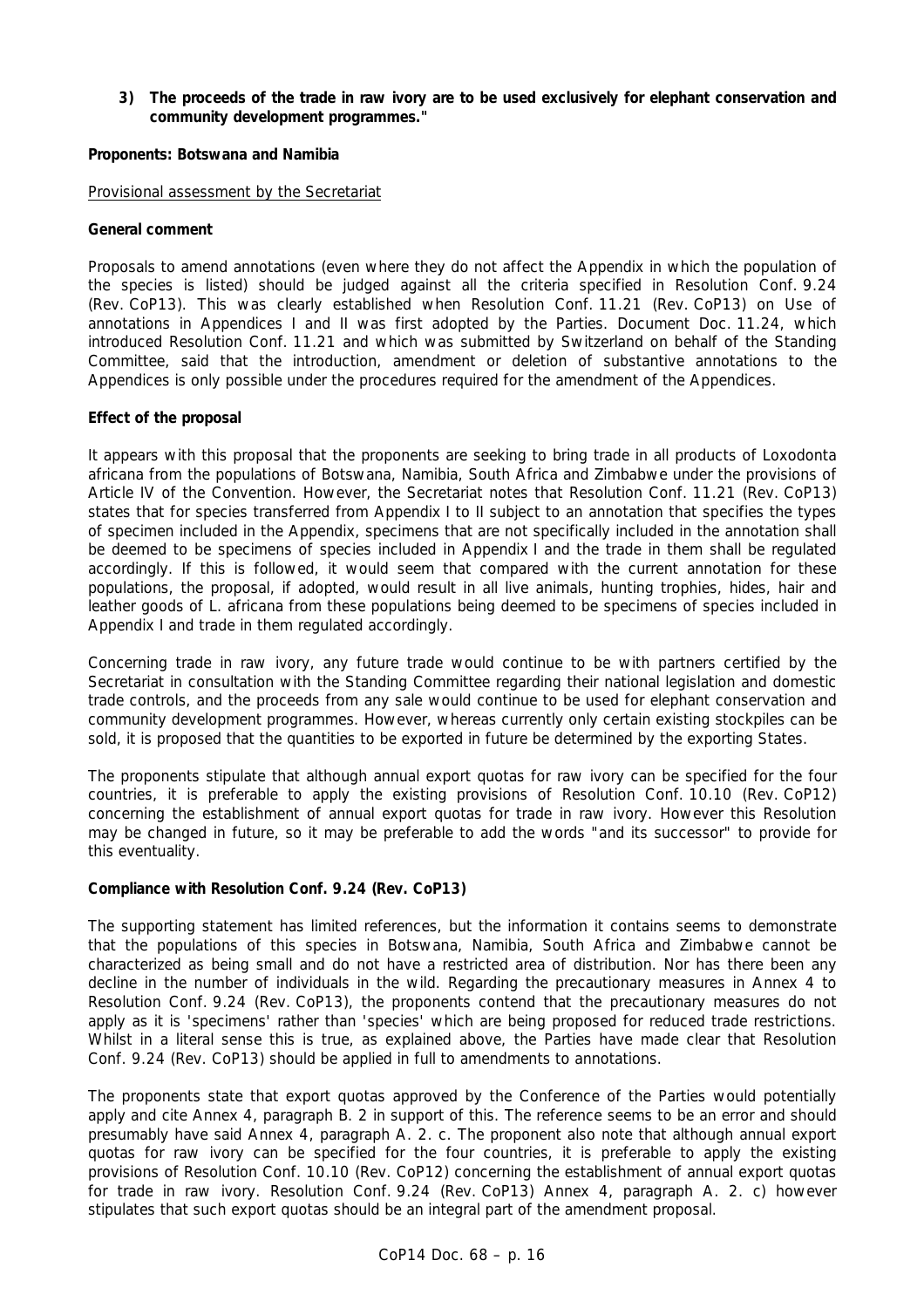## **Dialogue meeting**

The Conference of the Parties has recognized that the nature of the trade in African elephant products necessitates a wider dialogue with other range States of the species. The seventh dialogue meeting of African elephant range States is scheduled to be held prior to CoP14. The Secretariat's final opinion on this proposal will be informed by the views expressed and conclusions drawn at that meeting.

### Comments from Parties and intergovernmental bodies

Algeria: expresses reservations and will wait for the arguments presented at the 14th meeting of the Conference of the Parties to determine its position.

Namibia: In its provisional assessment, the Secretariat notes that Resolution Conf. 11.21 (Rev. CoP13) states that for any species transferred from Appendix I to II subject to an annotation that specifies the types of specimen included in the Appendix, any specimens not specifically included in the annotation shall be deemed to be specimens of species included in Appendix I and the trade in them shall be regulated accordingly. The Secretariat adds that if this proposal is adopted, it would result in all live animals, hunting trophies, hides, hair and leather goods of *Loxodonta africana* from these populations being deemed to be specimens of species included in Appendix I and trade in them regulated accordingly.

Namibia considers this interpretation of the Secretariat to be out of context concerning this proposal. The Resolution states that for species transferred from Appendix I to II subject to an annotation relating to specified types of specimen, specimens that are not specifically included in the annotation shall be deemed to be specimens of species included in Appendix I and the trade in them shall be regulated accordingly. Namibia believes that this paragraph refers to the way in which specimens are treated at the time when the species or population is first transferred to Appendix II, and not to how they are treated if the annotation is amended or deleted subsequently. In fact, this Resolution does not specify detail concerning such amendments or deletions (except that only the Conference of the Parties being able to do so).

The proposal of Namibia was prepared and submitted with this understanding. The intention of this proposal is to seek to allow trade in elephant products for these populations under normal Appendix II trade regulations and Namibia asks the Conference of the Parties to keep this in mind.

It should be evident from the proposal that the four national elephant populations, if tested against any of the criteria for inclusion in Appendix I, or any of the applicable precautionary measures specified in Annex 4 of Resolution Conf. 9.24 (Rev. CoP13), or any other provision of this Resolution, can be included in Appendix II in the way in which this is proposed.

Concerning the reference to Annex 4, paragraph B. 2 of Resolution Conf. 9.24 (Rev. CoP13), the Secretariat is correct that the reference should be to Annex 4, paragraph A. 2.c (an error inadvertently caused by incorrect reference to an older version of the Resolution). The Secretariat concludes on the basis of Annex 4, paragraph A. 2.c, that export quotas should be an integral part of the amendment proposal. Export quotas can certainly be provided for each national population, but this is not necessarily the best option, and is not conducive to adaptive management, meaning that quotas may need to change from year to year in accordance with the dynamic nature of populations, environmental conditions and management, something which is not possible in a static numerical quota included in an annotation. Annex 4, paragraph A. 2.c also provides that the Conference of the Parties can approve another special measure other than export quotas, and Namibia contends that the use of the quota setting provisions of Resolution Conf. 10.10 (Rev. CoP12) should be seen as such a measure, and the most relevant one at that, as it allows for the establishment of annual quotas accompanied by other requirements previously approved by the Conference of the Parties precisely for the purpose of establishing quotas for trade in raw ivory.

## Recommendation by the Secretariat

The Secretariat understands that Namibia's intent was to maintain regulation of trade in live animals, hunting trophies, hides, hair and leather goods of *L. africana* from these populations under the existing Appendix-II provisions, however it does not consider that this is the effect of the proposal as it is written.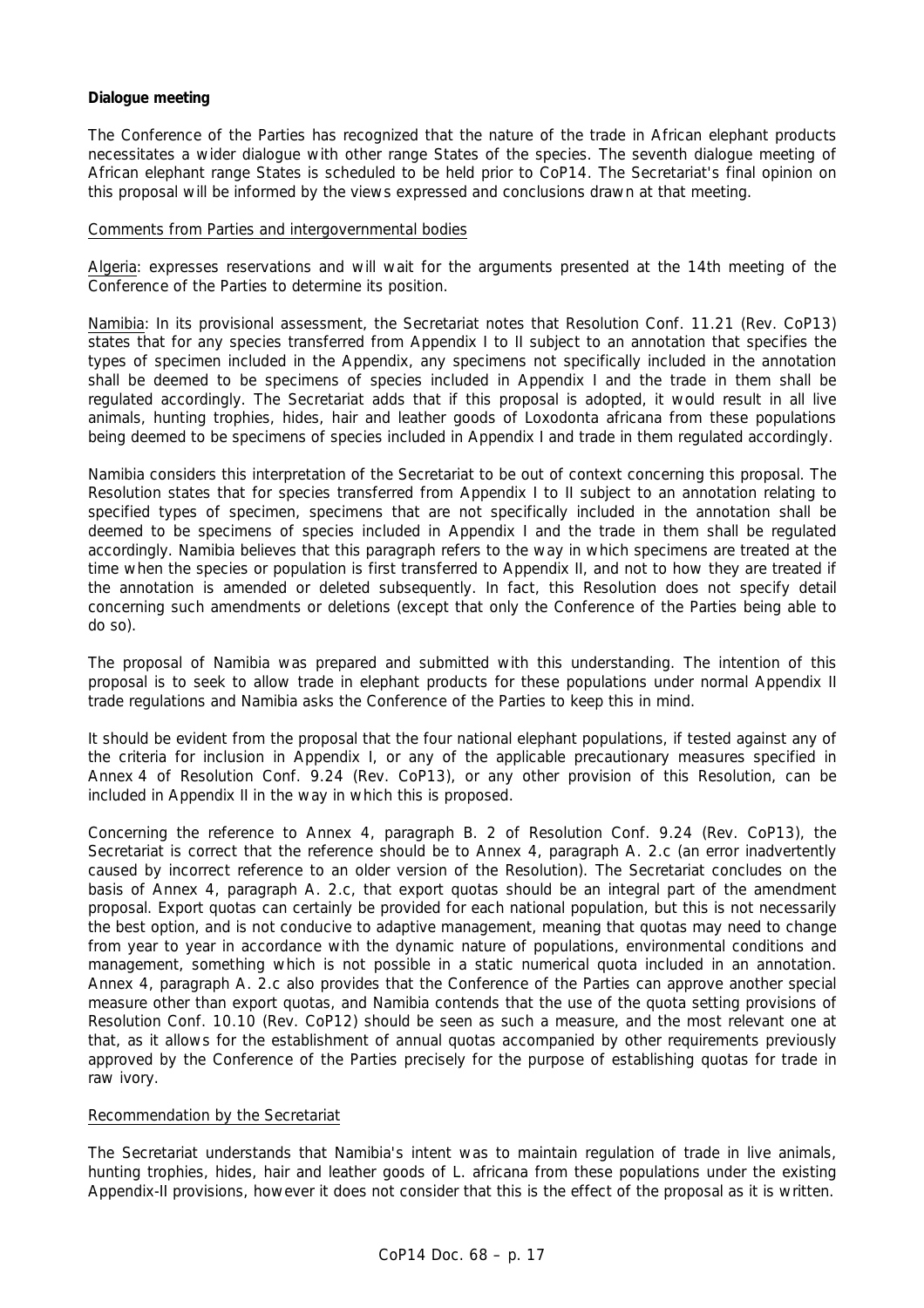If, as suggested by Namibia, the provisions of the third AGREES in Resolution Conf. 11.21 (Rev. CoP13) only applied at the time when a species or population was first transferred to Appendix II, one consequence of this would be that after subsequent amendment to some of the annotations so agreed it would be impossible to tell by examination of the Appendices whether specimens not mentioned in annotations should be treated as included in Appendix I or Appendix II.

The Secretariat's recommendation to the Parties on this proposal will be made after the seventh dialogue meeting of African elephant range States.

## **Proposal 5**

## *Loxodonta africana* **– Amendment of the annotation to the population of Botswana to read as follows:**

 **"For the exclusive purpose of allowing in the case of the population of Botswana:** 

- **1) trade in hunting trophies for non-commercial purposes;**
- **2) trade in hides for commercial purposes;**
- **3) trade in leather goods for commercial purposes;**
- **4) trade in live animals for commercial purposes to appropriate and acceptable destinations (and as determined by the national legislation of the country of import);**
- **5) trade annually in registered stocks of raw ivory (whole tusks and pieces of not more than 8 tonnes) of Botswana origin owned by the Government of Botswana for commercial purposes only with trading partners that have been certified by the Secretariat, in consultation with the Standing Committee, to have sufficient national legislation and domestic trade controls to ensure that the imported ivory will not be re-exported and will be managed in accordance with the requirements of Resolution Conf. 10.10 (Rev. CoP12) concerning manufacturing and trade; and**
- **6) trade in registered stocks of raw ivory (whole tusks and pieces of not more than 40 tonnes) of Botswana origin owned by the Government for commercial purposes on a one-off sale immediately after the adoption of the proposal. Botswana will trade only with trading partners that have been certified by the Secretariat, in consultation with the Standing Committee, to have sufficient national legislation and domestic trade controls to ensure that the imported ivory will not be re-exported and will be managed in accordance with the requirements of Resolution Conf. 10.10 (Rev. CoP12) concerning manufacturing and trade."**

### **Proponent: Botswana**

Provisional assessment by the Secretariat

### **General comment**

Proposals to amend annotations (even where they do not affect the Appendix in which the population of the species is listed) should be judged against all the criteria specified in Resolution Conf. 9.24 (Rev. CoP13). This was clearly established when Resolution Conf. 11.21 (Rev. CoP13) on Use of annotations in Appendices I and II was first adopted by the Parties. Document Doc. 11.24, which introduced Resolution Conf. 11.21 and which was submitted by Switzerland on behalf of the Standing Committee, said that the introduction, amendment or deletion of substantive annotations to the Appendices is only possible under the procedures required for the amendment of the Appendices.

### **Effect of the proposal**

With this proposal, Botswana requests that the current annotation to its Appendix-II listed population of *L. africana* be amended to provide for the annual exportation of registered, government-owned stocks of raw ivory and pieces of up to 8,000 kg; the one-off sale and exportation of a registered, governmentowned stockpile of raw ivory and pieces of no more than 40,000 kg immediately after the adoption of the proposal; and the trade in hides, leather goods and live animals for commercial purposes. The proposed annotation would specify that trade in live animals may be only to appropriate and acceptable destinations (and as determined by the national legislation of the country of import).

Under the present annotation, Botswana is already allowed to trade in hunting trophies for noncommercial purposes, and this would remain unchanged. Another aspect of the current annotation that would be retained is that registered stocks of raw ivory would only be traded with trading partners that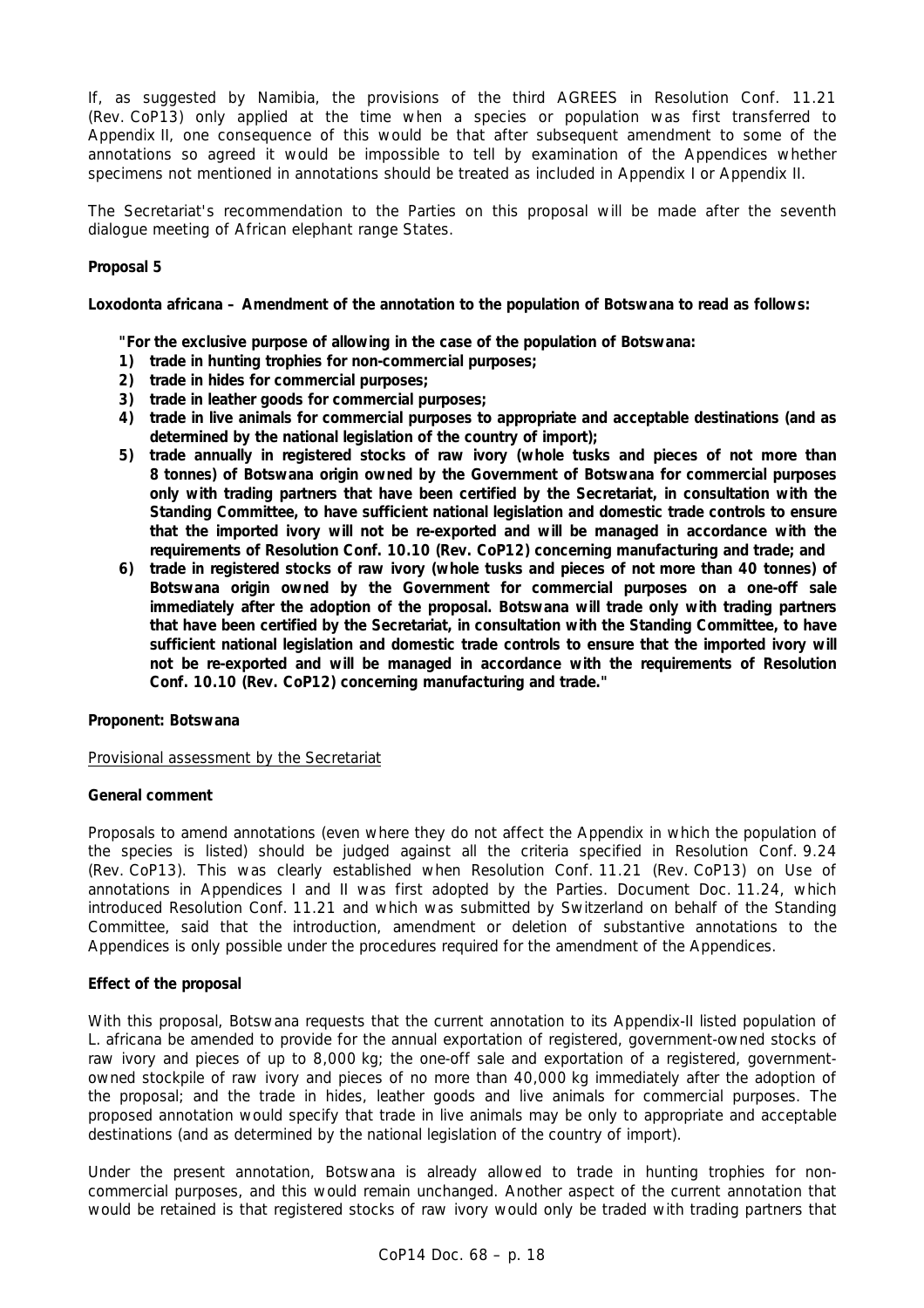have been 'certified' ('verified' in the current annotation) by the Secretariat, in consultation with the Standing Committee, to have sufficient national legislation and domestic trade controls to ensure that the imported ivory will not be re-exported and will be managed in accordance with the requirements of Resolution Conf. 10.10 (Rev. CoP12) concerning manufacturing and trade.

The current annotation of Botswana's *L. africana* population states that proceeds of trade in raw ivory are used exclusively for elephant conservation and community conservation and development programmes within or adjacent to the elephant range. While Botswana proposes to remove this element from the annotation, it includes a unilateral statement in its proposal to the same effect, i.e. indicating that all revenue accruing from ivory sales will be used for conservation (monitoring, research, law enforcement, etc.) activities, and for development activities of communities living adjacent to the elephant ranges. It indicates that a Trust Fund account has been opened to this effect.

With the adoption of this annotation, trade would be eased in the following specimens of *L. africana* from Botswana: live animals (currently only for *in situ* conservation programmes); leather goods (currently for non-commercial purposes only); and registered, government-owned stocks of raw ivory and ivory pieces (currently: not before the Secretariat has verified the prospective importing countries, and the MIKE programme has reported to the Secretariat on the baseline information such as elephant population numbers, incidence of illegal killing; limited to a maximum of 20,000 kg dispatched in a single shipment under strict supervision of the Secretariat; and only after the approval of the Standing Committee). Furthermore, the proposed annotation would eliminate the possibility for the Standing Committee, on a proposal from the Secretariat, to cause trade in raw ivory to cease partially or completely in the event of non-compliance by exporting or importing countries, or in the case of proven detrimental impacts of the trade on other elephant populations.

Although the proposed revised annotation begins "For the exclusive purpose of allowing...", the proponent proposes deleting the final paragraph of the current annotation for the listing of *L. africana* which says that all other specimens (not mentioned in the annotation) shall be deemed to be specimens of species included in Appendix I and the trade in them shall be regulated accordingly. The Secretariat notes however that Resolution Conf. 11.21 (Rev. CoP13) states that for any species transferred from Appendix I to II subject to an annotation that specifies the types of specimen included in the Appendix, specimens that are not specifically included in the annotation shall be deemed to be specimens of species included in Appendix I and the trade in them shall be regulated accordingly.

## **Compliance with Resolution Conf. 9.24 (Rev. CoP13)**

According to the supporting statement the elephant population in Botswana is large (over 150,000 individuals), increasing and expanding its range. It does not appear therefore that this population meets the biological criteria in Annex 1 to Resolution Conf. 9.24 (Rev. CoP13).

With respect to the precautionary measures, the proponent describes the management of the species to ensure satisfactory implementation of the Convention, particularly Article IV, and of appropriate enforcement controls. The proponent stipulates that the provisions of Resolution Conf. 10.10 (Rev. CoP12) will apply to annual export quotas for raw ivory. However this Resolution may be changed in future, so it may be preferable to add the words "and its successors" to provide for this eventuality.

Additionally, with respect to raw ivory, they propose that an export quota of no more than 8,000 kg per year be an integral part of the proposal. In a population of 150,000 elephants subjected to a natural mortality rate of 1 to 5 % per annum, and assuming a low crude average combined tusk weight of 10 kg per individual that dies, an annual theoretical production of between 15,000 and 75,000 kg of ivory per year could be envisaged. Not all ivory from natural mortalities is recovered, and mortality rates may vary considerably from year to year, but this calculation indicates that the proposed annual quota of maximum 8,000 kg appears realistic.

## **Dialogue meeting**

The Conference of the Parties has recognized that the nature of the trade in African elephant products necessitates a wider dialogue with other range States of the species. The seventh dialogue meeting of African elephant range States is scheduled to be held prior to CoP14. The Secretariat's final opinion on this proposal will be informed by the views expressed and conclusions drawn at that meeting.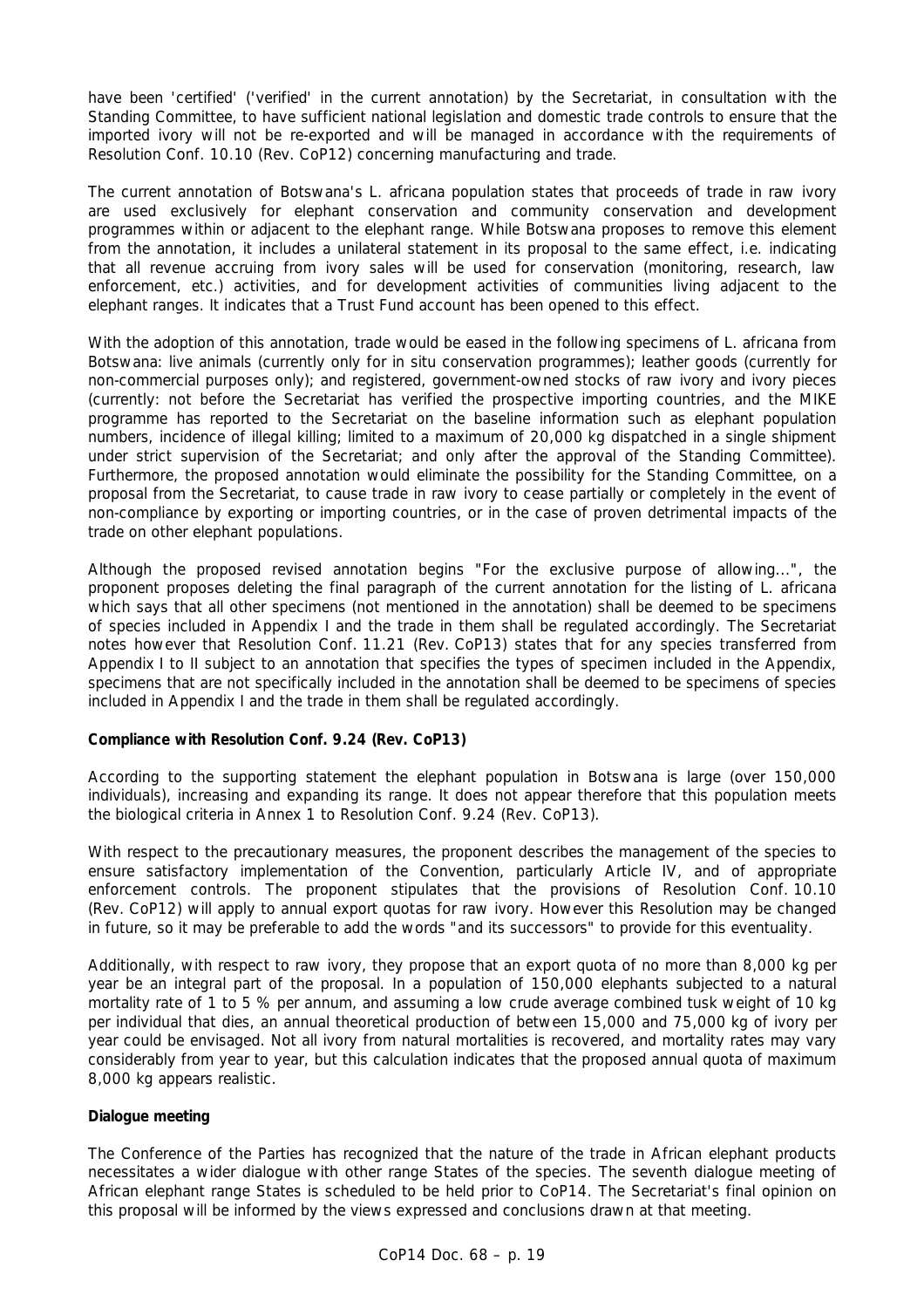## Comments from Parties and intergovernmental bodies

Algeria: expresses reservations and will wait for the arguments presented at the 14th meeting of the Conference of the Parties to determine its position.

### Recommendation by the Secretariat

The Secretariat's recommendation to the Parties on this proposal will be made after the seventh dialogue meeting of African elephant range States.

## **Proposal 6**

### *Loxodonta africana*

- **A. Amendment of the annotation regarding the populations of Botswana, Namibia and South Africa to: a) include the following provision:** 
	- **"No trade in raw or worked ivory shall be permitted for a period of 20 years except for:**
	- **1) raw ivory exported as hunting trophies for non-commercial purposes; and**
	- **2) ivory exported pursuant to the conditional sale of registered government-owned ivory stocks agreed at the 12th meeting of the Conference of the Parties"; and**
	- **b) remove the following provision:** 
		- **"6) trade in individually marked and certified ekipas incorporated in finished jewellery for noncommercial purposes for Namibia".**
- **B. Amendment of the annotation regarding the population of Zimbabwe to read:** 
	- **"For the exclusive purpose of allowing:**
	- **1) export of live animals to appropriate and acceptable destinations;**
	- **2) export of hides; and**
	- **3) export of leather goods for non-commercial purposes.**

 **All other specimens shall be deemed to be specimens of species included in Appendix I and the trade in them shall be regulated accordingly.** 

 **No trade in raw or worked ivory shall be permitted for a period of 20 years.** 

 **To ensure that where a) destinations for live animals are to be appropriate and acceptable and/or b) the purpose of the import is to be non-commercial, export permits and re-export certificates may be issued only after the issuing Management Authority has received, from the Management Authority of the State of import, a certification to the effect that: in case a), in analogy to Article III, paragraph 3 (b) of the Convention, the holding facility has been reviewed by the competent Scientific Authority, and the proposed recipient has been found to be suitably equipped to house and care for the animals; and/or in case b), in analogy to Article III, paragraph 3 (c), the Management Authority is satisfied that the specimens will not be used for primarily commercial purposes."** 

**Proponents: Kenya and Mali** 

## Provisional assessment by the Secretariat

### **General comment**

Proposals to amend annotations (even where they do not affect the Appendix in which the population of the species is listed) should be judged against all the criteria specified in Resolution Conf. 9.24 (Rev. CoP13). This was clearly established when Resolution Conf. 11.21 (Rev. CoP13) on Use of annotations in Appendices I and II was first adopted by the Parties. Document Doc. 11.24, which introduced Resolution Conf. 11.21 and which was submitted by Switzerland on behalf of the Standing Committee, said that the introduction, amendment or deletion of substantive annotations to the Appendices is only possible under the procedures required for the amendment of the Appendices.

### **Effect of the proposal**

In relation to the populations concerned, (listed in Appendix II) the proposal argues for an increase in the kind of specimens of *Loxodonta africana* which are deemed to be specimens of species included in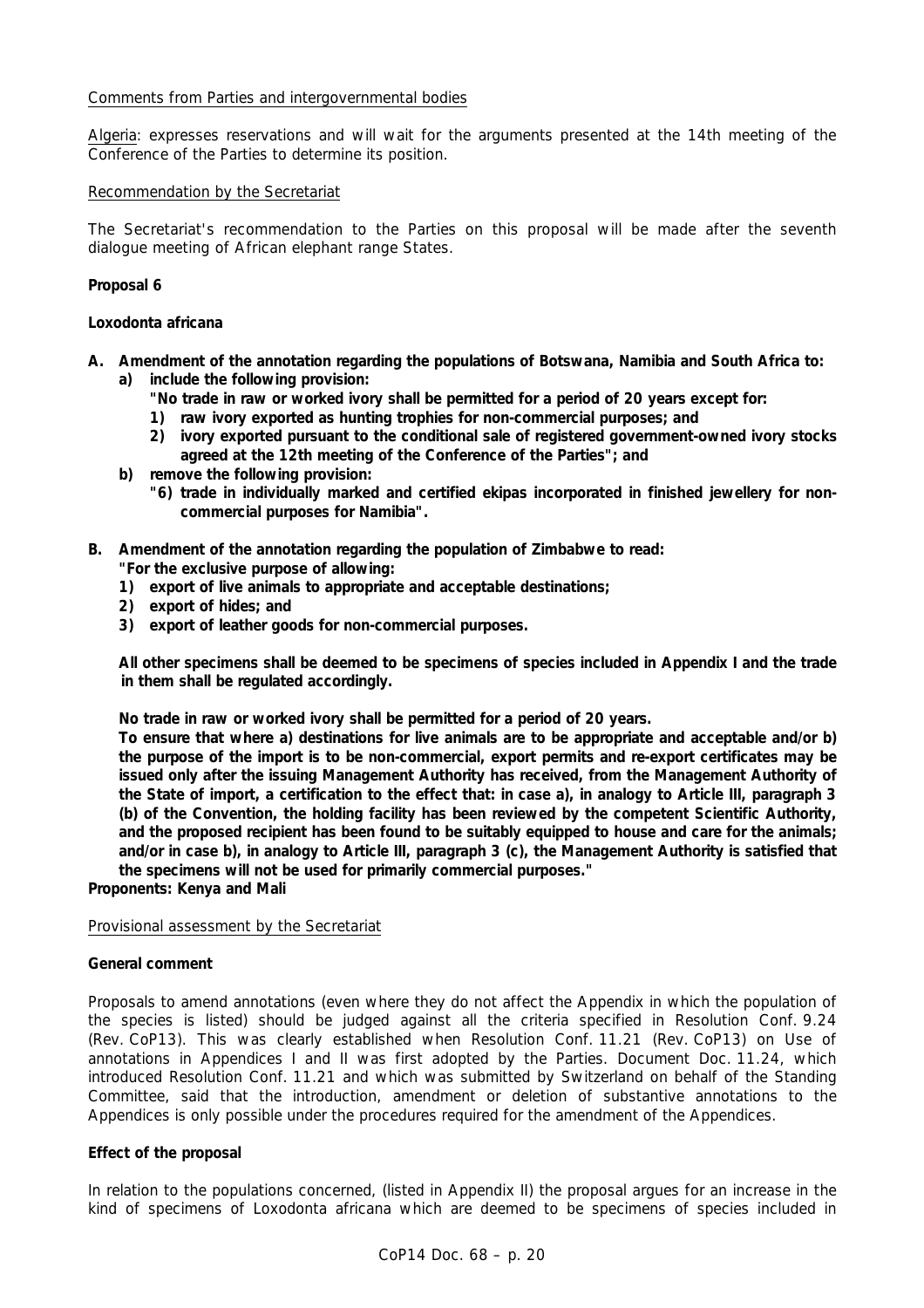Appendix I and for trade in them to be regulated accordingly. In particular trade in individually marked and certified ekipas incorporated in finished jewellery for non-commercial purposes from Namibia, and in hunting trophies and ivory carvings for non-commercial purposes from Zimbabwe under the provision of Article IV of the Convention would no longer be permitted. The proposal suggests replacing the current text in paragraph 7 of the annotation relating to the listing the *L. africana* populations of Botswana, Namibia and South Africa with the text: "ivory exported pursuant to the conditional sale of registered government-owned ivory stocks agreed at the 12th meeting of the Conference of the Parties".

Finally the proposal seeks to prohibit any trade in raw or worked ivory for a period of 20 years except for the exceptions described in the proposal. Such a suggestion is impossible to guarantee because Article XV of the Convention permits any Party to propose an amendment proposal at or between the meetings of the Conference of the Parties, and the Secretariat believes that the Parties should be ready to apply the criteria for including species in or deleting them from Appendix I or Appendix II at any time in the light of changing circumstances in order to act in the best interest of the conservation of the species concerned, and to adopt measures that are proportionate to the anticipated risks to the species.

## **Compliance with Resolution Conf. 9.24 (Rev. CoP13)**

The supporting statement is thorough and well referenced. It demonstrates that the species is affected by trade. With respect to the biological criteria in Annex 1 to the Resolution, the proposal does not demonstrate that the wild populations in question are small. The supporting statement notes that the distribution of the population of South Africa covers only 2 % of the surface of the country, thus implying that it could be considered restricted in terms of paragraph B of Annex 1 to the Resolution. However it does not appear that this population is characterized by any of the aggravating factors mentioned in sub-paragraphs i) to iv) of that paragraph. Finally there has not been a marked decline in the population size in the wild, indeed populations are said to be increasing or relatively stable, even though the proposal states that this situation may no longer apply in Zimbabwe.

## **Dialogue meeting**

The Conference of the Parties has recognized that the nature of the trade in African elephant products necessitates a wider dialogue with other range States of the species. The seventh dialogue meeting of African elephant range States is scheduled to be held prior to CoP14. The Secretariat's final opinion on this proposal will be informed by the views expressed and conclusions drawn at that meeting.

## Comments from Parties and intergovernmental bodies

Kenya: Regarding comments in relation to the 20-year moratorium*,* the Secretariat notes that "*the 20 year moratorium is impossible to guarantee because Article XV of the Convention permits any Party to propose an amendment proposal at any time whether at or between the meetings of the Conference of the Parties, and the Secretariat believes that the Parties should be ready to apply the criteria for including species in or deleting them from Appendix I or Appendix II at any time in the light of changing circumstances in order to act in the best interest of the conservation of the species concerned, and to adopt measures that are proportionate to the anticipated risks to the species".*

We would like to point out that, any proposal under Article XV to amend the Appendices would be scrutinised in terms of the existing annotations. A provision in the annotations for a 20-year moratorium has the same legal status as the other provisions of the Convention, and will therefore make it less likely for Parties to accept a proposal to reopen trade as long as the moratorium is operative.

We recall that, at CoP10 (Harare, 1997), three elephant populations were transferred to Appendix II, subject to certain conditions, including that no international trade in ivory would be permitted before 18 months after the transfer to Appendix II had come into effect. Although strictly speaking, such a provision is inconsistent with Article XV, the CoP accepted it as an agreed multilateral understanding of the need to refrain from international trade in ivory for 18 months, and that Parties would limit the exercise of their Article XV rights accordingly. A moratorium on international trade in ivory for 20 years would have the same legal effect. The only difference between our proposal (Kenya/Mali) and the CoP10 Proposals is the period the proposal will be in effect. The effect of the moratorium is simply to ban ivory trade until *either* it expires (after 20 years) *or* it is subsequently amended upon the submission of a proposal by a Party under Article XV.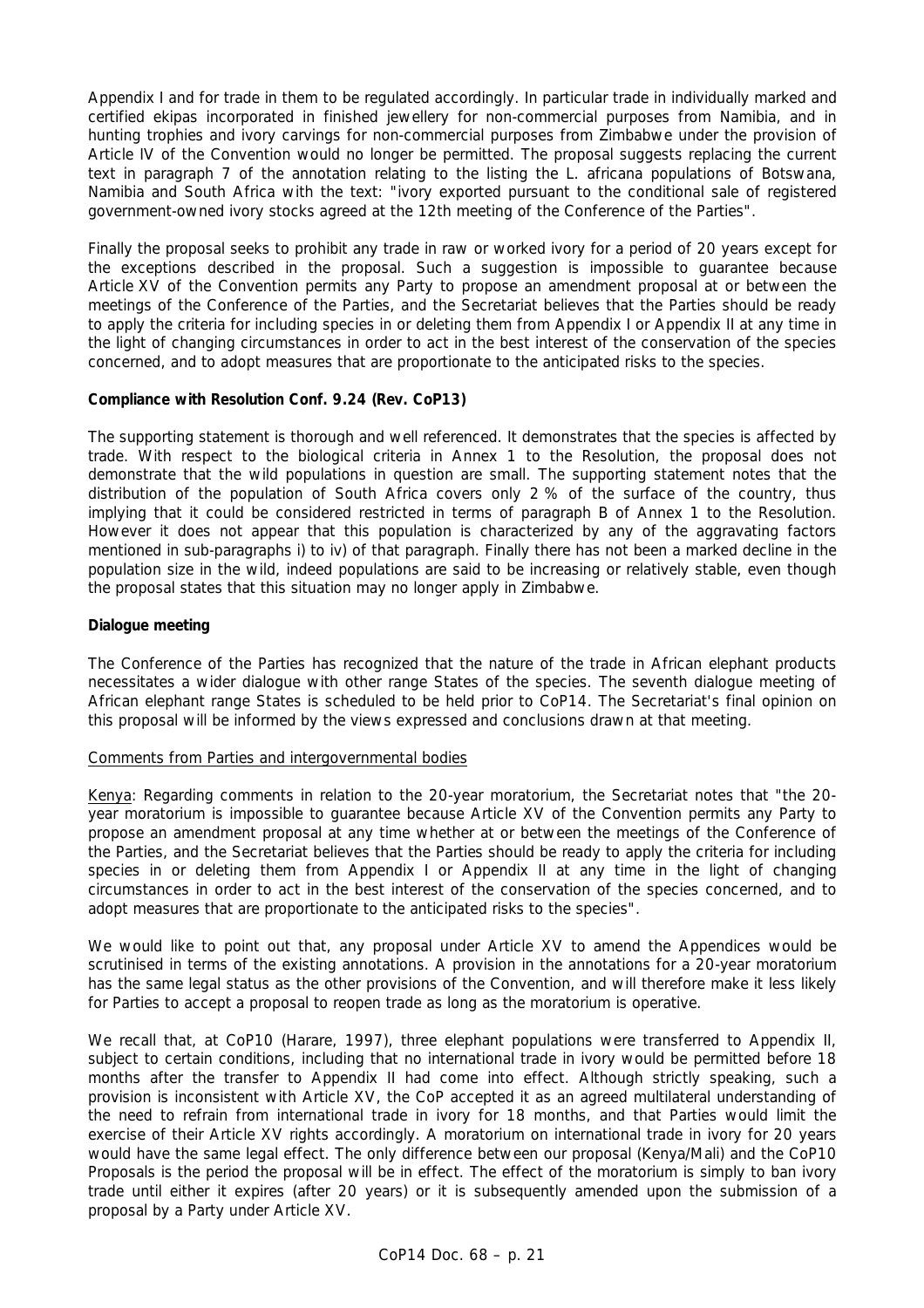Regarding compliance with Resolution Conf. 9.24 (Rev. CoP13), the Secretariat notes, "*the supporting statement is thorough and well referenced, and that it demonstrates that the African elephant is affected by trade. The Secretariat states, however, that with respect to the biological criteria in Annex 1 to the Resolution Conf. 9.24 (Rev. CoP13), the proposal does not demonstrate that the wild populations in Botswana, Namibia, South Africa, and Zimbabwe are small. It concedes that the supporting statement notes that the distribution of the population of South Africa covers only 2 % of the surface of the country, thus implying that it could be considered restricted in terms of paragraph B of Annex 1 to the Resolution. However it does not appear that this population is characterized by any of the aggravating factors mentioned in subparagraphs i) to iv) of that paragraph".* 

Then*,* the Secretariat expresses the view that *"there has not been a marked decline in the population size in the wild, indeed populations are said to be increasing or relatively stable, even though the proposal states that this situation may no longer apply in Zimbabwe".* 

We would like to believe that we have interpreted the entire text of the Convention and the Resolution Conf. 9.24 (Rev. CoP13) accurately and considers that, proposals to amend annotations should be judged against all relevant criteria specified in the Resolution Conf. 9.24 (Rev.CoP13). It is very clear that our (Kenya and Mali) proposal is not a proposal to list new populations on Appendix I. What the proposal seeks is to change the annotation for trade in certain parts and derivatives. As this proposal would maintain the subject populations of the species on the Appendix II, we strongly believe that there is no need to evaluate the proposal against these criteria again as it was the case when the populations were first being considered for down- listing. Instead, the evaluation of the proposal should be on the trade factors that warrant the change to the annotation and more so the targeted parts and derivatives. It should be noted that this proposal addresses the issues of enforcement, levels of illegal trade and poaching. We would like it noted that, while focusing on these factors, we have ensured the proposal is consistent with the precautionary measures contained in Annex 4 of the Resolution Conf. 9.24 which state "When considering proposals to amend Appendix I or II, the Parties shall, by virtue of the precautionary approach and in case of uncertainty either as regards the status of a species or the impact of trade on the conservation of a species, act in the best interest of the conservation of the species concerned and adopt measures that are proportionate to the anticipated risks to the species".

Namibia: Namibia does not support this proposal.

It is not evident how the proposal will benefit elephant conservation in any of the countries where elephants are included in Appendix I. It is already illegal for elephants to be killed or their products to be traded by such countries, and it is not clear what a proposed 20 year moratorium will add. Previous periods over which no legal international trade in ivory occurred and Appendix I listings in general have had little effect over the longer term, if judged by the many similar reports of illegal killing and trade over the years. There is also a high risk that the removal of the option to trade will also remove incentives to combat illegal killing and trade.

The proposal, if adopted, will in the short to medium term only impact on the four southern African countries with elephant populations in Appendix II. This impact will be negative. The proposal if adopted would directly undermine elephant conservation achievements also in Namibia, as a country where elephant range is expanding, where the national elephant population is steadily increasing, and where there is a functional system of involving rural communities in conservation. The proposal perpetuates the unjustifiable assumption that something has to be done concerning the four elephant populations included in Appendix II, while in fact no evidence has been presented that anything concerning these populations ever had an impact on the conservation of other populations.

The proposal does not explain what will follow from the end of the moratorium, or whether that would result in a resumption of trade by any means. It is also not evident how the success of such a proposal if approved can be judged, given the compounding of factors that determine elephant conservation outcomes.

In addition, the proposal is based on selective information, it reflects almost exclusively only "worst case scenarios", and contains errors concerning Namibia that could have been corrected if an opportunity for this had been granted. An important error of omission is not to have placed the problems and deficiencies reported in this proposal in context, or to have reflected what responses or corrective measures have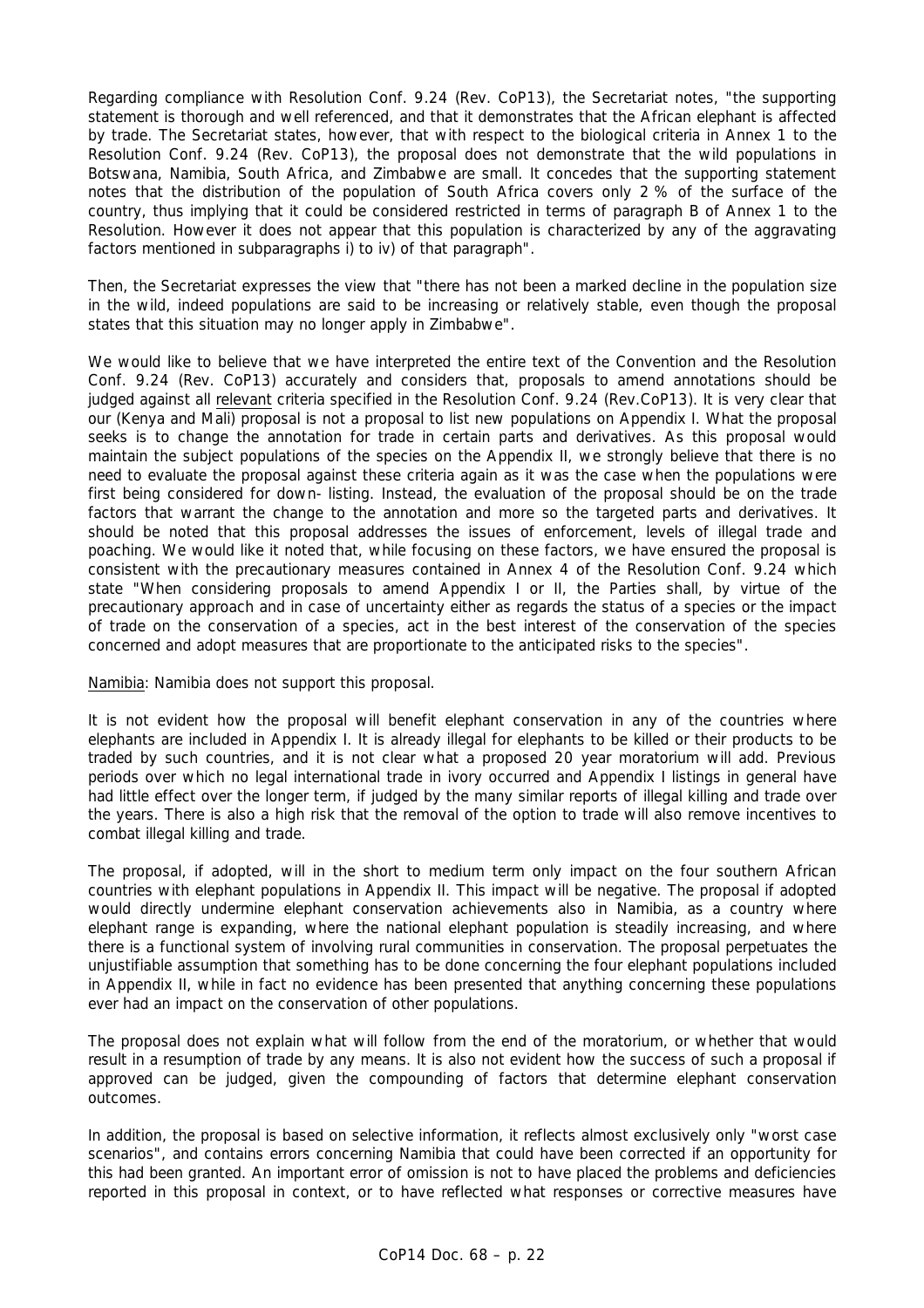been taken, or to have assessed whether such problems or deficiencies are significant, unmanageable by any other means than proposed by Kenya and Mali, or even sufficient to have justified a proposal of this nature.

Some additional information is provided here concerning Namibia, and will also be provided at CoP14. Regarding trade in ekipas, Namibia has not yet authorized any exports in terms of the current annotation regarding trade in ekipas. The proposal approved at CoP 13 only includes trade in ekipas produced in partnership with the Ministry of Environment and Tourism, local communities and the Namibian Jewelers Association. This production has not yet commenced. Hence, without the production of any ekipa as per the current annotation, there are currently no individually marked ekipa. Measures are being put in place for the implementation of this trade. Amongst others, these measures include new legislation on the implementation of CITES and control of elephant and rhinoceros products.

According to this proposal, during their survey in 2006, Reeve and Pope found about 700 ekipas displayed for sale in Namibia. This number cannot be verified. It should also be noted that items made from substitute materials such as warthog teeth, hippopotamus teeth, bone and even plastic have been passed off as ekipas. Nevertheless, ekipas currently offered for sale are not intended for export, and export permits will not be granted. Namibia has on its own accord refrained from authorizing exports of ekipas until its domestic trade control system has been strengthened through the adoption of new legislation, which is currently under consideration, and until it is ready to launch the trade in ekipa jewelry items for which it obtained approval at CoP13.

Namibia has noted reports of ekipas being traded in neighbouring countries and has requested neighbouring countries not to allow such trade, and that every effort be made to determine the origin of these items. Information provided to the Management Authority indicates that these items invariably originate outside Namibia and are imitations of Namibian ekipas, but more research is needed in this regard.

Concerns are raised in this proposal on the definition and sizes of ekipas. Ekipas are well defined as they are unique and easily recognizable products that will not create difficulties for law enforcement. Their sizes vary but as they have to be mounted in jewelry, this in itself limits their sizes.

| Year | Amount | Doc issued | Country of<br>import | <b>Remarks</b>                                                                           |
|------|--------|------------|----------------------|------------------------------------------------------------------------------------------|
| 1998 | 26     | Pre-con.   | DE                   |                                                                                          |
| 1999 |        | Pre-con.   | US                   | Mounted in a necklace                                                                    |
| 2000 | 10     | Pre-con.   | UK                   |                                                                                          |
| 2001 | 103    | Pre-con.   | AU                   | Owner relocated to AU – referred to in this<br>proposal as ivory carvings in Section 6.2 |
| 2002 | 5      | Pre-con.   | NL                   |                                                                                          |
| 2003 | 3      | Pre-con.   | DE                   |                                                                                          |
| 2004 | 6      | Pre-con.   | DE                   | On a belt                                                                                |
| 2005 | 8      | Pre-con.   | DE                   |                                                                                          |

Namibia has allowed limited exports of pre-Convention ekipas in the past, and the details are tabulated below.

The proposal refers to other items of carved ivory on trade, which the Management Authority is well aware of, but occurs in limited quantities. An amendment to national legislation which is currently under consideration is intended to strengthen existing measures, and to facilitate law enforcement.

Concerning illegal killing of elephants in Namibia, during the period of 1990-2006, a total of 97 elephants were illegally killed, as tabulated below.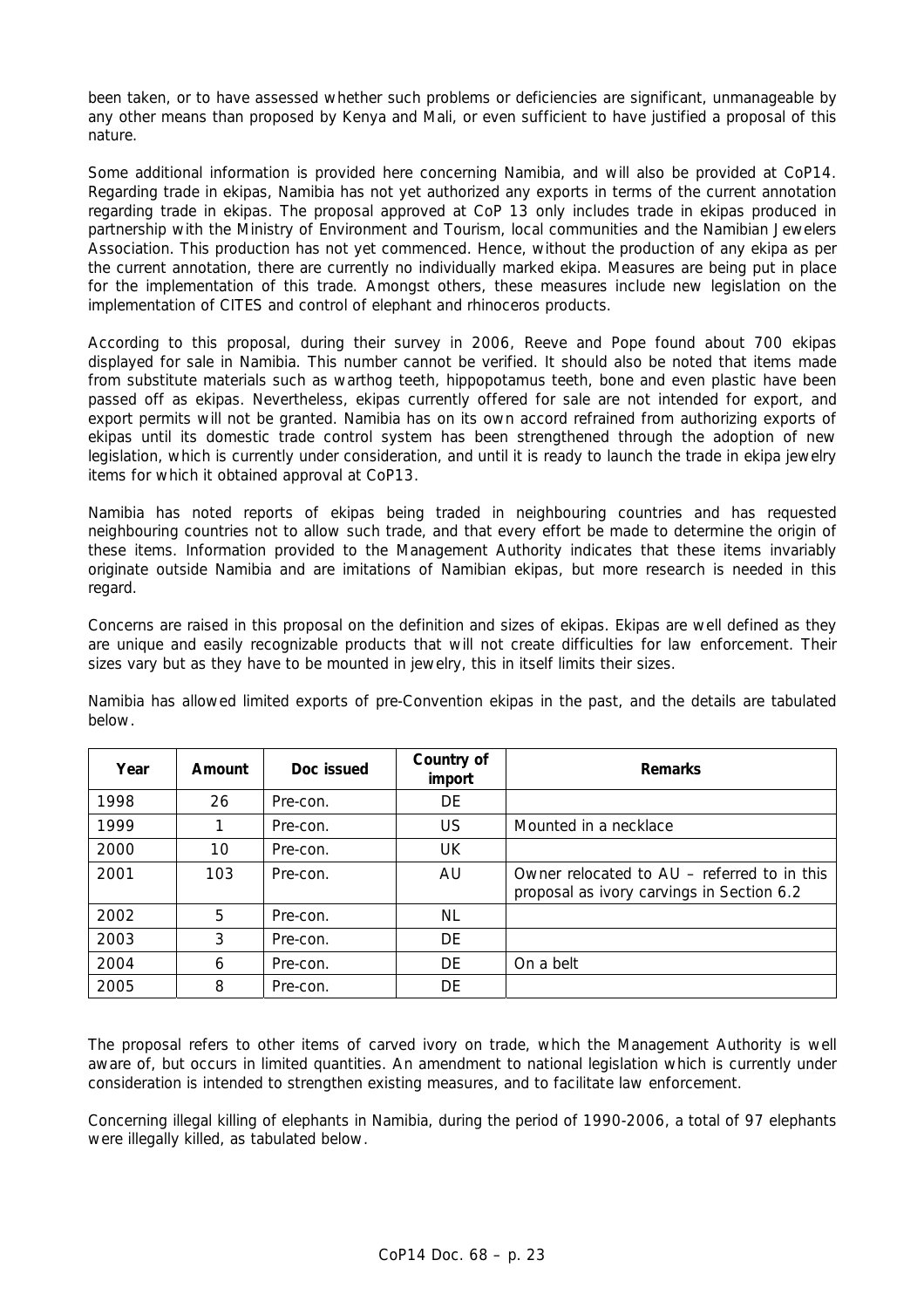| Reporting | Total no. elephants |
|-----------|---------------------|
| period    | killed illegally    |
| 1990      | 6                   |
| 1991      | 1                   |
| 1992      | 6                   |
| 1993      | 10                  |
| 1994      | 7                   |
| 1995      | 6                   |
| 1996      | 11                  |
| 1997      | 4                   |
| 1998      | 4                   |
| 1999      | 13                  |
| 2000      | $\overline{c}$      |
| 2001      | $\overline{2}$      |
| 2002      | 5                   |
| 2003      | 7                   |
| 2004      | 6                   |
| 2005      | 1                   |
| 2006      | 6                   |

It is alleged in this proposal that it is not known how many elephants have been killed as problem animals by farmers in Namibia. This is not true, as all elephants that were found to have been killed illegally are included in the data provided above. In the great majority of cases no attempts were made to recover the ivory. Such cases are included in the database of illegal killing when they were not reported to the authorities within 24 hours as provided for in national legislation.

Namibia still maintains that no elephant has been hunted illegally within the Etosha National Park boundaries for over two decades. Out of the two cases referred to in this proposal, the Management Authority is only aware of one which was killed as a crop rider in Onanke village by communal farmers, and where the tusks were found intact and are currently in our strong room. Onanke is approximately 6 km from the northern boundary of Etosha National Park. We have records of this one case and it was reported to the MIKE programme. If this record in the MIKE database indicates that this incident took place within Etosha National Park, then it should be rectified. The reason why this has been recorded is because farmers failed to report this case to the authorities within 24 hours of the incident.

Concerning illegal trade in ivory, Namibia has reported all known cases of illegal trade in any elephant products to the Convention through the ETIS programme. All cases contained in this proposal have already been reported.

This proposal mentions a possible elephant population decline in the Etosha National Park (ENP) between 2002 and 2004. Below is a table with the summary of ENP population estimates for the period 1998 to 2005, all based on aerial surveys.

| Year | Estimate |
|------|----------|
| 1998 | 2201     |
| 2000 | 2018     |
| 2002 | 2417     |
| 2004 | 2057     |
| 2005 | 2611     |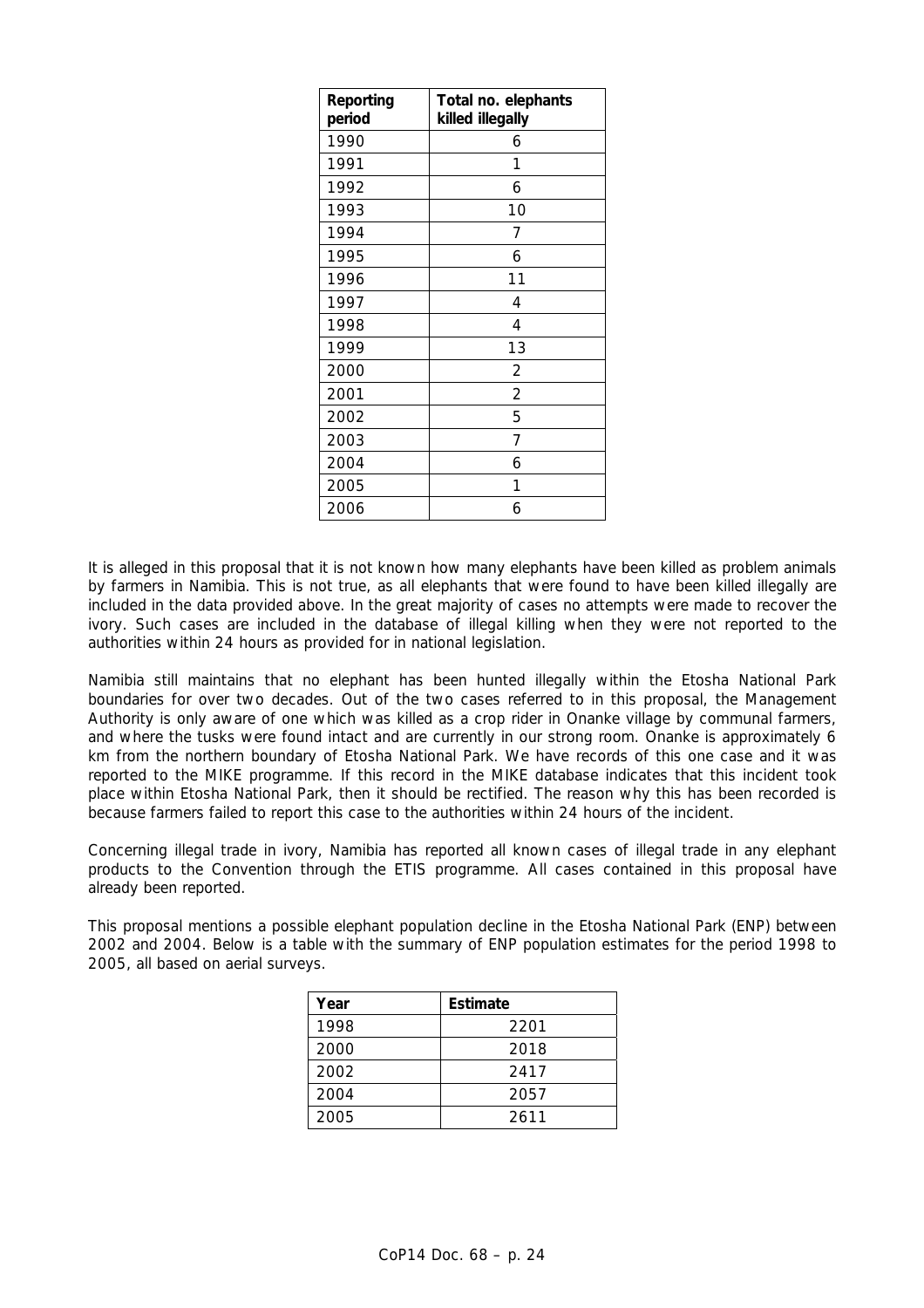The figures (for 2002 and 2004) referred to in this proposal are estimates and not total counts. The 2004 estimate falls within the confidence interval range for 2002, which is 1784 – 3050 (26.2%) elephants. The estimate for 2005 is higher than the 2002 and 2004 estimates. These population estimates are derived from the number of animals seen within each sample stratum during aerial surveys and not on total number of animals seen during aerial surveys. The figures above suggest that this population is rather stable.

Where possible Namibia together with its neighbouring countries conduct aerial surveys, the last one was conducted in 2000.

The statement made in this proposal that elephants were just temporary visitors in the Etosha National Park as they used to migrate to Botswana and Zimbabwe is completely groundless. The history and biology of this population is well-known, and no information has ever come to light of any connection between this population and elephants in neighbouring countries.

Anthrax has been cited in this proposal as a possible threat to the Etosha National Park elephant population. Anthrax has been part of Etosha National Park for a very long time, the first case was diagnosed in 1964. Since 2000, not even in a single year has anthrax accounted for more than 50% of all recorded natural mortalities. The table below shows the details of Etosha National Park annual elephant mortalities (2000-2006).

| Year | <b>Total mortalities</b><br>recorded | Anthrax positive<br>cases                                      | Suspected anthrax<br>cases |
|------|--------------------------------------|----------------------------------------------------------------|----------------------------|
| 2000 | 21                                   |                                                                | 6                          |
| 2001 | 21                                   |                                                                |                            |
| 2002 | 28                                   | 5                                                              |                            |
| 2003 | 29                                   | 0 (most carcasses<br>were too old to be<br>tested for anthrax) | 29                         |
| 2004 | $12 \overline{ }$                    |                                                                | 3                          |
| 2005 | 19                                   | 5                                                              | 3                          |
| 2006 |                                      |                                                                |                            |

Namibia disagrees with the statement that tourism in the Kunene region is as "uncontrolled" as categorized by Reeve and Pope 2006 and therefore a possible threat to the Kunene elephant population. Tourism related activities in Kunene are monitored by the Ministry of Environment and Tourism and no impacts on elephants are evident. This population is increasing and is expanding its range, and is one of the great conservation success stories in Namibia.

Concerns have been raised in this proposal about Namibia's annual sport hunting quota. The current level of sport hunting is largely determined by the 0.5% of standing population guideline. This implies that the maximum adult male off-takes through sport hunting at present should not exceed approximately 80 per year at current population size. MET has established a national annual export quota through CITES of 90 trophy hunted elephants per year (180 tusks per year). This quota level was necessary to allow for the possibility that the tusks of elephants hunted in one year may only be exported the following year, as could result from delays in importing countries or the processing of specimens by taxidermists. The actual number exported amounted to 23 (46 tusks) in 1997, 48 (96 tusks) in 1998, 38 (76 tusks) in 1999, 43 (86 tusks) in 2000, 34 (68 tusks) in 2001, 33 (66 tusks) in 2002, 47 (94 tusks) in 2003, 43 (86 tusks) in 2004, 47 (94 tusks) in 2005 and 32 (64 tusks) in 2006. On average, considerably less tusks are exported per year than the annual quota.

This proposal also refers to the Ministry of Environment and Tourism's hearing before the Standing Committee on Public Accounts against charges of failing to properly administer and control the hunting industry. This hearing related to the monitoring of compliance with the declaration of taxes from hunting and coordination between different agencies, a matter which has since been corrected.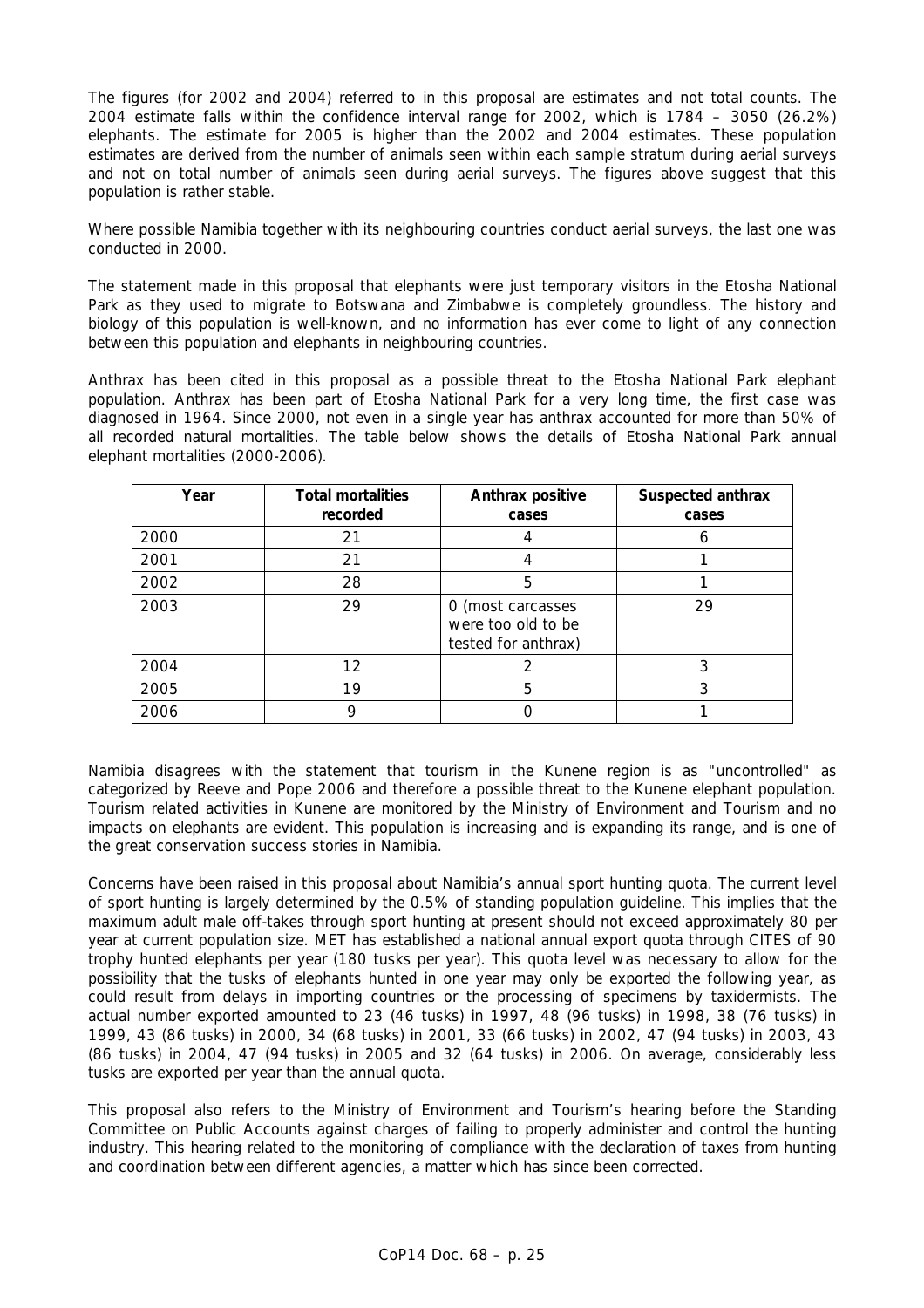Reference is also made to alleged problems in the management of Etosha NP, based on perceptions of the capacity of the management authority to respond to (virtually non-existing) poaching threats. Detailed comments on these issues will be given in relation to the document from Kenya on the black rhinoceros hunting quota of Namibia, but suffice to mention here that problems of insufficient resources have largely been addressed, that a new management plan is being developed, and that other appropriate measures are or have been taken.

As an additional remark, the proposal questions the economics of ivory trade and whether revenues from ivory trade have made any contribution to elephant conservation. The funding of elephant surveys and monitoring, the provision of vehicles for law enforcement and conservation management, the establishment of alternative water supplies for elephant, the protection of farm infrastructure against elephants, and the upgrading of park boundary fences from revenue earned from the 1999 ivory trade in Namibia indicate the contrary.

Finally, it is disappointing that the unpublished report of Pope and Reeve 2006 on Elephants and Ivory Trade in Namibia, which has been extensively cited in this proposal, has not been provided to the Management Authority of Namibia. A copy was officially requested from the Management Authority of Kenya, but the latter KWS indicated that the report in question was still in draft form and could not be made available.

## Recommendation by the Secretariat

The Secretariat does not consider previous decisions of the Conference of the Parties to defer implementation of a change in the Appendices for specific purposes to be similar to the somewhat arbitrary 20-year moratorium applying only to the populations of Botswana, Namibia, South Africa and Zimbabwe proposed by Kenya and Mali. The effect of this proposal is to amend the annotation involved in order to deem more specimens of the species to be included in Appendix I and trade in them regulated accordingly. For reasons explained in its provisional assessment, the Secretariat believes that proposals such as this one must be assessed against all the provisions of Resolution Conf. 9.24 (Rev. CoP13).

The Secretariat's recommendation to the Parties on this proposal will be made after the seventh dialogue meeting of African elephant range States.

## **Proposal 7**

*Loxodonta africana* **– Transfer of the population of the United Republic of Tanzania from Appendix I to Appendix II with an annotation that reads as follows:** 

 **"For the exclusive purpose of allowing:** 

- **1) trade in registered stocks of raw ivory in whole tusks and pieces;**
- **2) trade in live specimens for non-commercial purposes to appropriate and acceptable destinations; and**
- **3) trade in hunting trophies for non-commercial purposes."**

**Proponent: United Republic of Tanzania** 

**Withdrawn**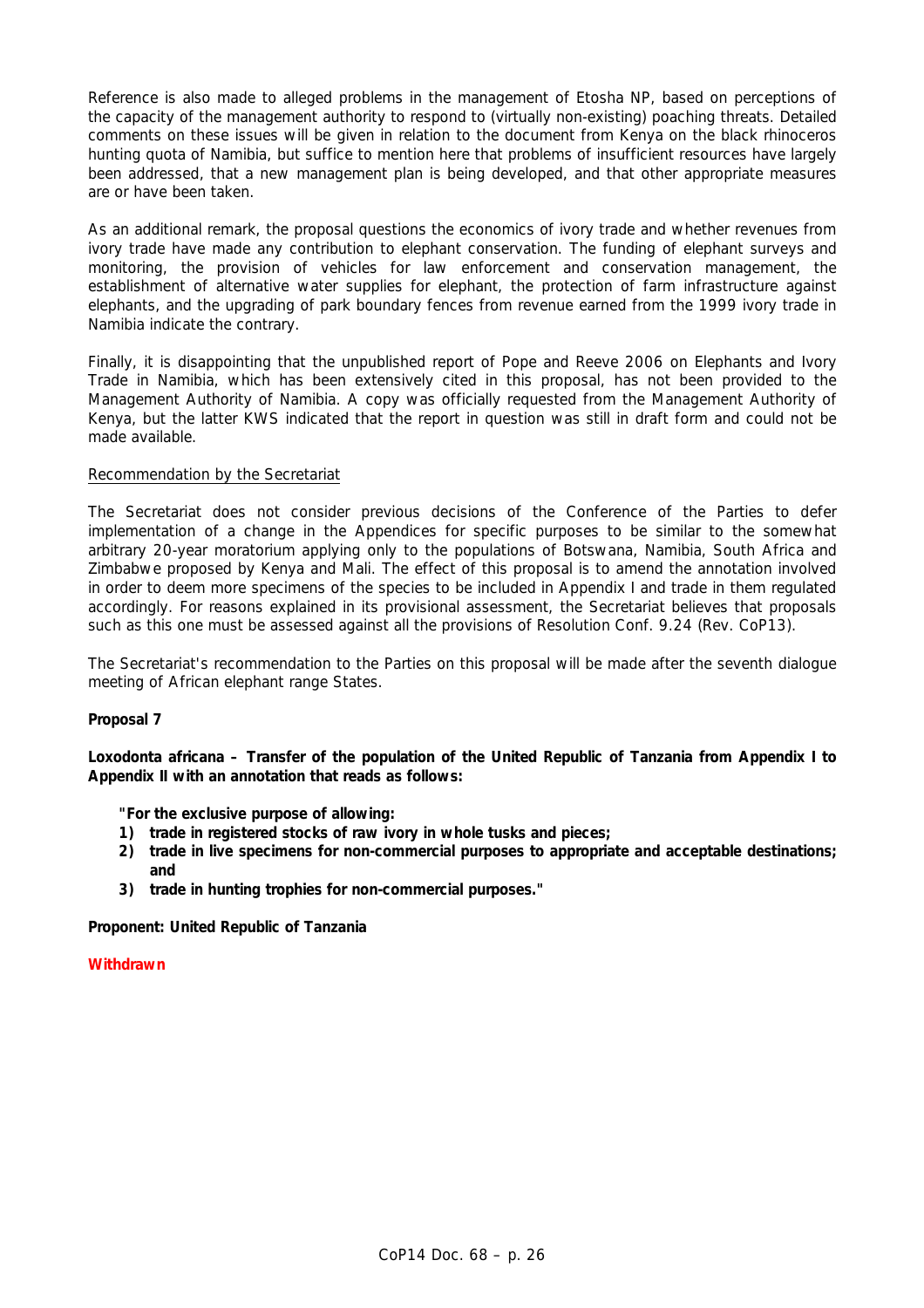## **Proposal 8**

*Vicugna vicugna* **– Amendment of the annotation to the Bolivian population to read as follows:** 

## **"Population of Bolivia (listed in Appendix II):**

 **For the exclusive purpose of allowing international trade in wool sheared from live vicuñas, and in cloth and items made thereof, including luxury handicrafts and knitted articles.** 

 **The reverse side of the cloth must bear the logotype adopted by the range States of the species, which are signatories to the** *Convenio para la Conservación y Manejo de la Vicuña***, and the selvages the words 'VICUÑA-BOLIVIA'. Other products must bear a label including the logotype and the designation 'VICUÑA-BOLIVIA-ARTESANÍA'.** 

 **All other specimens shall be deemed to be specimens of species included in Appendix I and the trade in them shall be regulated accordingly."** 

### **Proponent: Bolivia**

### Provisional assessment by the Secretariat

Proposals to amend annotations (even where they do not affect the Appendix in which the population of the species is listed) should be judged against all the criteria specified in Resolution Conf. 9.24 (Rev. CoP13). This was clearly established when Resolution Conf. 11.21 (Rev. CoP13) on Use of annotations in Appendices I and II was first adopted by the Parties. Document Doc. 11.24, which introduced Resolution Conf. 11.21 and which was submitted by Switzerland on behalf of the Standing Committee, said that the introduction, amendment or deletion of substantive annotations to the Appendices is only possible under the procedures required for the amendment of the Appendices.

If adopted, the principle effect of this proposal would be to extend the scope of the current annotation for the *Vicugna vicugna* population in Bolivia to allow international trade in wool sheared from live vicuñas of the whole national territory. The current annotation only allows international trade in wool derived from sheared live animals of the populations of the Conservation Units of Mauri-Desaguadero, Ulla Ulla and Lípez-Chichas.

Although the populations of *V. vicugna* affected by this proposal have a restricted range, decisions at previous meetings of Conference of the Parties show that the Parties have agreed that these populations do not meet the biological criteria for inclusion in Appendix I. The proponent argues that this is still the case.

Concerning the precautionary measures in Annex 4 to Resolution Conf. 9.24 (Rev. CoP13) the proponent seems to rely on paragraph A. 2. b. However, information presented on the application of management and enforcement measures already in place to control trade in wool from sheared live animals in the populations of the Conservation Units of Mauri-Desaguadero, Ulla Ulla and Lípez-Chichas indicates that there have been some difficulties. The supporting statement stresses the problems of illegal activities that take place throughout the whole country and it is not clear how this matter will be addressed by the Bolivian authorities to allow the implementation of an amended annotation covering the whole country.

### Comments from Parties and intergovernmental bodies

None

## Recommendation by the Secretariat

The suggested change to the annotation is small and the populations of the species in Bolivia which are concerned by it have all been stable or increasing in number in recent years. Nevertheless, the Secretariat seeks assurances from the Bolivian authorities that they will take further steps to stem the illegal trade described in the supporting statement.

On the basis of the information available prior to the discussion at CoP14, the Secretariat recommends that this proposal be adopted.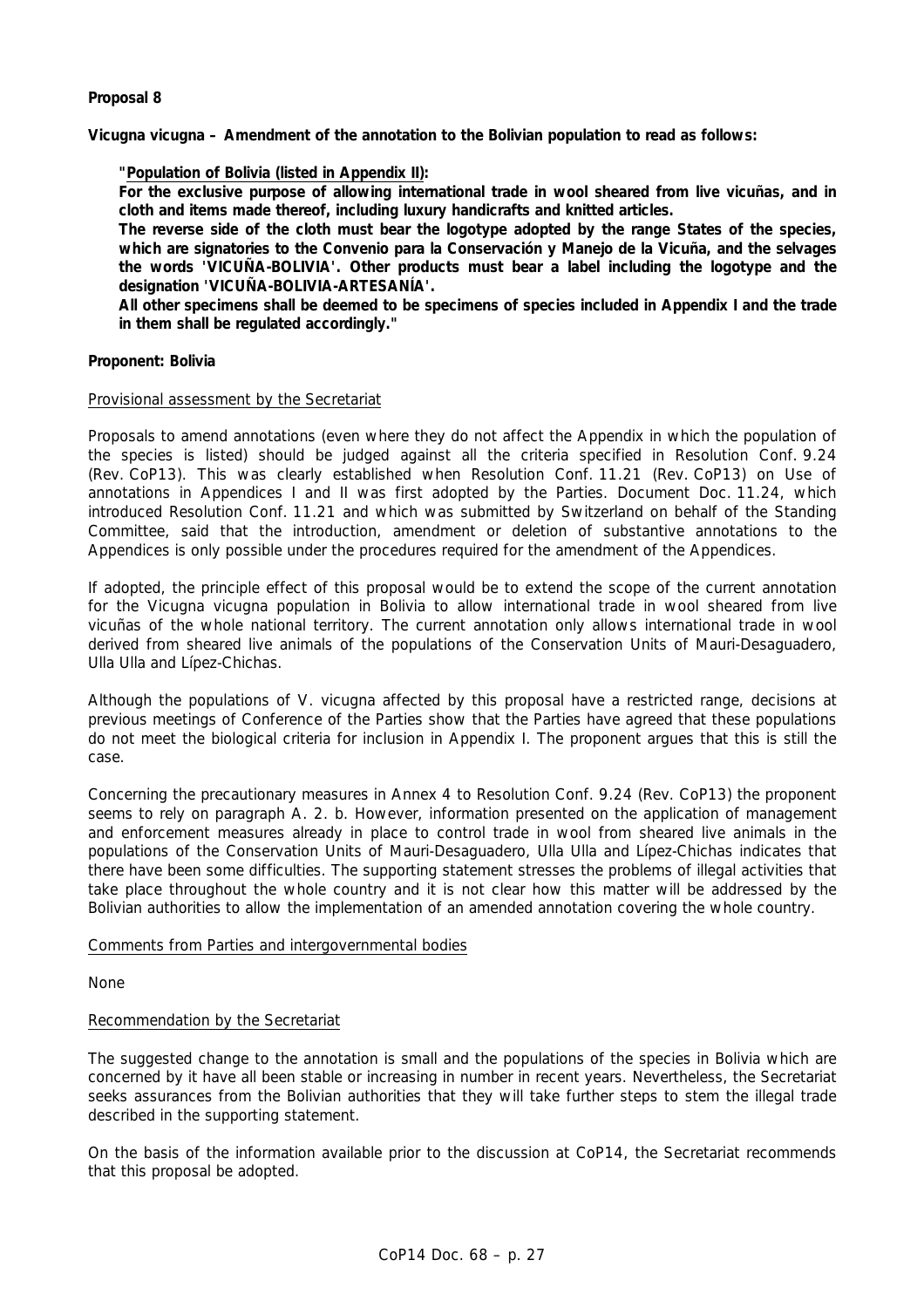## **Proposal 9**

*Cervus elaphus barbarus* **– Inclusion in Appendix I.** 

## **Proponent: Algeria**

## Provisional assessment by the Secretariat

This subspecies has a limited distribution in Algeria and Tunisia. It is has been included in Appendix III at the request of Tunisia since 1976. The supporting statement gives little specific information and does not contain any references. It does not indicate under which criteria of Resolution Conf. 24 (Rev. CoP13) the species would qualify for inclusion in Appendix I. However, the wild population does appear to be small and may be concentrated geographically during the rutting period. The wild population is likely to have a restricted area of distribution and historically at least, this is reported to have decreased. Although not mentioned in the supporting statement, the taxon is rated 'lower risk/not threatened' in the current IUCN Red List.

According to the supporting statement, no trade is either known or suspected and no demonstrable potential international demand for the species is noted. There is also no information to indicate how to identify any specimens of this subspecies which could be in trade.

The Secretariat notes that, according to the CITES trade database, the only export from range States of specimens of this taxon in the last 10 years was of eight live specimens sent from Tunisia to Algeria in 2005 for introduction/reintroduction purposes.

The opinion of the other range State for this subspecies (Tunisia) is not indicated.

## Comments from Parties and intergovernmental bodies

None

### Recommendation by the Secretariat

It does not appear that this taxon meets the biological criteria for inclusion in Appendix I and it is unlikely that international trade has a significant impact on its conservation. The proposal is also not in conformity with the criteria concerning split-listing in Annex 3 of Resolution Conf. 9.24 (Rev. CoP13).

On the basis of the information available prior to the discussion at CoP14, the Secretariat recommends that this proposal be rejected.

### **Proposal 10**

*Gazella cuvieri* **– Inclusion in Appendix I.** 

## **Proponent: Algeria**

### Provisional assessment by the Secretariat

This species has a patchy distribution in Algeria, Morocco and Tunisia. It has been included in Appendix III at the request of Tunisia since 1976. The supporting statement gives little specific information and few references. It does not indicate under which criteria of Resolution Conf. 24 (Rev. CoP13) the species would qualify for inclusion in Appendix I. However, the wild population does appear to be small and may be divided into small subpopulations. It is not clear whether the species has a restricted area of distribution, although it seems to be adaptable in terms of its habitat requirements. Populations are reported to be more or less stable. Although not mentioned in the supporting statement, the taxon is rated 'endangered' in the current IUCN Red List.

No trade is either known or suspected and no demonstrable potential international demand for the species is noted. There is also no information to indicate how to identify any specimens of this species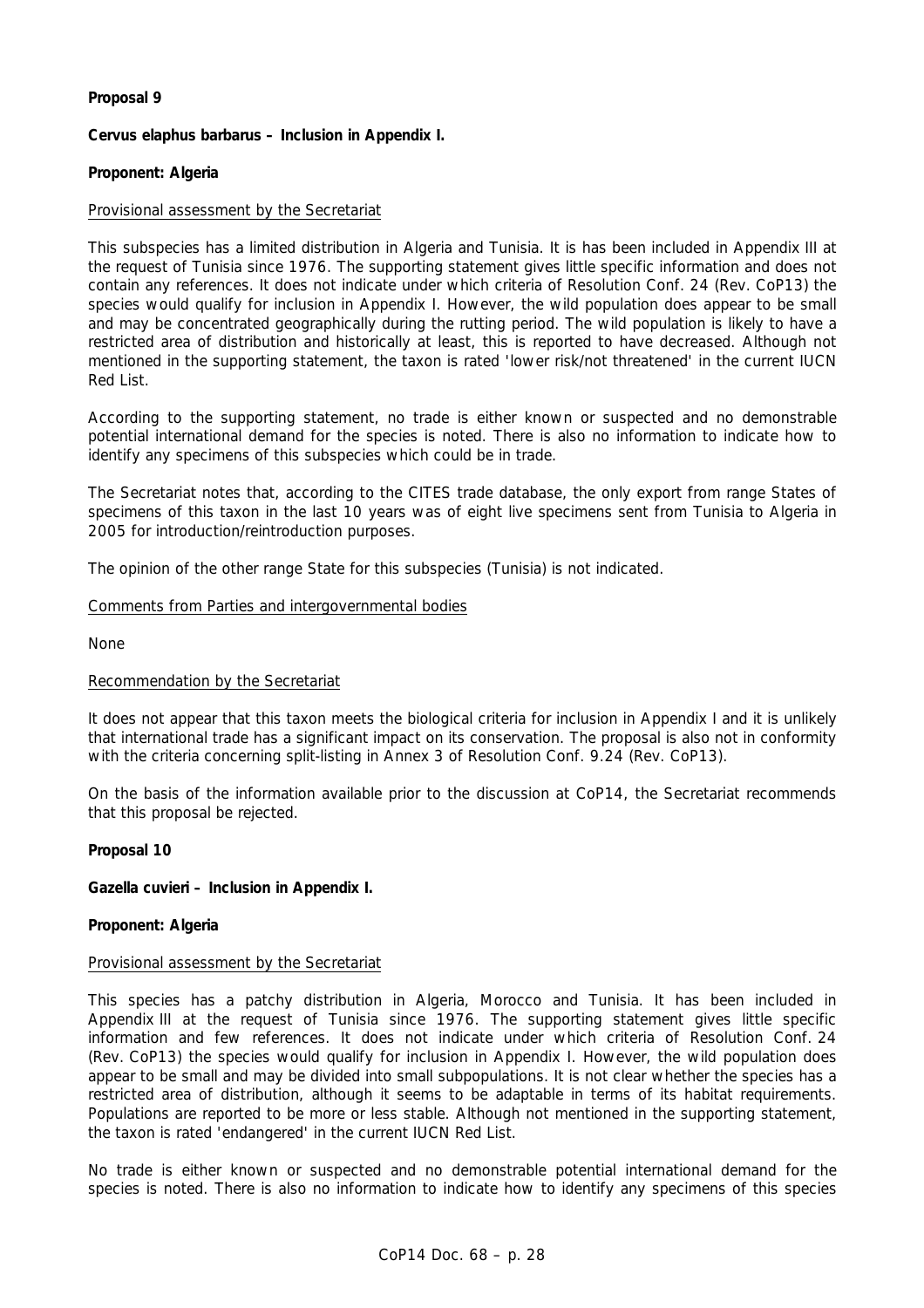which could be in trade. The Secretariat notes that, according to the CITES trade database, no trade in wild specimens of this species has been reported by CITES Parties in the last 10 years.

The opinion of the other range States for this species is not indicated.

### Comments from Parties and intergovernmental bodies

None

### Recommendation by the Secretariat

This species may qualify for inclusion in Appendix I under paragraph A. ii) of Annex 1 to Resolution Conf. 9.24 (Rev. CoP13), but the case is not a strong one. There does not appear to be any evidence of international trade in wild specimens of this species, nor does there appear to be any international demand for such specimens.

On the basis of the information available prior to the discussion at CoP14, the Secretariat recommends that this proposal be rejected.

## **Proposal 11**

## *Gazella dorcas* **– Inclusion in Appendix I.**

### **Proponent: Algeria**

### Provisional assessment by the Secretariat

The species has been included in Appendix-III at the request of Tunisia since 1976.

The supporting statement contains few references and remains very general. The proposal does not indicate under which criteria of Resolution Conf. 9.24 (Rev. CoP13) the species would qualify for inclusion in Appendix I.

The supporting statement contains little or no information on the current distribution, population sizes and trends, species management or legislation in the different range States of the species, with the exception of the situation in Algeria where research on its status and distribution was initiated in 2005, but results will only be available in 2008. The species has a very wide if patchy distribution across North Africa and the Sahara. It has reportedly disappeared from Senegal, but remains otherwise distributed all over its extensive historic range. Population numbers appear to have declined significantly, possibly halved according to the supporting statement. Causes for these declines are mentioned to be habitat degradation and overhunting in 1950-1970s. Current threats are stated to be principally poaching and overgrazing by cattle, presumably indicating competition with livestock.

The proposal does not seem to demonstrate that the wild population is small, has a restricted area of distribution or has known a marked recent decline. It is therefore questionable whether the species meets the biological criteria for inclusion in Appendix I. The proponent indicates that the species is not traded legally or illegally, and that there are no actual or potential trade impacts.

The Secretariat notes that the species is classified as 'vulnerable' by IUCN. The CITES trade database base shows very small levels of international trade, mainly in live specimens, and to a lesser extent body parts and trophies. It is unknown if any illegal international trade exists.

The opinion of the other range States for this species is not indicated.

## Comments from Parties and intergovernmental bodies

None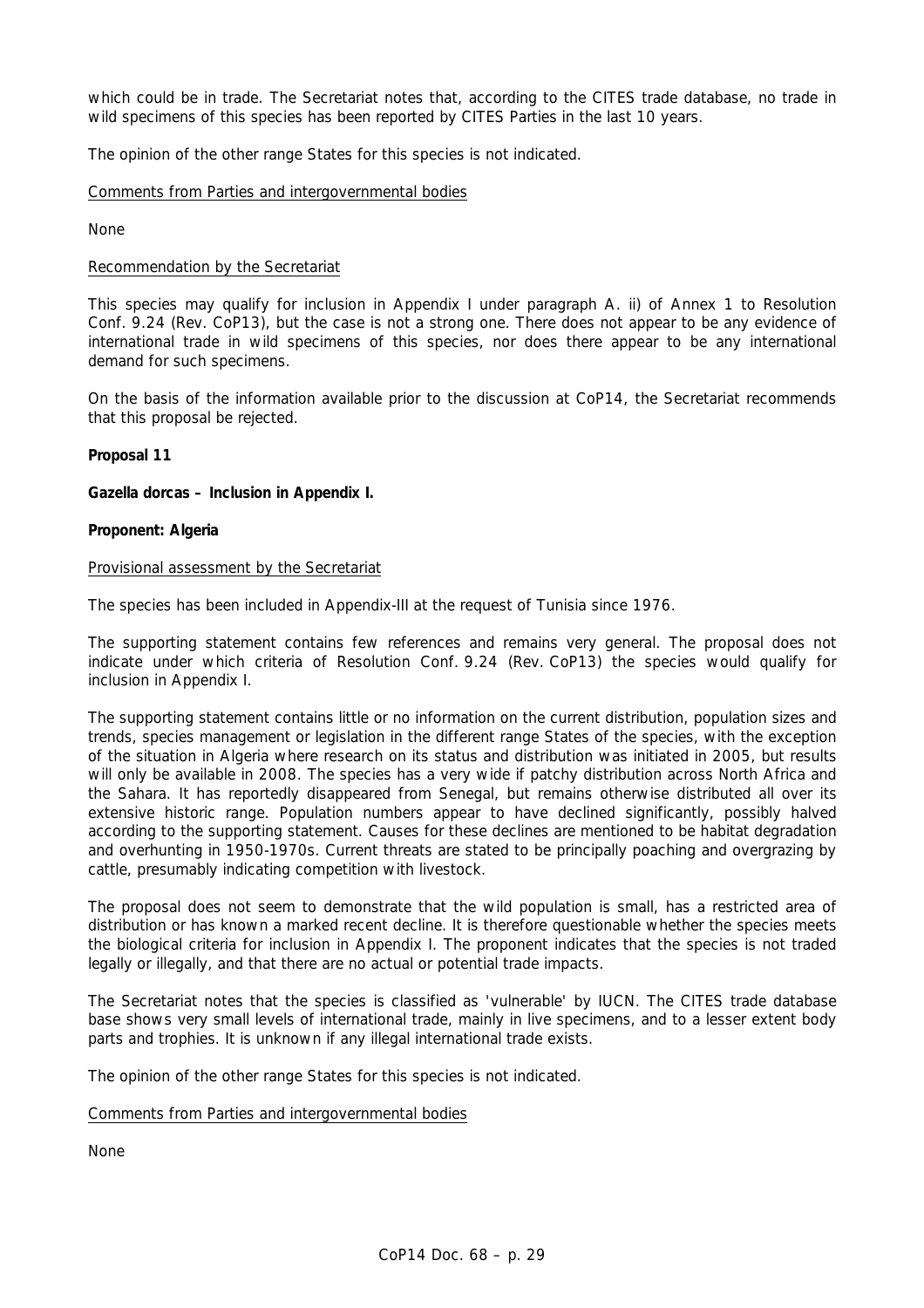## Recommendation by the Secretariat

The species does not meet the biological criteria for inclusion in Appendix I. There is some international trade in the species with apparently limited impact on its overall conservation status.

On the basis of the available information prior to the discussion at CoP14, the Secretariat recommends that this proposal be rejected.

## **Proposal 12**

*Gazella leptoceros* **– Inclusion in Appendix I.** 

## **Proponent: Algeria**

### Provisional assessment by the Secretariat

The proposal aims to include *Gazella leptoceros* in Appendix I. The species has been included in Appendix III at the request of Tunisia since 1976.

The supporting statement contains few references and remains very general. The proposal does not indicate under which criteria of Resolution Conf. 24 (Rev. CoP13) the species would qualify for inclusion in Appendix I. It contains little or no information on the current distribution, population sizes and trends, species management or legislation is the different ranges States of the species, with the exception of some data on Algeria where research on the status and distribution of the species was initiated in 2005, but results will only be available in 2008.

According to the supporting statement, the species has disappeared from Morocco. It is distributed across eight or nine range States. No estimations of the wild population are given, which are reportedly very difficult to obtain, possibly due to the nocturnal habits of the species, the remote areas where it is distributed and its relative rarity. It is mentioned that the species is close to extinction, but it is not clear whether this refers to the situation in Algeria only. Threats are stated to be mainly motorized hunting and habitat degradation.

The Secretariat notes that *Gazella leptoceros* is classified as 'endangered' by IUCN and that the wild population of this species may be small, but the proposal does not show this. The species does not appear to have a restricted area of distribution, and no marked recent declines are mentioned. It is unclear whether the species meets the biological criteria for inclusion in Appendix I.

The proponent indicates that the species is not traded legally or illegally, and that there are no actual or potential trade impacts. The Secretariat observes that the CITES trade database does indeed show insignificant levels of international trade, mainly of live specimens and not involving range States. It is not clear whether any illegal trade exists.

The opinion of the other range States for this species is not indicated.

### Comments from Parties and intergovernmental bodies

None

## Recommendation by the Secretariat

Owing to its population being small and declining, the species meets the biological criteria for inclusion in Appendix I under paragraph A. ii) of Annex 1 to Resolution Conf. 9.24 (Rev. CoP13). Trade in specimens of wild origin of this species has however been negligible. It is therefore rather unclear whether trade has or may have a detrimental impact on the status of the species, or whether there is potential international demand.

On the basis of the information available prior to the discussion at CoP14, the Secretariat recommends that this proposal be adopted.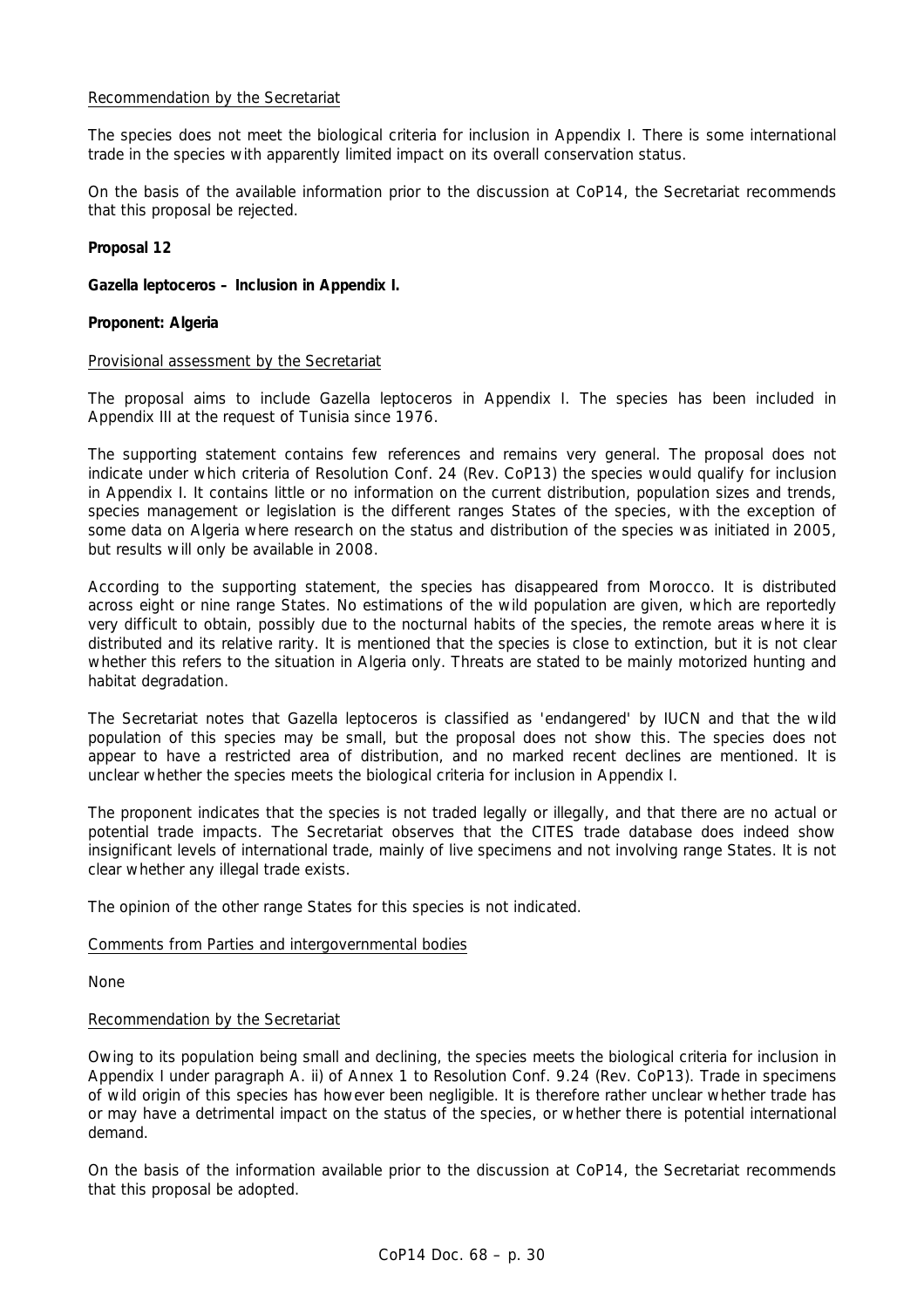## **Proposal 13**

## *Melanosuchus niger* **– Transfer of the Brazilian population from Appendix I to Appendix II.**

## **Proponent: Brazil**

## Provisional assessment by the Secretariat

*Melanosuchus niger* has been included in Appendix I since 1975. The population of Ecuador was transferred to Appendix II in 1995, subject to a zero annual export quota until an annual export quota has been approved by the CITES Secretariat and the IUCN/SSC Crocodile Specialist Group. The information in the supporting statement shows that the population of *Melanosuchus niger* of Brazil, which accounts for 80 % of the distribution range, has recovered significantly from low levels in the 1980s following extensive harvests from the 1950s to the 1970s. Brazil's wild population is increasing and may number as many as 16 million animals. It is abundant in much of its very large, continuous range, and has healthy population structures. The population of Brazil, and possibly of other range States of the species, does therefore no longer meet the biological criteria for Appendix I. With respect to the precautionary measures, it is contended that although the species is likely to be in demand for trade, its management is such that implementation of the requirements of the Convention, in particular Article IV, by Brazil would be satisfactory and that appropriate enforcement controls and compliance with the requirements of the Convention would be undertaken.

The species is hunted illegally for its meat, which is traded throughout the Amazonian region. Skins are apparently often wasted. The proponent provides details of the planned management of the species, with objectives to enhance sustainable use, increase income for local people, create markets for skins, provide incentives for legal production to reduce illegal offtake and trade, and generate interest amongst local people to preserve the species and its habitats. Harvest would be restricted to designated areas and be subject to local quotas and other limitations. The accompanying population monitoring programmes and national and international control measures seem comprehensive. Overall, it appears that if the Brazilian population of *Melanosuchus niger* were included in Appendix II, its management would meet the requirements of the precautionary measures in paragraph A. 2. b of Annex 4 to Resolution Conf. 9.24 (Rev. CoP13).

### Comments from Parties and intergovernmental bodies

Brazil: (additional information to section 8.2 on Population monitoring)

 The very high densities of caimans, including black caiman sympatric species like spectacle caiman *Caiman crocodilus*, in most areas of the Amazon make it unfeasible to approach every individual seen for a positive identification. The estimate of the number of black caimans was derived from the total number of caimans (eyeshines) detected and the proportion of black caimans among the individuals approached close enough for species identification. The total number of caimans seen in each area was multiplied by the proportion of identified caimans in that area that were black caimans to estimate the number of black caimans for that area (e.g. If 1,000 eyeshines were seen and 30 of the 100 identified caimans were black caimans, the estimate of the number of black caimans for that area would be 1,000 x 30/100 = 300). The proportion of eyeshines that were black caimans in each area is very precise because it is generally based on several hundred caimans positively identified for that area.

### Recommendation by the Secretariat

On the basis of the information available prior to the discussion at CoP14, the Secretariat recommends that this proposal be adopted.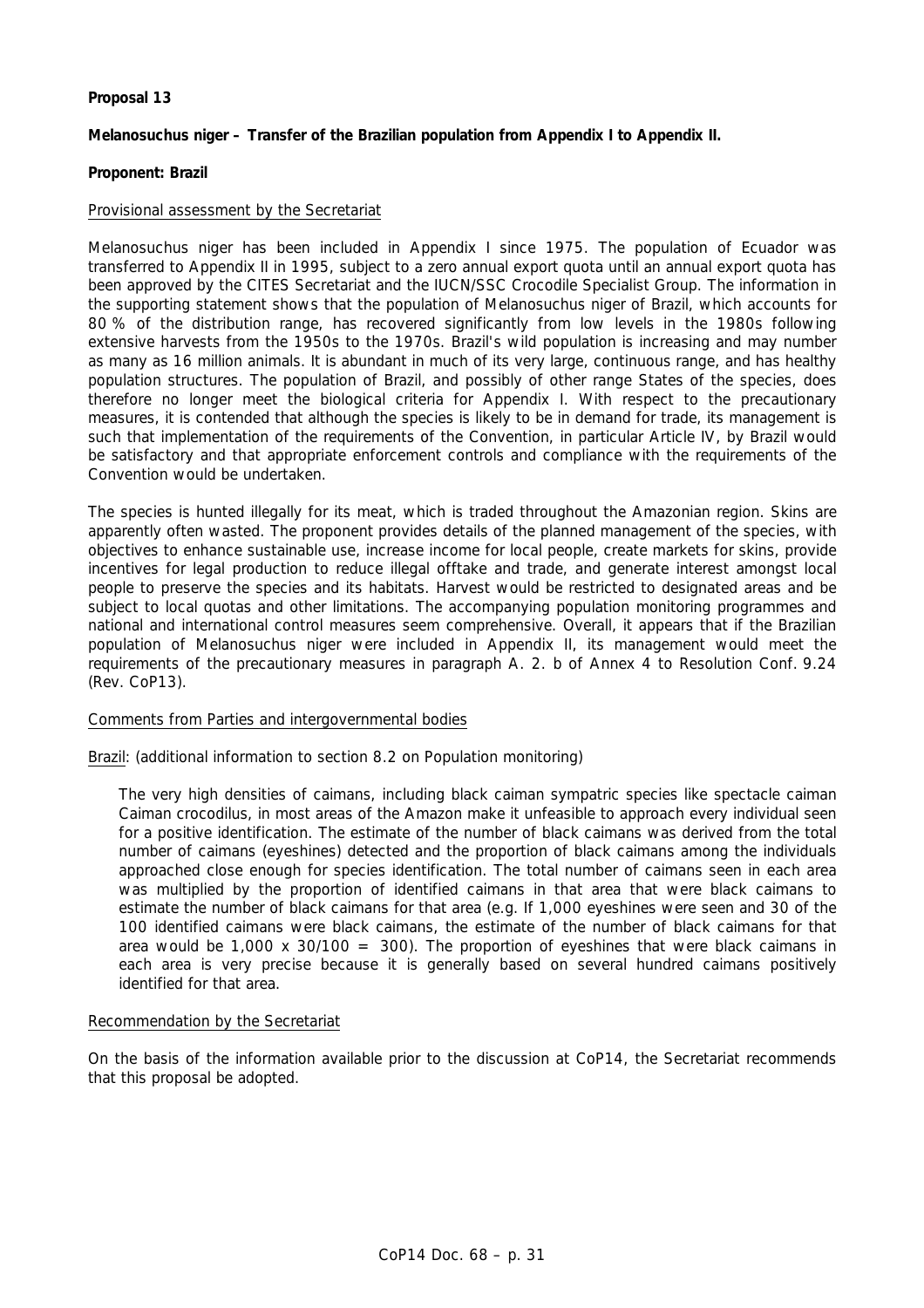## **Proposal 14**

## *Heloderma horridum charlesbogerti* **– Transfer from Appendix II to Appendix I.**

## **Proponent: Guatemala**

## Provisional assessment by the Secretariat

According to the supporting statement, this subspecies is critically endangered, and threatened with extinction because of the loss of habitat and over-collection of specimens: only 170 to 250 specimens of *Heloderma horridum charlesbogerti* remain in the wild. This taxon appears to meet the biological criteria for inclusion in Appendix I.

Concerning trade, the supporting statement says that the species is in demand from local and international collectors. However, no legal trade has taken place as the species is fully protected.

Annex 3 to Resolution Conf. 9.24 (Rev. CoP13) states that when split-listing occurs, this should generally be on the basis of national or regional populations, rather than subspecies. However, in this case, although other subspecies of *Heloderma horridum* occur in Guatemala, this proposal refers to an endemic subspecies easily differentiated from others of the same species, which would facilitate the implementation of the Appendix-I regulations in Guatemala.

## Comments from Parties and intergovernmental bodies

None

### Recommendation by the Secretariat

*Heloderma horridum charlesbogerti* meets criteria A i), ii) and v), B i), ii), iii) and iv), and C ii) of Resolution Conf. 9.24 (Rev. CoP13), Annex 1. Because of similarity between juvenile specimens of *Heloderma horridum charlesbogerti* and juvenile specimens of other subspecies, Guatemala should commit not to export any juvenile specimens of *Heloderma horridum*.

On the basis of the information available prior to the discussion at CoP14, the Secretariat recommends that this proposal be adopted.

### **Proposal 15**

*Lamna nasus* **– Inclusion in Appendix II, with the following annotation:** 

 **"The entry into effect of the inclusion of** *Lamna nasus* **in Appendix II of CITES will be delayed by 18 months to enable Parties to resolve the related technical and administrative issues, such as the possible designation of an additional Management Authority."** 

**Proponent: Germany (on behalf of the European Community Member States acting in the interest of the European Community)** 

### Provisional assessment by the Secretariat

The order and family of this species should read Lamniformes and Lamnidae respectively. The supporting statement is comprehensive and detailed.

According to the proponent, this species occurs over a very wide oceanic area in both the northern and southern hemispheres in the marine environment not under the jurisdiction of any State as well as in the territorial waters of over 40 countries. Details of the population status are only known in detail from parts of its range – in particular the Northwest Atlantic. These estimations, anecdotal information from other parts of its range and catch trend data are used to contend that the species has experienced very substantial reductions in population size in many parts its range. On this basis, the proponent contends that North Atlantic and Mediterranean stocks of the species have already experienced a marked decline which would qualify them for inclusion in Appendix I in the near future, while other populations qualify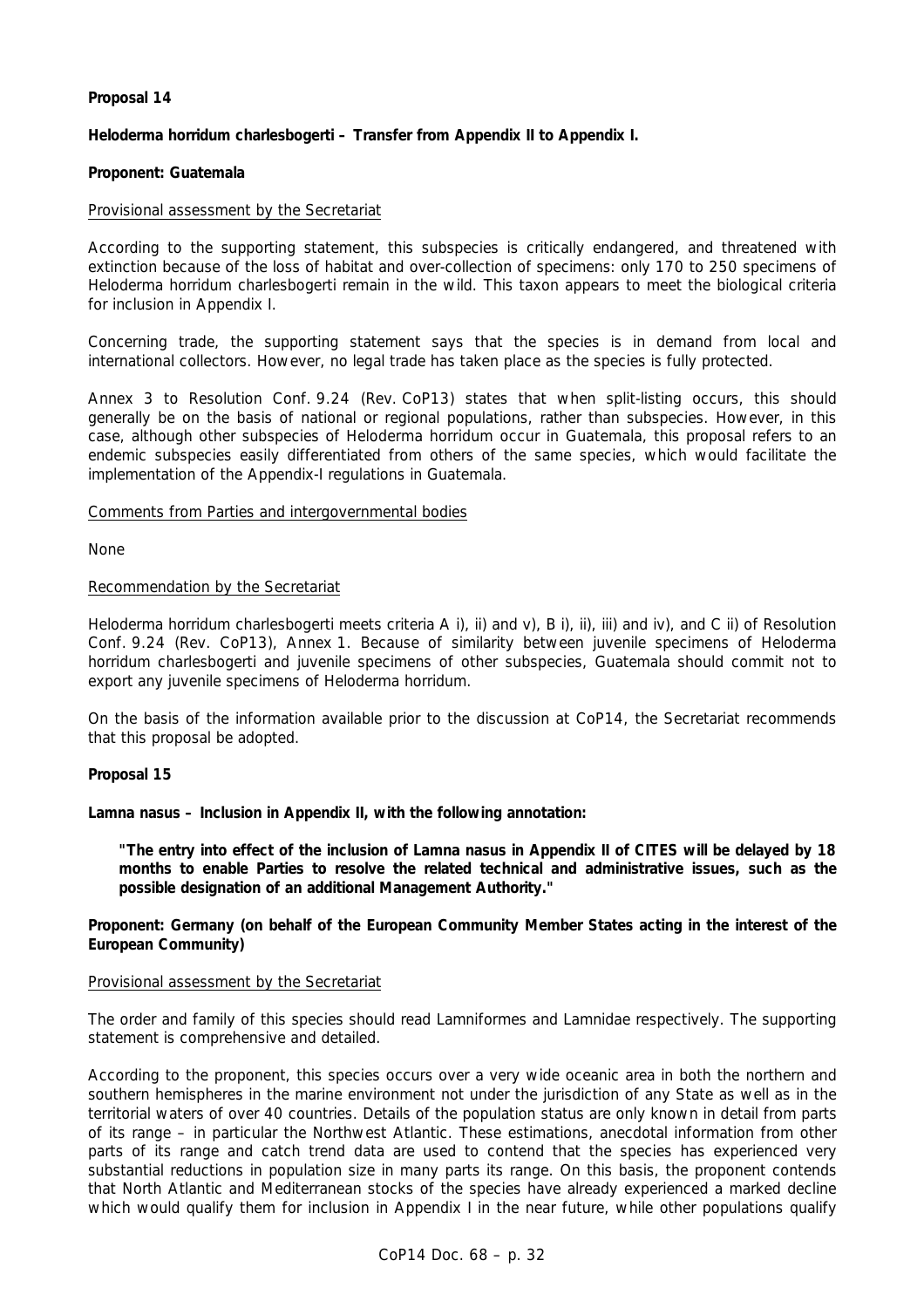for an Appendix-II listing under Annex 2 a, paragraph B, to Resolution Conf. 9.24 (Rev. CoP13) as they are likely to experience similar declines because of international demand for the high-value meat of *Lamna nasus*.

The supporting statement states that although the fins, skin and liver oil of the species are commercially used, the primary product in trade is meat. However, the Secretariat notes that the amount of meat in trade is not quantified, nor the extent to which this trade is international, rather than national or within the European Union trade. This is because trade is not documented at the species level. Furthermore, while demand for fresh, frozen and processed meat is said to be sufficiently high to justify the existence of an international market, little evidence is provided to support this. Only two examples of the commercial value of the meat are given and these relate to local utilization.

An Appendix-II listing would provide incentives for adopting measures for sustainably managing and trading in *L. nasus*. Such management measures seem to be inadequate or missing in most range States, including the member States of the European Union. The proponent also indicates that CITES trade controls would complement and reinforce traditional fishery management measures, thereby contributing to the implementation of the FAO International Plan of Action for the Conservation and Management for Sharks.

The supporting statement does not indicate whether or not it is reasonable to expect an informed nonexpert to be able to identify the products of this species likely to be in international trade. Potential difficulties in distinguishing specimens of *L. nasus* from those of similar species can however apparently be resolved through DNA analysis, even allowing identification of specimens from different hemispheres.

If agreed, the proponent proposes that the entry into effect of the inclusion of the species in Appendix II be delayed by 18 months, instead of the normal period of 90 days provided in Article XV of the Convention. This would mean an entry into effect on 13 March 2009. The proponent argues that this would allow Parties to resolve technical and administrative issues, including the designation of additional CITES Authorities. This would seem sensible, even though the Secretariat notes that similar provisions adopted for other species in the past do not seem to have resulted in Parties being better prepared for implementing changes to the Appendices.

## Comments from Parties and intergovernmental bodies

Algeria: supports this proposal.

FAO: the FAO Ad Hoc Expert Panel concluded that the available evidence does not support the proposal to include the porbeagle shark, *Lamna nasus,* in CITES Appendix II.

Globally, the species does not meet the biological decline criteria for listing in CITES Appendix II. The decline in population abundance of the northwest Atlantic population meets the Appendix II criterion, but risk to the northwest Atlantic population is mitigated by population rebuilding and the existence of both Canadian and United States management plans designed to rebuild stocks. Porbeagles in the northeast Atlantic Ocean may meet Appendix II criteria, but the limited data that were available were not sufficient to assess the extent of the decline. In the southern hemisphere, porbeagle populations are relatively lightly exploited and Appendix II criteria are likely not met.

Though adequate management measures are in place in some regions, there are others where some form of management is urgently needed. Sustainable management requires that, where they had not done so, range States develop and implement National Plans of Action for sharks.

In the event of a CITES listing, porbeagle caught in EU waters would likely be traded within the EU, and thus avoid CITES trade limitations. In the northwest Atlantic, most porbeagles are harvested within the Exclusive Economic Zone and the basis for non-detriment findings should follow the current Canadian Total Allowable Catch (TAC) for porbeagle, which is based on results from a population model. Introduction from the Sea would only be a significant issue for high seas longline fleets, which catch porbeagle shark only as bycatch.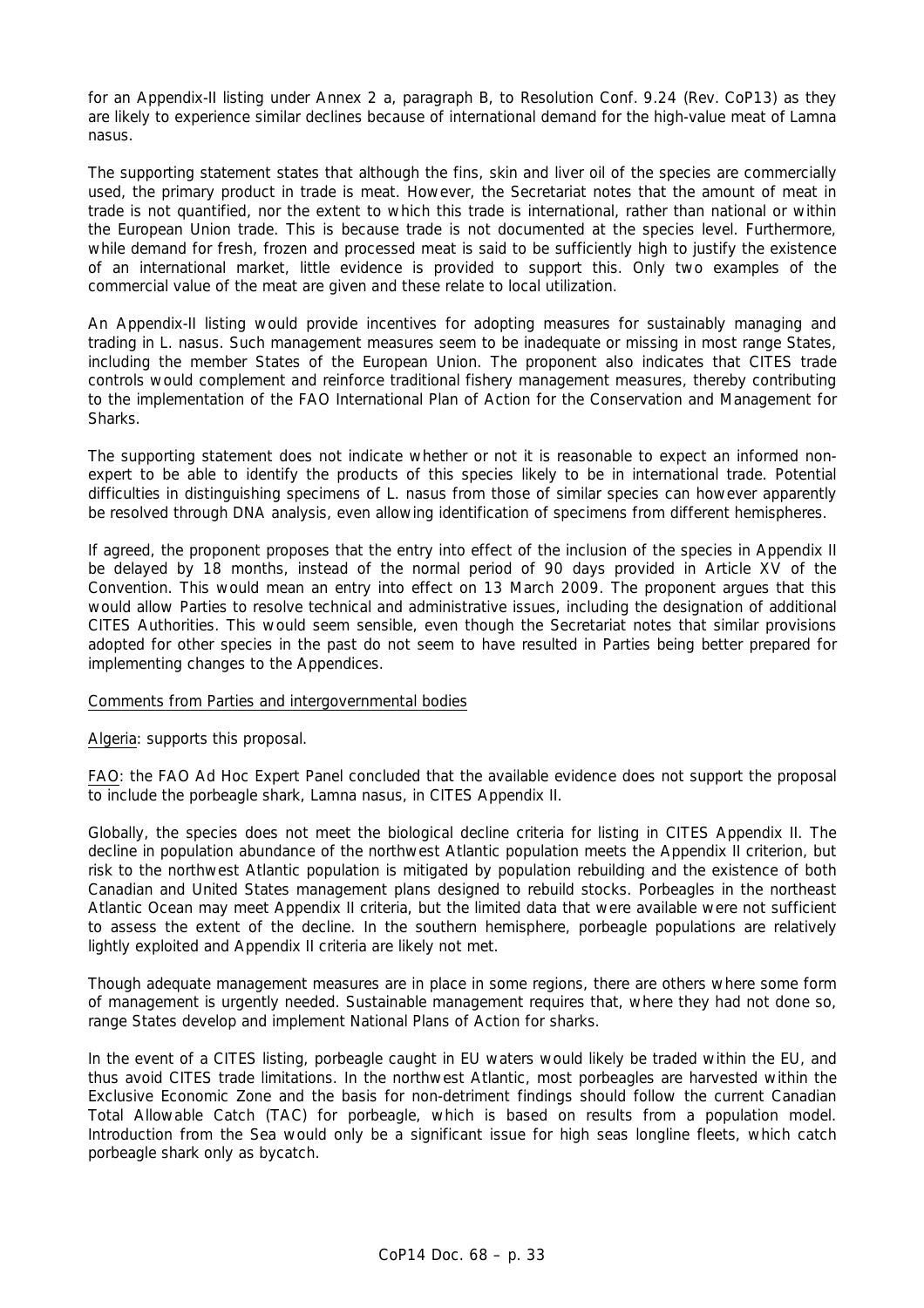## Recommendation by the Secretariat

The Secretariat concurs with the FAO Ad Hoc Expert Advisory Panel that marked population declines in northern hemisphere stocks have been large enough to justify an inclusion in Appendix II. The situation in the southern hemisphere is less clear-cut and the species has been lightly fished there until now. However, given that demand for meat and fins does appear to be a driver for international trade, it does not seem unreasonable to conclude that for these populations, in line with paragraph B in Annex 2 a of Resolution Conf. 9.24 (Rev. CoP13), regulation of trade in the species is required to ensure that the harvest of specimens is not reducing the wild populations to a level at which its survival might be threatened by continued harvesting or other influences.

An inclusion in Appendix II would be in the best interest of the conservation of the species and proportionate to the anticipated risks it runs.

On the basis of the information available prior to the discussion at CoP14, the Secretariat recommends that this proposal be adopted.

## **Proposal 16**

*Squalus acanthias –* **Inclusion in Appendix II, with the following annotation:** 

 **"The entry into effect of the inclusion of** *Squalus acanthias* **in Appendix II of CITES will be delayed by 18 months to enable Parties to resolve the related technical and administrative issues, such as the possible designation of an additional Management Authority."** 

**Proponent: Germany (on behalf of the European Community Member States acting in the interest of the European Community)** 

### Provisional assessment by the Secretariat

The supporting statement is comprehensive and detailed. It indicates that *S. acanthias* is widespread is the coastal seas in the northern and southern hemispheres, occurring within the Economic Exclusive Zones of some 75 countries. Several distinct populations (or stocks) are described that are separated by deep oceans, tropical waters or polar regions. It is migratory and has aggregating habits which make it vulnerable to targeted fishing. This concerns particularly aggregation of mature, pregnant females. Furthermore, it is biologically characterized by late maturity, low reproductive capacity, longevity, long generation time and a low intrinsic rate of population increase.

The species is subject to significant commercial fishing, particularly in the Northeast and Northwest Atlantic, and the Northeast and Southwest Pacific. *S. acanthias* is mainly traded for its valuable meat, with the European Union being the major market. Trade in fins, liver oil, cartilage and skins is of less importance. Unlike *Lamna nasus* in proposal CoP14 Prop. 15, the trade is often documented at the species level. The global trade in specimens of this species probably concerns a large number of Parties in all regions, with the exception of Africa.

The proposal argues that stocks in the North Atlantic, the North Pacific, and the Mediterranean Sea and Black Sea all show marked declines as defined for commercially exploited aquatic species in Resolution Conf. 9.24 (Rev. CoP13), Annex 5, with historic declines to less than 20 % of baseline population data and rapid recent declines. On the basis of the data presented in the supporting statement, this appears correct for stocks of the Northeast Atlantic, the Iberian coast, the Northwest Atlantic and the Northwest Pacific, but less clear for those in the Mediterranean Sea, the Black Sea and the Northeast Pacific. The remaining stocks of South America, Australasia and southern Africa have not experienced similar declines or are stable, but the supporting statement indicates increasing fishing efforts driven by the international demand for meat, and the need to regulate this trade to ensure its non-detrimental nature. An Appendix-II listing would provide incentives for adopting measures for sustainably managing and trading in *S. acanthias*. Such management measures seem to be inadequate or missing in most range States, including the member States of the European Union. The proponent also indicates that CITES trade controls would complement and reinforce traditional fishery management measures, thereby contributing to the implementation of the FAO International Plan of Action for the Conservation and Management of Sharks.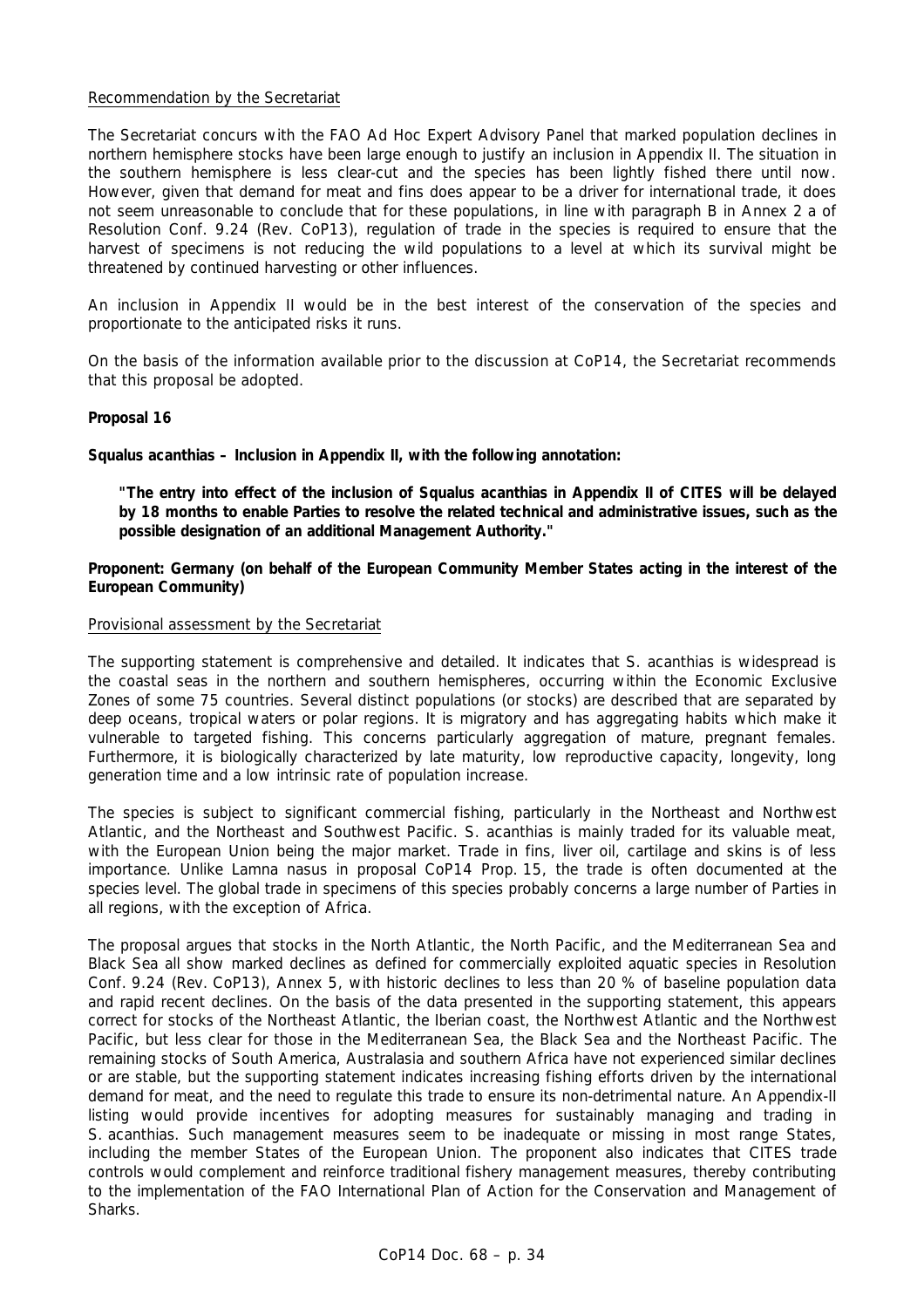Overall, it would appear that several northern hemisphere stocks of *S. acanthias* meet the criteria for inclusion in Appendix II in accordance with Article II, paragraph 2 (a), of the Convention, and Resolution Conf. 9.24 (Rev. CoP13), Annex 2 a, paragraph A and others Annex 2 a, paragraph B. It would in any case be very difficult to differentiate between specimens that come from stocks included in Appendix II and those that are not included.

Despite the assurances in the supporting statement that a DNA test could be rapidly developed to identify meat and other products, it is likely that controlling the international trade in specimens of *S. acanthias* would be challenging and would require training and identification support.

If agreed, the proponent proposes that the entry into effect of the inclusion of the species in Appendix II be delayed by 18 months, instead of the normal period of 90 days as provided in Article XV of the Convention. This would mean an entry into effect on 13 March 2009. The proponent argues that this would allow Parties to resolve technical and administrative issues, including the designation of additional CITES Authorities. This would seem sensible, even though the Secretariat notes that similar provisions adopted for other species in the past do not seem to have resulted in Parties being better prepared for implementing changes to the Appendices.

## Comments from Parties and intergovernmental bodies

Algeria: supports this proposal.

FAO: the FAO Ad Hoc Expert Advisory Panel concluded that the available evidence does not support the proposal to include *Squalus acanthias* under CITES Appendix II.

Globally, the species does not meet the biological decline criteria for listing under CITES Appendix II. The northeast Atlantic population meets the decline criterion for listing on Appendix II. The northwest Atlantic population does not meet the criterion if the entire population is taken into account, although it may if mature females alone are considered. The northeast Pacific has not shown declines consistent with the Appendix II criteria, while in the northwest Pacific a decline to the threshold level was evident only in a small area believed to be at the margins of the distributional range. In the southern hemisphere, surveys in the southwest Atlantic and southwest Pacific indicate stable or increasing abundance.

International trade of *Squalus acanthias* is the key driver of exploitation in all areas, except the northeast Atlantic where most of the catch is traded internally within EU markets. The catch imported into the EU from harvests by non-EU members from the northeast Atlantic stock is, however, appreciable.

There are serious fisheries management failures for some individual populations. Catches from the northeast Atlantic stock, both internally traded in the EU and imported, need to be curtailed. Federal and state U.S. fishery management plans exist for the northwest Atlantic stock and have succeeded in reducing catches, but they are not well coordinated. All other areas in which *Squalus acanthias* is harvested need to be closely monitored to ensure that catches remain sustainable. Sustainable management requires that, where they had not done so, range States develop and implement National Plans of Action for sharks.

If *Squalus acanthias* is listed on Appendix II key implementation issues will include difficulties in differentiating *Squalus acanthias* products from other sharks in trade, and the requirement for a closer alignment between management measures and scientific advice to underpin non-detriment findings.

### Recommendation by the Secretariat

The Secretariat concurs with the FAO Ad Hoc Expert Advisory Panel that marked population declines in some stocks particularly in the northern Atlantic have been large enough to justify an inclusion in Appendix II. The situation in other parts of the range of the species is less clear-cut. However, given that demand for meat and fins does appear to be a driver for international trade, it does not seem unreasonable to conclude that for these populations, in line with paragraph B in Annex 2 a of Resolution Conf. 9.24 (Rev. CoP13), regulation of trade in the species is required to ensure that the harvest of specimens is not reducing the wild populations to a level at which its survival might be threatened by continued harvesting or other influences.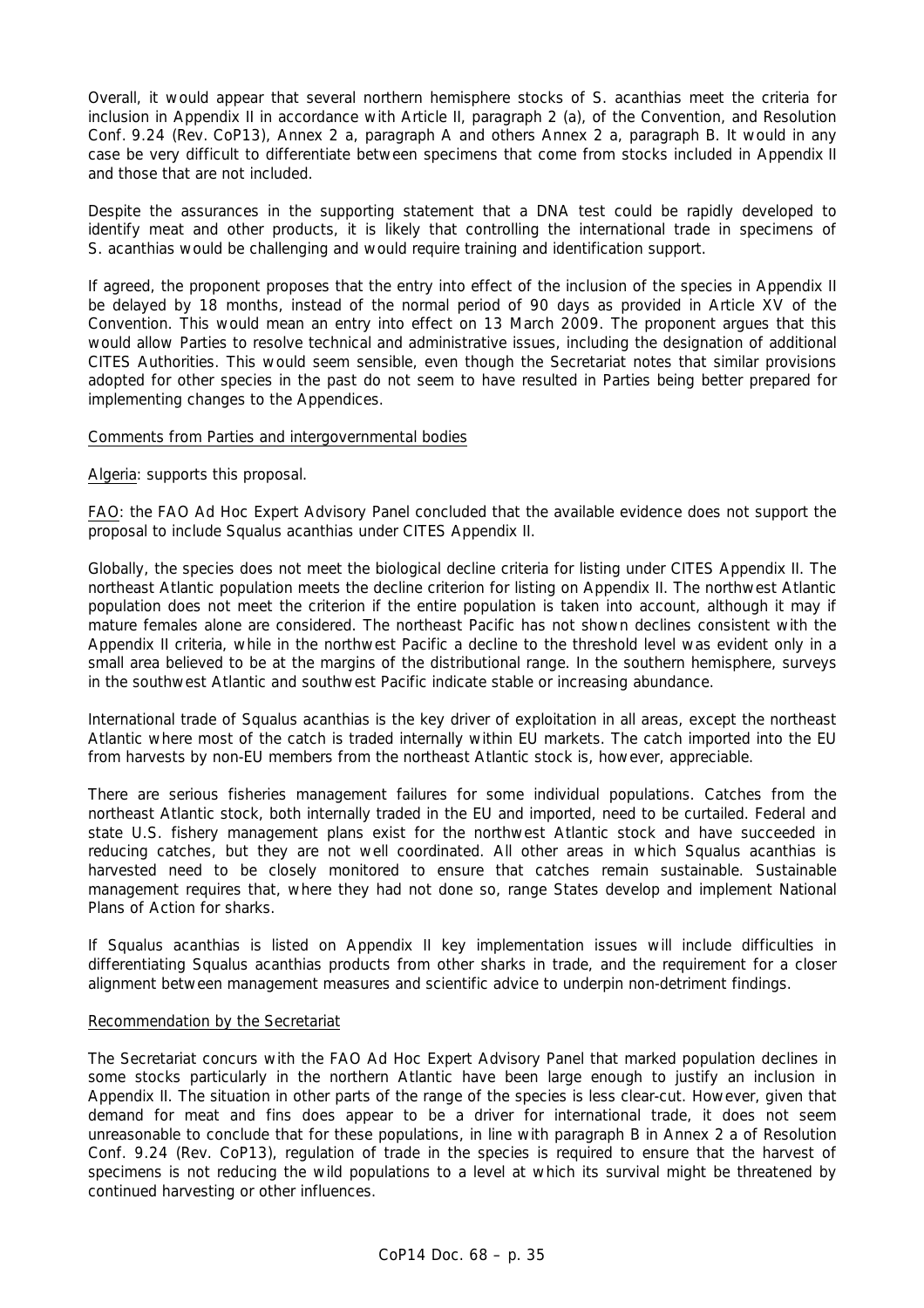An inclusion in Appendix II would be in the best interest of the conservation of the species and proportionate to the anticipated risks it runs.

On the basis of the information available prior to the discussion at CoP14, the Secretariat recommends that this proposal be adopted.

### **Proposal 17**

### **Pristidae spp. – Inclusion in Appendix I.**

## **Proponents: Kenya and the United States of America**

### Provisional assessment by the Secretariat

According to the supporting statement, this family comprises seven species, all but one of which have, or had, a very wide range in inshore and riverine habitats in tropical and temperate regions. The proponents contend that all species have small wild populations, a restricted distribution and have experienced a marked decline in their population size, together with the necessary aggravating factors that qualify them for an inclusion in Appendix I.

Pristidae spp. appear to meet a number of the biological criteria for inclusion in Appendix I, although some uncertainty prevails as species of the family have a wide distribution and detailed information on their status is scarce.

The two main commodities found in trade are rostra and fins with a lesser trade in cockfighting spurs and live specimens for the aquarium trade. Information is presented to show that several hundred, perhaps over one thousand, rostra are in international trade every year. The quantity of fins in trade is apparently more difficult to estimate, but references are quoted to confirm that such trade exists.

The supporting statement says that an identification guide or genetic tools would be needed to enable an informed non-expert to distinguish between the fins of species in this family and those of other species. It does not however indicate whether these are likely to be made available.

### Comments from Parties and intergovernmental bodies

FAO: the FAO Ad Hoc Expert Advisory Panel concluded that the available evidence did support the proposal to include all species of Pristidae in Appendix I of CITES in accordance with Article II, paragraph 1 of the Convention.

Although quantitative information on decline is sparse, declines to less than 15-20 % of historical baseline, as specified in the Annex 5 definition of "Decline" for a commercially-exploited aquatic species with low productivity, were evident for a few areas, and there are widespread indications throughout the global range of severe declines in abundance and distribution and of local extirpations, which indicate that this group meets the criterion. The proposal states that Appendix I criteria for small population and restricted distribution are also met, but based on the available information the Panel could not support this conclusion.

The Panel concluded that international trade probably is an important driver of sawfish exploitation. There is some evidence of directed harvest for trade but international trade may be driving retention of specimens taken as bycatch to a greater extent than it is driving directed harvest.

An Appendix I listing would likely contribute to conservation of this group of species, and the negative effects of such a listing would be relatively low. A CITES Appendix I listing would only be effective in combination with strengthened national management, which is generally not effective over the entire range of the group, and which generally does not address all sources of mortality. Mortality due to habitat degradation and incidental catch would not be affected by a CITES listing. Strengthening management measures where these are in force, and implementing management in other areas, would be essential to ensure conservation of this group.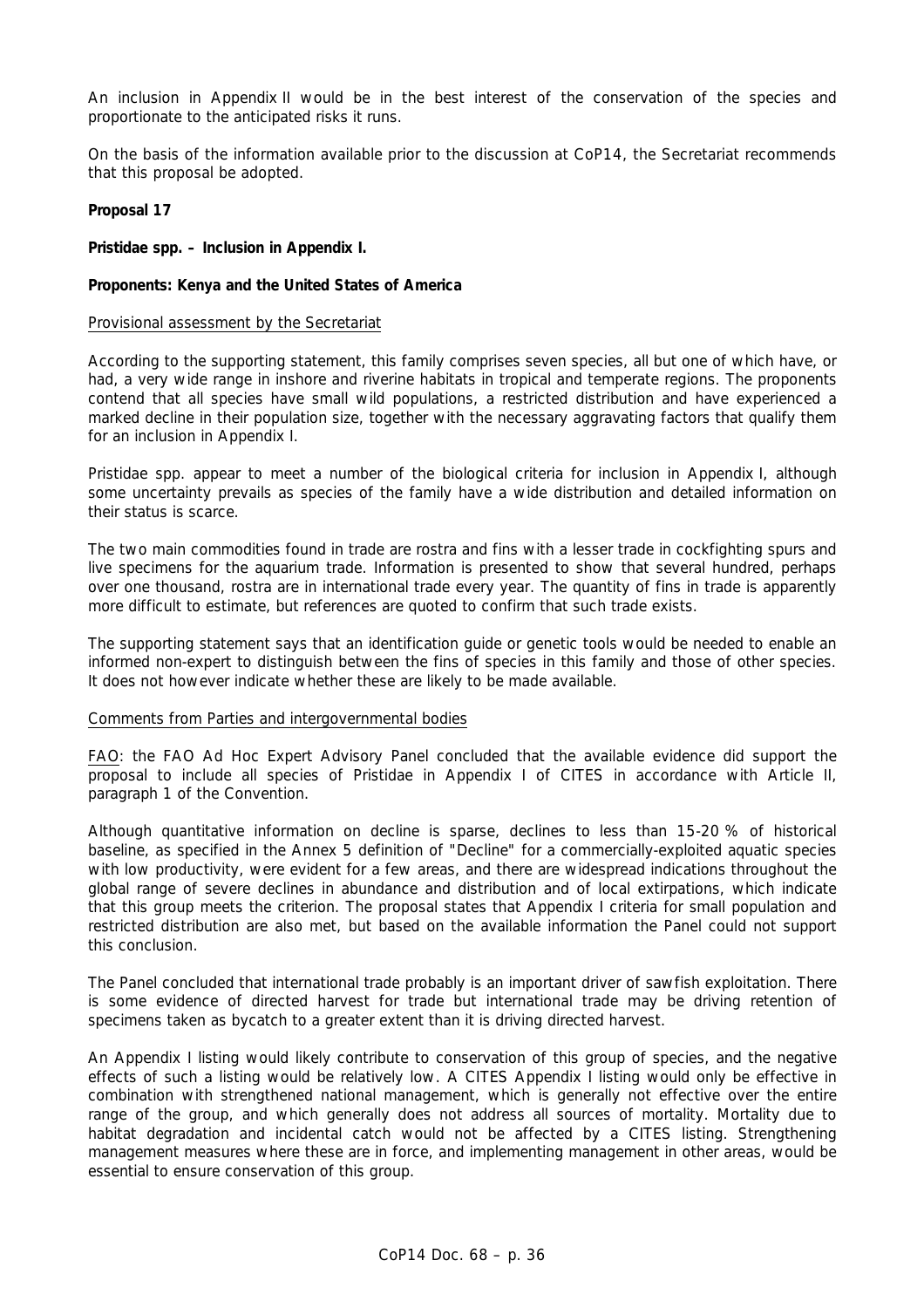## Recommendation by the Secretariat

The Secretariat concurs with the FAO Ad Hoc Expert Panel that according to the evidence, which is largely anecdotal since data are not always available, the species of the family Pristidae meet biological criteria C i) and, ii) in Annex 1 of Resolution Conf. 9.24 (Rev. CoP13).

If this proposal is adopted, the Secretariat believes it will be particularly important for the proponents to comply with Resolution Conf. 11.19 and supply appropriate material for inclusion in the Identification Manual.

On the basis of the information available prior to the discussion at CoP14, the Secretariat recommends that this proposal be adopted.

## **Proposal 18**

*Anguilla anguilla –* **Inclusion in Appendix II.** 

**Proponent: Germany (on behalf of the European Community Member States acting in the interest of the European Community)** 

## Provisional assessment by the Secretariat

According to the supporting statement, the species is considered to be a single population (or stock), widely distributed in coastal areas and freshwater ecosystems in Europe, northern Africa and the Mediterranean parts of Asia (it would be useful if the proponent were to list all the range States of the species). It is a catadromous fish with a complex live cycle (eggs hatching in the Sargasso Sea in the Caribbean; larvae drifting for one to three years to reach European coasts, transforming subsequently into glass eels and elvers; move into estuarine areas or freshwater habitats to grow and become sexually mature; migrating back to the Sargasso Sea where they die after spawning).

The proposal does not give global, national or regional population estimations. The proponent indicates however that heavy exploitation in all life stages with high fishing mortality in combination with habitat loss, pollution, climate change affecting ocean currents and the damming of rivers, have all contributed to sharp population declines. Juvenile abundance of *A. anguilla,* for example, would have declined by 95-99 % from 1980 till now. *A. anguilla* however has naturally very high survival rates so that wild populations might recover if less young eels were caught.

It does appear that the levels of historical and recent declines in the species are such that the guidelines for commercially exploited aquatic species apply as indicated in Annex 5 to Resolution Conf. 9.24 (Rev. CoP13), consequently Annex 2 a, paragraph A, to Resolution Conf. 9.24 (Rev. CoP13) may not be fulfilled.

The fishery is stated to be small-scaled and specialized, but important throughout Europe. There is virtually no by-catch of *A. anguilla* in gear other than that targeting the species. Older *A. anguilla* are exploited directly for their meat. The youngest eel stages (glass eels and elvers) are mostly harvested live to form the basis of eel 'aquaculture' (i.e. outgrowing of wild-caught individuals) in Europe and eastern Asia. Some 90 % of the *A. anguilla* meat that is consumed globally originates from such aquaculture operations.

Meat and live eels are reportedly traded within Europe, whereas exports of *A. anguilla* from the European Union to Asia consist almost entirely of live young eels. China, Japan and the Republic of Korea are recorded as the most important destinations. These exports to Asia would now represent about 50 % of the total landings of glass eels in the European Union. Between 1995 and 2005, live *A. anguilla* exports from the European Union declined from 180 to 75 tonnes, while the declared values at export increased from EUR 70/kg to EUR 700/kg in the same period.

The proposal does not clarify whether other specimens than meat and live *A. anguilla* enter international trade. A description of the form in which meat or meat products are marketed and live *A. anguilla* transported would help assessing how recognizable these specimens are. Apparently, different species of *Anguilla* are raised and marketed in Asia. The proposal indicates that while genetic tests might help to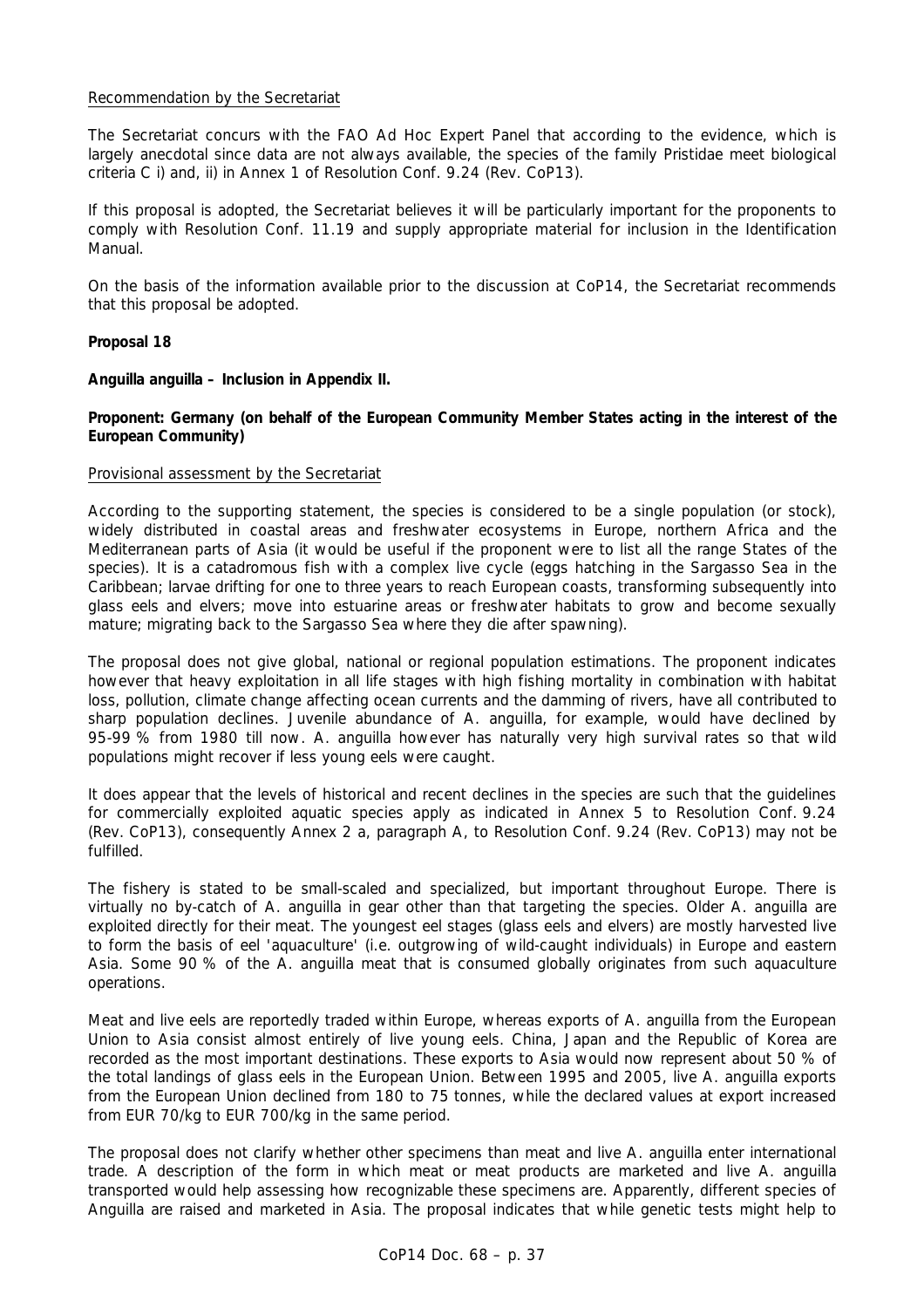differentiate live *A. anguilla* from other *Anguilla* species, this would be difficult for processed products and derivatives. DNA identification techniques are said to exist, but their practicality and availability are unclear. It would in any case seem that correctly identifying and controlling the international trade in specimens of *A. anguilla* would be challenging and would require considerable training and identification support.

### Comments from Parties and intergovernmental bodies

Algeria: supports this proposal.

FAO: the FAO Ad hoc Expert Advisory Panel concluded that the available evidence did support the proposal to include *Anguilla anguilla* (European eel) in Appendix II of CITES in accordance with Article II paragraph 2(a).

The Panel considered that the trends in available data did demonstrate an historical extent of decline in *Anguilla anguilla* to less than 20-30% of baseline, as specified in the Annex 5 definition of "Decline" for a commercially-exploited aquatic species with low to medium levels of productivity.

The Panel concluded that a substantial fraction of the production of *Anguilla anguilla* is in international trade.

The Panel expressed concern about the poor history of management of this species in much of its range. It emphasized that a CITES listing could only be effective in combination with strengthened fishery management measures within the European Union.

The Panel considered that there were few implementation issues that would diminish the effectiveness of a listing. While processed European eel would be difficult to distinguish from other *Anguilla* spp., the majority of the exports of European eel from range states was in a form that was readily recognizable in a CITES sense, since they would be identifiable by their origin, and control of trade at this point was the most crucial in securing conservation benefits.

### Recommendation by the Secretariat

The Secretariat concurs with FAO Ad hoc Expert Advisory Panel that this proposal meets the criteria in Annex 2 a, paragraph A, and Annex 5 to Resolution Conf. 9.24 (Rev. CoP13).

On the basis of the information available prior to the discussion at CoP14, the Secretariat recommends that this proposal be adopted.

### **Proposal 19**

## *Pterapogon kauderni* **– Inclusion in Appendix II.**

### **Proponent: United States of America**

### Provisional assessment by the Secretariat

This marine fish is confined to a small part of Indonesia. According to the supporting statement, the population is estimated to be 2.4 million specimens distributed in an area covering approximately 5,500 km2, within which the species only occupies a limited range. The species is fragmented into 27 subpopulations which it seems are isolated from one another. Recent surveys have discovered new populations of the species. Species density is said to be greatly reduced by fishing pressure with extinction occurring at one site. The species is in demand for the aquarium trade and according to the supporting statement 700,000-900,000 (around 33 % of the total population) are believed to be removed from the wild population per year for this purpose and extinction is predicted within a decade if this trend continues.

The species appears to qualify for Appendix-II listing under criterion B of Annex 2 a to Resolution Conf. 9.24 (Rev. CoP13).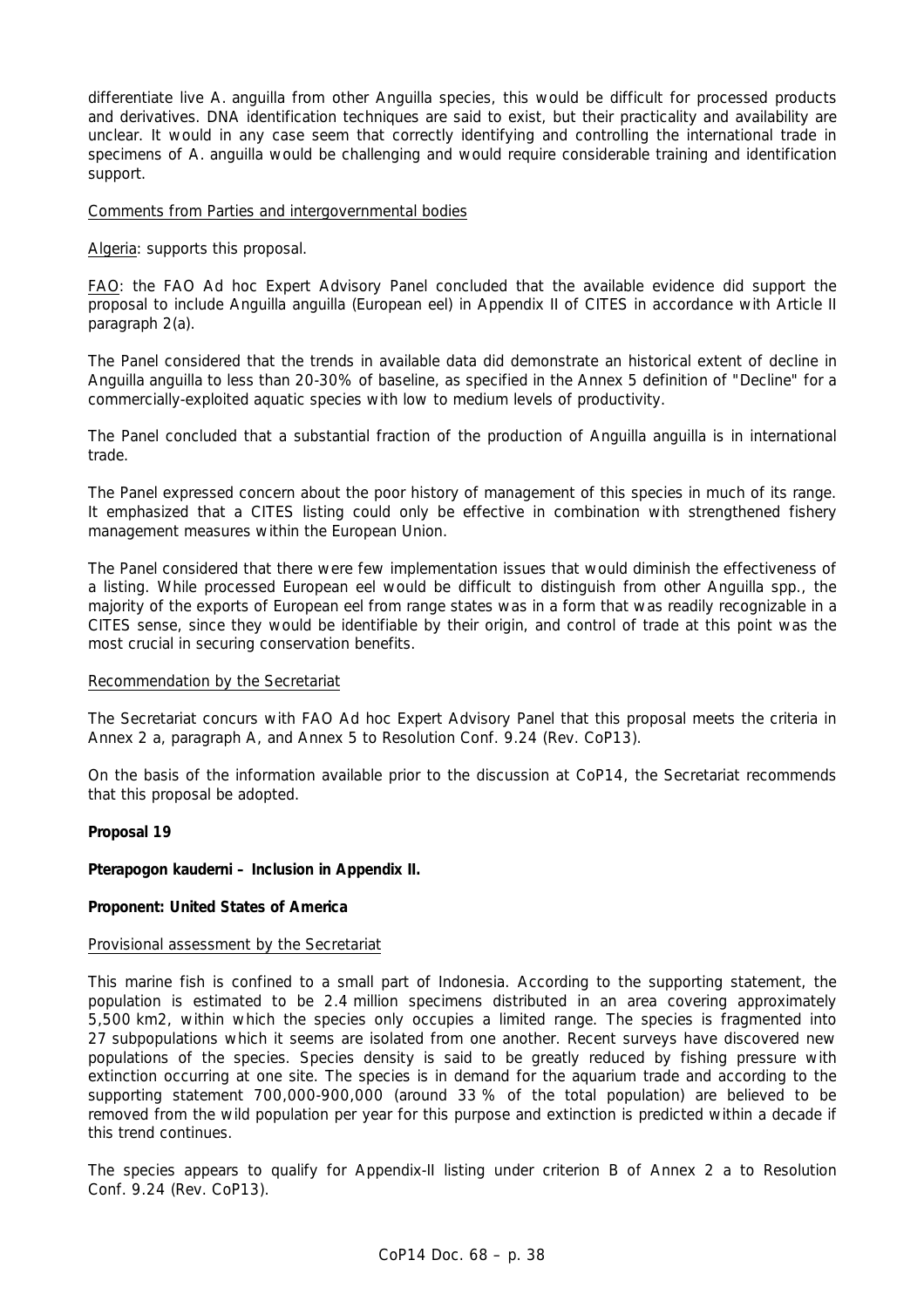No look-alike problems are envisaged.

The supporting statement says that the range State of the species "did not express opposition to the submission of this proposal". However, in a later communication copied to the Secretariat, the Indonesian authorities said that they were not able "at the current stage, to provide strong support on the proposed listing", because they expected positive impacts from the current management programme being undertaken in the area.

## Comments from Parties and intergovernmental bodies

FAO: the Panel concluded that Banggai cardinalfish did not meet the biological criteria for Appendix II listing.

The information provided in the proposal to support inclusion did not demonstrate a decline to criterion levels for population size. Although one subpopulation has been extirpated there was no evidence of decline in area of occurrence or number of subpopulations to criterion levels. Recent harvest levels are compatible with productivity although there are risk factors.

International trade is the major factor driving exploitation of this species. There would appear to be few complications associated with implementing an Appendix II listing, other than certification required for specimens coming from captive breeding. Short-term socioeconomic impacts of listing could however be significant for local communities.

The Panel is concerned that Appendix II listing will hinder national management effort for this species. The Panel emphasized that existing efforts to strengthen management should be pursued urgently to ensure that rates of exploitation do not exceed sustainable levels. The Panel noted that the Government of Indonesia and concerned NGOs are making efforts to pursue management and captive breeding in cooperation with local communities.

The Panel concluded that Banggai cardinalfish should not be listed on CITES Appendix II.

## Recommendation by the Secretariat

It is unclear, and may be doubtful, whether the wild population has declined to levels which meet the criteria for an Appendix-II listing. However for a marine fish, the species has a small wild population size and a restricted area of distribution. Although it reproduces quickly, the species has a fragmented distribution and small, isolated subpopulations, some of which have declined substantially or even become extinct.

The requirement for a non-detriment finding following a CITES listing should support local management of this species which seems to be just getting underway.

On the basis of the information available prior to the discussion at CoP14, the Secretariat recommends that this proposal be adopted.

### **Proposal 20**

## *Panulirus argus* **and** *Panulirus laevicauda* **– Inclusion of the Brazilian populations in Appendix II.**

## **Proponent: Brazil**

### Provisional assessment by the Secretariat

According to the supporting statement, these two species have been subject to intense commercial fishing in Brazil for over 40 years. The main rationale for the proposal appears to relate to the overfishing of the species in Brazilian waters, the difficulty of imposing domestic size restrictions on the specimens entering international trade, and the need for importing States to respect Brazil's export policies.

The information contained in the supporting statement is quite superficial and lacks data and references.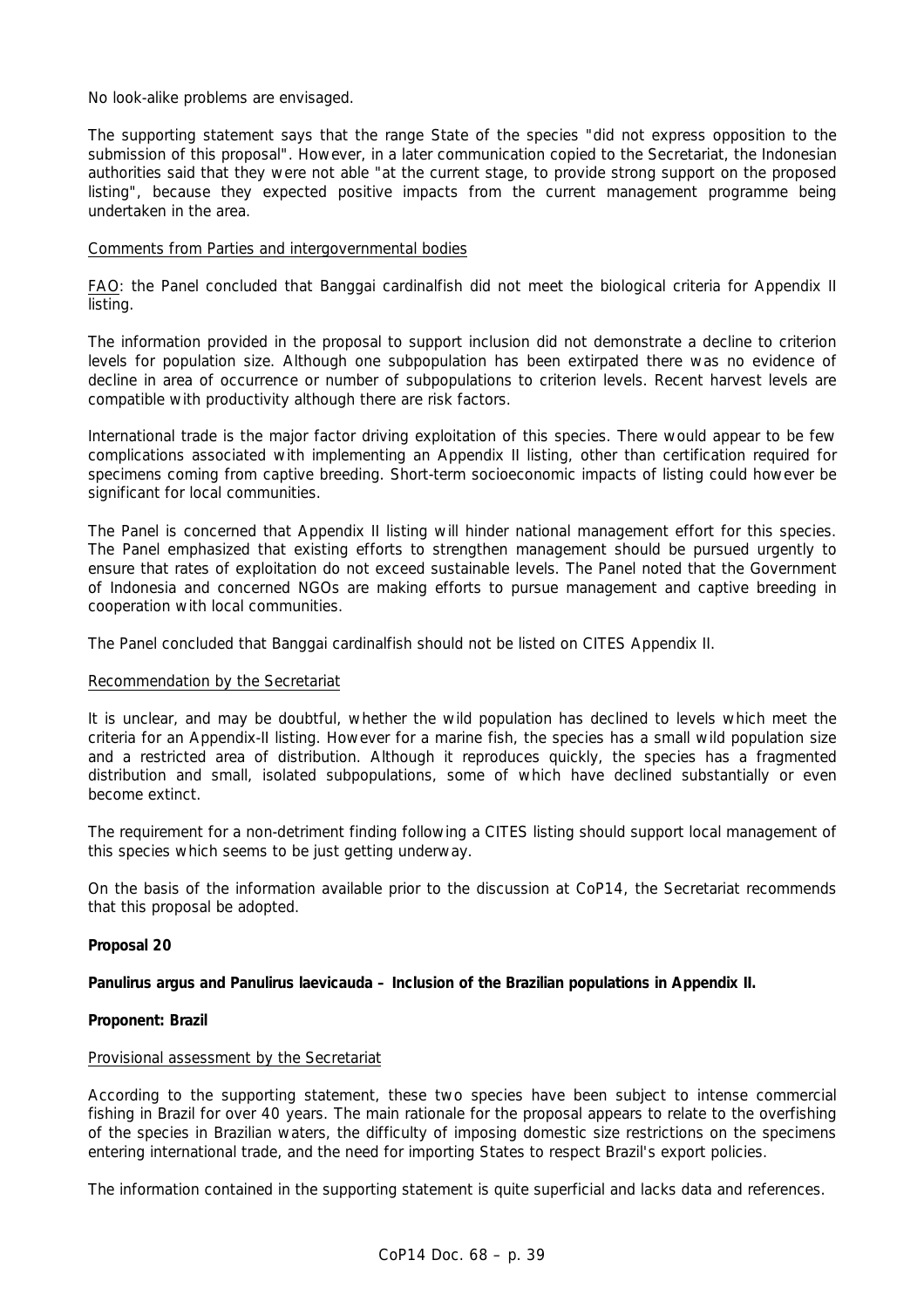The distribution of the two species is described in general terms only, and their range States are not mentioned. It is not clear from the supporting statement whether the species occurs in international waters. The proposal does not contain an estimation of the populations of the two species in Brazil, but expresses their perceived declines in terms of production. Owing to overfishing, the productivity of the two species has declined by 64 % between 1979 and 1993. Information presented on the evolution of the lobster production between 1993 and 2003 suggests however that annual production has usually been higher than the low point in 1993, and appears to stabilize. An increased fishing effort has been noted, particularly in the 1970s, 1980s and 1990s.

The supporting statement expresses international trade in United States dollar value only, which is of limited utility in the context of CITES listings. The supporting statement does not indicate how specimens that enter international trade can be distinguished from specimens of *Panulirus argus* and *P. laevicauda*  originating from other range States of these species, or from other lobster products in international trade.

Overall, it is unclear whether the two species meet the criteria for inclusion in Appendix II.

### Comments from Parties and intergovernmental bodies

Cuba: we agree with the assessment of the Secretariat. According to the data provided, it seems that the species do not meet the biological criteria for inclusion in Appendix II. On the other hand, the proposal has the following objectives:

 *… the [need for] international cooperation as a must in order to warrant pre established measures for the sustainable usage, especially of those related to the minimum sizes for catching of the two*  species, according to the previously agreed in the Management Plan for the Panulirus argus and P. laevicauda *Lobster´s Sustainability Usage in Brazil.*

 *…* 

 *The necessity to reinforce the internal managing measures using the international cooperation is aimed to avoid the clandestine exemplars exit, is lower than the minimum of the allowed catch.*

 *…* 

 *The inclusion of the Appendix II of CITES of Brazilian* Panulirus argus *and* P. laevicauda *was a demand by the Management Board of Sustainable Lobsters Usage, with the purpose of prohibit the illegal exportations of the lower than the minimum size lobster and to warrant the Brazilian product quality.*

We consider that there is little that Parties can do to assist Brazil in ensuring compliance with its domestic regulations and national legislation.

The inclusion in Appendix II of a geographically separate population of the two lobster species, which have an extensive distribution in the eastern Atlantic and are widely traded internationally (including in Brazil), could create problems in the international market and be difficult to implement, with additional costs that are not evaluated. Consequently we do not agree with the statement in the proposal that "Since the present proposal is restricted to the Brazilian populations, there will not be an impact over the international commerce."

Resolution Conf. 9.24 (Rev. CoP13), Annex 3, recommends that split-listings that place some populations of a species in the Appendices, and the rest outside the Appendices, should normally not be permitted.

FAO: the FAO Ad Hoc Expert Advisory Panel concluded that the available evidence does not support the proposal to include the Brazil populations of *Panulirus argus* and *P. laevicauda* in CITES Appendix II.

The information provided in the proposal to support inclusion in Appendix II did not demonstrate a decline to threshold levels. More recent data and analyses based on formal stock assessment methods suggest that the *P. argus* population in Brazil has been fluctuating without a long-term trend for at least the past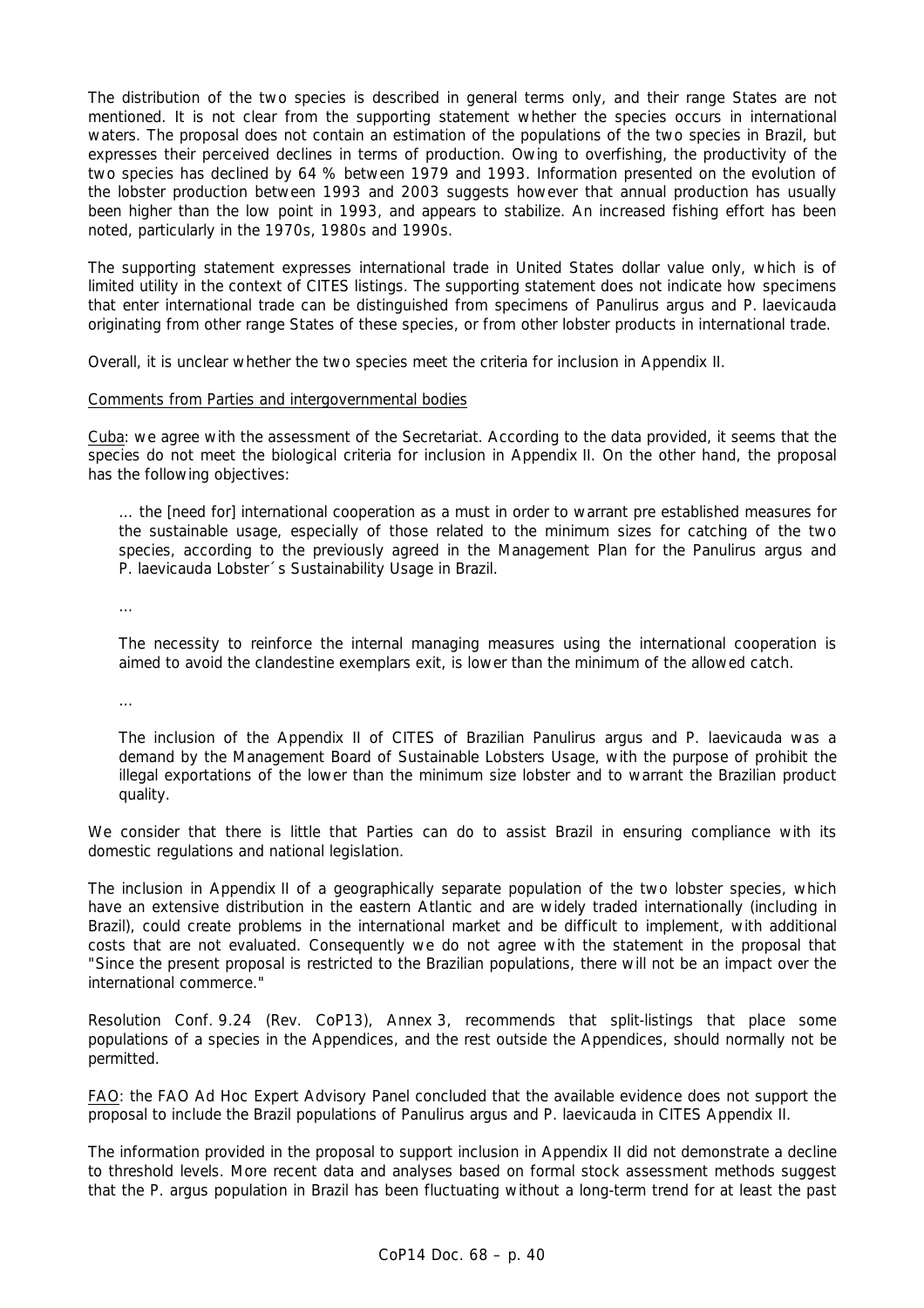30 years, albeit at high exploitation levels. Although there is no assessment for *P. laevicauda,* it is highly probable that it is being similarly impacted by the fishery.

The Panel concluded that an appreciable proportion of catch enters international trade. However, an Appendix II listing for Brazil populations of spiny lobster would probably not strengthen conservation as this proportion of the catch could be readily absorbed into national markets or diverted to illegal exports through other range states. Additionally, such action would not impact the marketing of illegal size lobsters in the national market. This coupled with implementation difficulties due to split listing, minimum size difference between the two species and product identification suggest that the proposed listing would be difficult to implement and unlikely to achieve the desired results.

Existing fishery regulations are sufficient to ensure sustainability of this fishery, however strict enforcement of management regulations is lacking.

### Recommendation by the Secretariat

It is unclear whether the levels of historical and recent declines of the populations of the two species are such that the guidelines for commercially exploited aquatic species apply as indicated in Annex 5 of Resolution Conf. 9.24 (Rev. CoP13). However, split-listings that place some populations of a species in the Appendices and others outside should normally not be permitted. To address its concern about international trade in specimens of these two species that were obtained in contravention of its national laws, Brazil might consider the inclusion of the taxa in Appendix III.

On the basis of the information available prior to the discussion at CoP14, the Secretariat recommends that this proposal be rejected.

### **Proposal 21**

*Corallium* **spp. – Inclusion in Appendix II.** 

## **Proponent: United States of America**

### Provisional assessment by the Secretariat

According to the supporting statement, corals of the genus *Corallium* occur widely in tropical, subtropical and temperate waters throughout the world, although their detailed habitat requirements mean that distribution is patchy and localized. Only seven of 26 species comprised in the genus support commercial harvests. Population estimates are provided only for a small selection of sites; trends in populations are demonstrated or inferred from a number of sites from changes in the population structure and declines in harvest volumes. Evidence is presented that the demonstrable trade demand for these species has been met by exhausting stocks in one part of the range of the genus before moving to other unused populations. The supporting statement stresses the vulnerability of the species in the genus occasioned by their life history – longevity, late-maturing and low fecundity. However, in most cases, the survival itself of the exploited populations does not seem to be at risk, even though their population structure may have been altered radically – a change which alters their role in the ecosystem and takes many years to rectify. Such considerations are not well catered for in the criteria for listing in Resolution Conf. 9.24 (Rev. CoP13).

The main demand for these species is for jewellery and art objects. The reported demand for medicinal purposes is not expanded upon in the supporting statement. It might be expected that a significant part of the trade in jewellery will be as tourist souvenirs which may be exempt from controls under the Convention.

Identification of products in trade made from this genus to the species level does not appear possible. However this has long been acknowledged as a situation which exists for coral genera currently listed in the Appendices (see Notification to the Parties No. 2003/020 of 4 April 2003).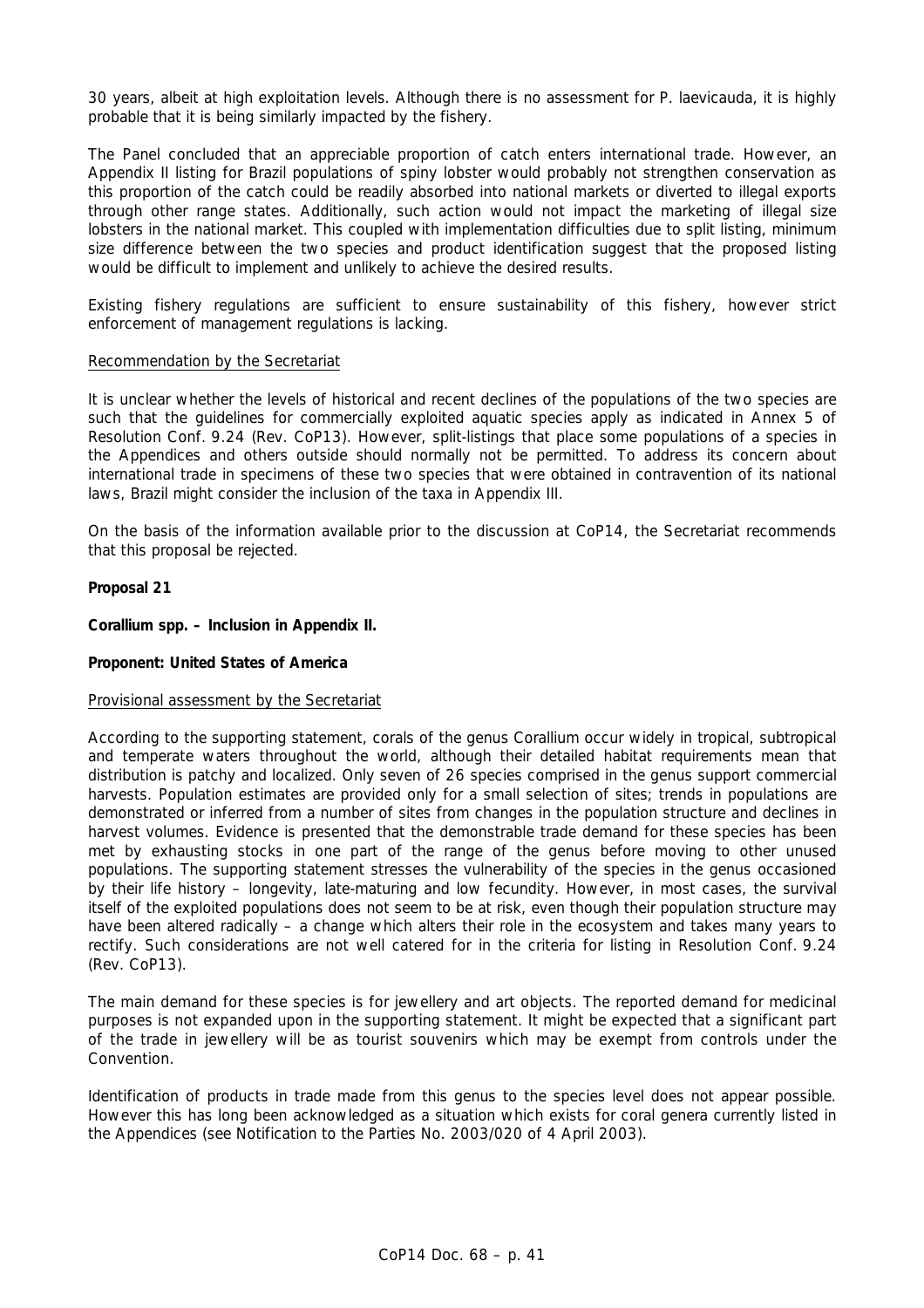## Comments from Parties and intergovernmental bodies

Algeria: supports this proposal.

FAO: the Panel concluded that the available evidence did not support the proposal to include all species in the genus *Corallium* in Appendix II of CITES in accordance with Article II paragraph 2(a).

The Panel considered that the catch declines observed did not reflect biomass declines. Taking account of available information, the Panel considered that the trends in available data did not demonstrate an historical extent of decline in *Corallium* spp. to less than 20-30 % of baseline, as specified in the Annex 5 definition of "Decline" for a commercially-exploited aquatic species with low to medium levels of productivity. The available evidence also did not demonstrate a recent rate of decline that would require consideration for listing on Appendix II.

The Panel concluded that, despite a lack of reliable statistics, it seems probable that a substantial fraction of the production of *Corallium* spp. is in international trade and that international trade was an important driver of the harvest of these species.

These long lived species require strong local management to prevent unsustainable harvesting. This is not currently the case across the full range of the species. Appropriate and effective management measures such as rotation of harvesting areas and protected areas, with effective enforcement, should be implemented by all range States to ensure sustainable harvesting of the species.

The Panel considered the difficulty of identifying products in trade and the substantial administrative burden of issuing CITES trade documents and recording for the large number of individual specimens in trade as key issues affecting the effective implementation of CITES regulations for these species.

### Recommendation by the Secretariat

The Secretariat notes that the FAO Panel concluded that international trade in *Corallium* spp. is an important driver of the harvest of these species, and that strong local management of harvesting is lacking across the full range of these species. Whilst the species in the genus *Corallium* have not suffered marked population declines large enough to meet the Appendix II listing criteria throughout their range, given the demand for specimens of the species and the history of over harvesting in one area after another, it does not seem unreasonable to conclude that for these populations, in accordance with paragraph B. in Annex 2a to Resolution Conf. 9.24 (Rev. CoP13), regulation of trade in the species is required to ensure that the harvest of specimens from the wild is not reducing the wild population to a level at which its survival might be threatened by continued harvesting or other influences, or that over harvesting for international trade may affect the role of these species in the ecosystems where they occur.

In order to facilitate a more targeted application of the Convention, the Secretariat suggests that the listing could be accompanied by a quantitative limit for personal or household effects, which might be incorporated into Resolution Conf. 13.7.

On the basis of the information available prior to the discussion at CoP14 the Secretariat recommends that the proposal be adopted.

**Proposal 22** 

*Agave arizonica* **– Deletion from Appendix I.** 

### **Proponent: United States of America**

## Provisional assessment by the Secretariat

The proponent of this delisting proposal does not base its arguments on whether or not the species meets the biological criteria in Annex 1 to Resolution Conf. 9.24 (Rev. CoP13), but claims that the taxon is not a valid species.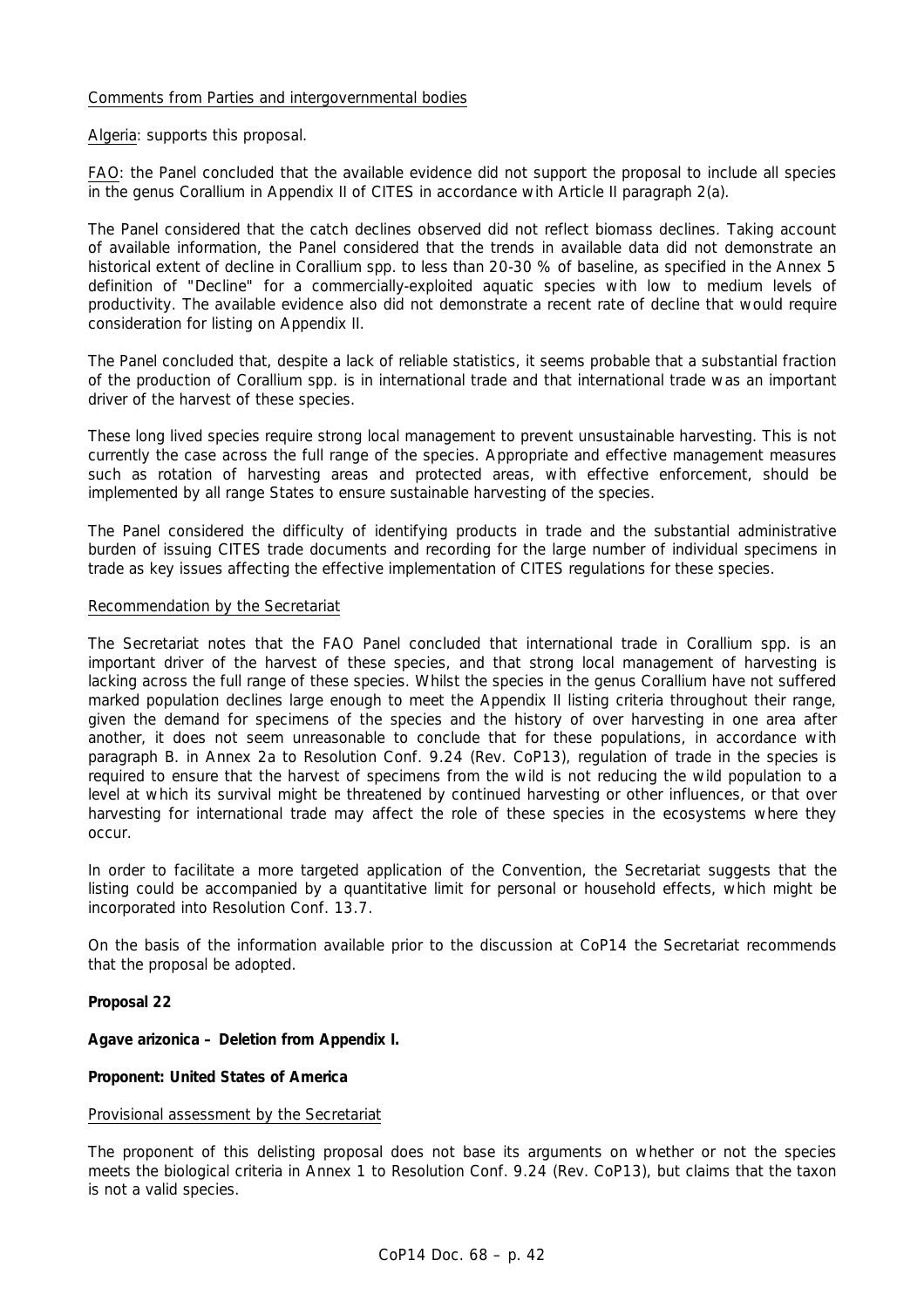This species is said to be a first-generation hybrid of recent origin between two other species, neither of which is included in the Appendices. It has never been found away from its parental stock and was last located in 1992. It has not been known to reproduce sexually in the wild and the only reproduction is through vegetative means. The proponent claims that the species is unlikely to maintain a separate genetic identity due to intrinsic biological limitations.

Although it might be considered of interest to the horticultural trade, there is no information to suggest that the species is being collected or traded domestically and there has been no international trade in plants or seeds since the species was included in the CITES Appendices in 1987.

It should be noted that paragraph A. 1 in Annex 4 to Resolution Conf. 9.24 (Rev. CoP13) states that no species listed in Appendix I shall be removed from the Appendices unless it has been first transferred to Appendix II, with monitoring of any impact of trade on the species for at least two intervals between meetings of the Conference of the Parties, although in the circumstances this precautionary approach may not be relevant.

## Comments from Parties and intergovernmental bodies

Algeria: this species may not be deleted from Appendix I without having been previously transferred to Appendix II.

## Recommendation by the Secretariat

Although Resolution Conf. 11.11 (Rev. CoP13) on Regulation of trade in plants confirms that hybrids are subject to the provisions of the Convention even though not specifically included in the Appendices if one or both of their parents are of taxa included in the Appendices, in this case it would appear that this first generation hybrid between two unlisted species is unlikely to maintain a separate genetic identity. The Secretariat consulted the Nomenclature Committee about this proposal but the Committee advised that the issues were beyond the scope of that which they could advise on.

On the basis of the information available prior to the discussion at CoP14, the Secretariat recommends that this proposal be adopted.

## **Proposal 23**

### *Nolina interrata* **– Transfer from Appendix I to Appendix II, including all parts and derivatives.**

### **Proponent: United States of America**

### Provisional assessment by the Secretariat

This species was included in Appendix I in 1983.

The supporting statement does not specifically address compliance with the biological criteria for Appendix-I listing and because of the restricted area of distribution of wild populations, the species might still meet these criteria.

In relation to the precautionary measures in Annex 4 to Resolution Conf. 9.24 (Rev. CoP13), the supporting statement contends that the species is not in demand for international trade, nor is its transfer to Appendix II likely to stimulate trade in, or cause enforcement problems for, any other species included in Appendix I. Evidence presented seems to indicate that this is the case.

Inclusion of the annotation "including all parts and derivatives" is superfluous as Resolution Conf. 9.6 (Rev.) states that all readily recognizable part or derivatives are included unless such part or derivatives are specifically exempted from the provisions of the Convention.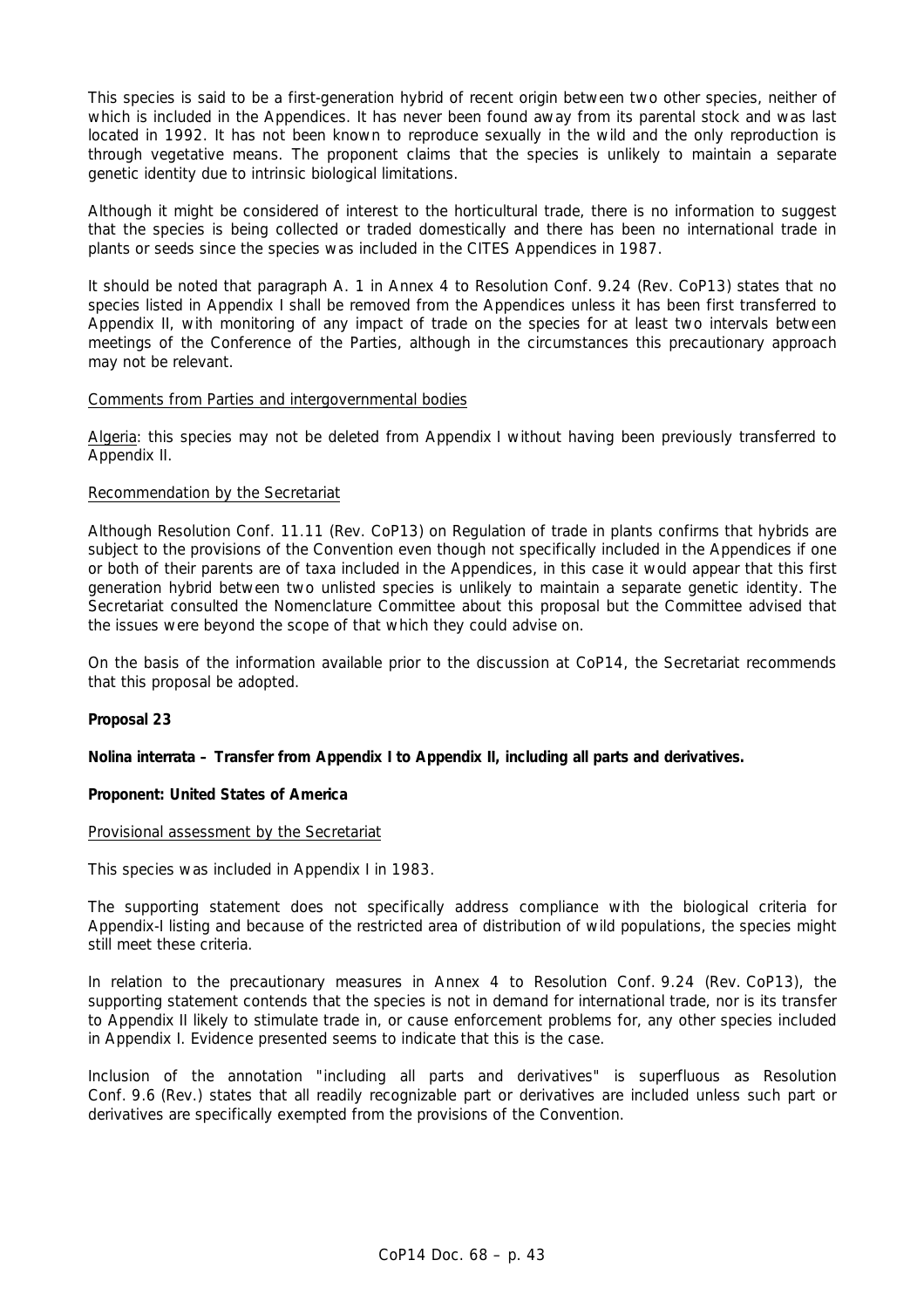## Comments from Parties and intergovernmental bodies

Algeria: this species meets the criteria to be transferred from Appendix I to Appendix II.

### Recommendation by the Secretariat

The species does not meet the biological criteria for its continued inclusion in Appendix I, and its transfer to Appendix II will not cause enforcement problems or stimulate trade in other species included in Appendix I. The Secretariat reiterates its opinion that the proposed annotation "including all parts and derivatives" is unnecessary.

On the basis of the information available prior to the discussion at CoP14, the Secretariat recommends that this proposal be adopted.

## **Proposal 24**

*Pereskia* **spp. and** *Quiabentia* **spp. – Deletion from Appendix II.** 

## **Proponent: Argentina**

### Provisional assessment by the Secretariat

The proposal aims to remove from Appendix II the genera *Pereskia* spp. (17 species) and *Quiabentia* spp. (two species). These two taxa are primitive Cactaceae which have been listed since 1975 when all species of Cactaceae in the Americas were included in Appendix II.

The supporting statement shows that further regulation of trade in the species concerned is not necessary to avoid them becoming eligible for inclusion in Appendix I in the near future, or to prevent that harvest of specimens from the wild might cause threats to wild populations. With a very few exceptions, species in both genera are common, expanding their range in disturbed habitats, and introduced in many parts of the tropics. There is reportedly no targeted harvest for international trade, which CITES trade data show to be insignificant, and it is believed that there is no potential for illegal trade. The two taxa are leaf-bearing and arborescent, and can therefore be readily distinguished from other Cactaceae.

The supporting statement implies that some range States (Bolivia, Brazil and Mexico) were consulted about this proposal, but apart from some remarks by Mexico, it does not include their views on the matter. The Plants Committee agreed to include *Pereskia* spp. in its periodic review of the Appendices at its 15th meeting (Geneva, May 2005), and Argentina and Mexico undertook reviews of some of the species concerned. At its 16th meeting (Lima, July 2006), the Plants Committee encouraged Argentina and Switzerland to submit draft reviews of *Pereskia* spp. and *Quiabentia verticillata* for consideration by the Plants Committee. However, the proponent claims that the *modus operandi* of the periodic review causes problems when widespread higher taxa need to be reviewed, and that its proposal is a more pragmatic way to delete taxa from the Appendices for which listing appears unnecessary. The submission of this proposal therefore pre-empts the conclusions of the Plants Committee.

### Comments from Parties and intergovernmental bodies

Algeria: these species are common, can be easily propagated and have been introduced in various regions, they may therefore be deleted from Appendix II.

### Recommendation by the Secretariat

The species in the genera *Pereskia* spp. and *Quiabentia* spp. do not meet the criteria set out in Annex 2 a or Annex 2 b of Resolution Conf. 9.24 (Rev. CoP13) for inclusion in Appendix II, and it is unlikely that once deleted, they would qualify for inclusion in the Appendices in the near future.

On the basis of the information available prior to the discussion at CoP14, the Secretariat recommends that this proposal be adopted.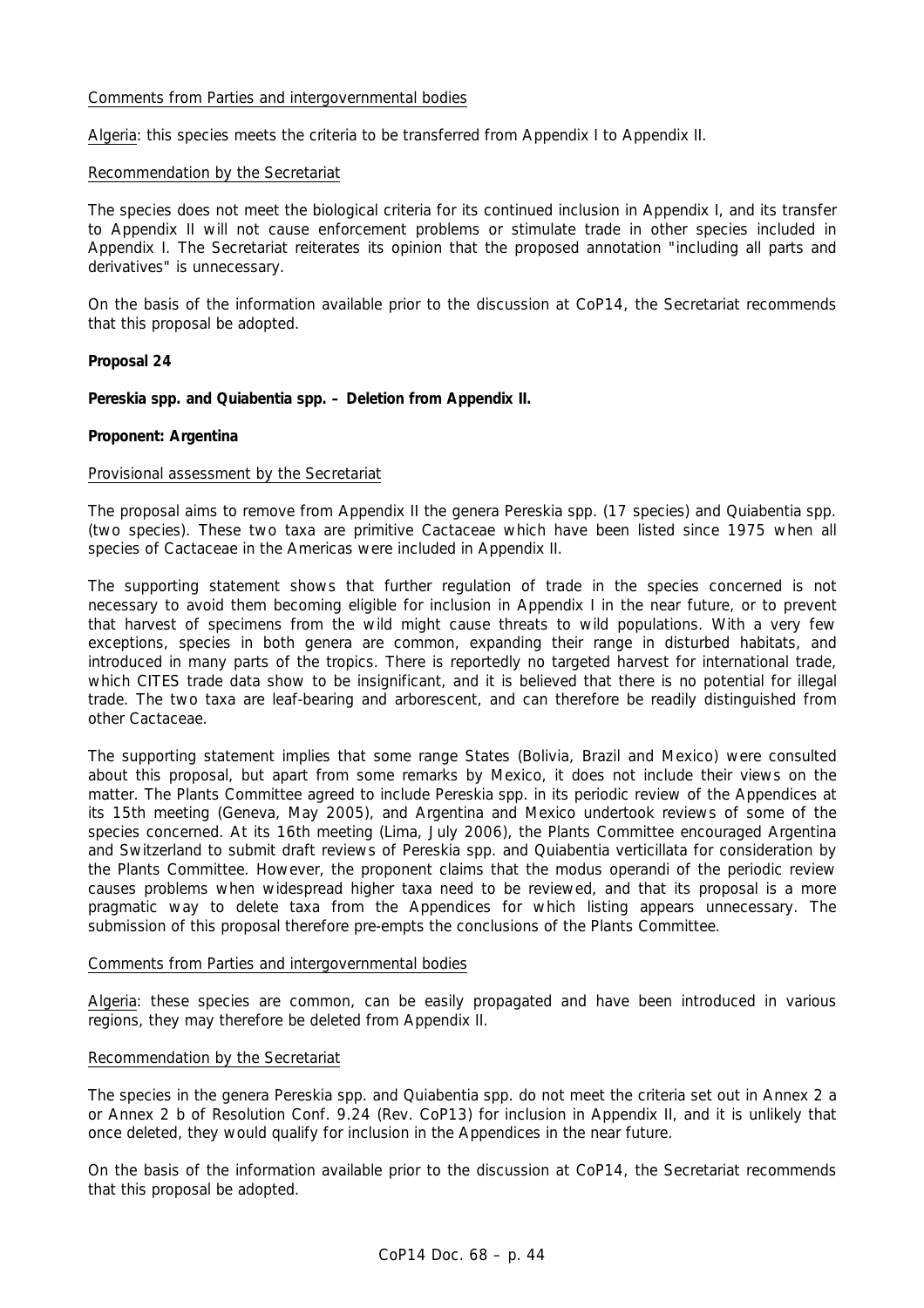## **Proposal 25**

## *Pereskiopsis* **spp. – Deletion from Appendix II.**

## **Proponent: Mexico**

## Provisional assessment by the Secretariat

See remarks for proposal CoP14 Prop 24.

## Comments from Parties and intergovernmental bodies

Algeria: the genus *Pereskiopsis* is common, can be easily propagated and has been introduced in various regions, it may be deleted from Appendix II.

### Recommendation by the Secretariat

The species of the genus *Pereskiopsis* do not meet the biological criteria for inclusion in Appendix II. Moreover, this genus is unlikely to qualify for inclusion in the Appendices in the near future.

On the basis of the information available prior to the discussion at CoP14, the Secretariat recommends that this proposal be adopted.

### **Proposal 26**

**Cactaceae spp. (#4) and Orchidaceae spp. (#8) in Appendix II, and all taxa annotated with annotation #1 – Merging and amendment of annotations #1, #4 and #8 to read:** 

 **"Designates all parts and derivatives, except:** 

- **a) seeds, spores and pollen (including pollinia), except seeds of Mexican Cactaceae spp. originating in Mexico;**
- **b) seedling or tissue cultures obtained** *in vitro***, in solid or liquid media, transported in sterile containers;**
- **c) cut flowers and cut leaves (excluding phylloclades and other stem parts, and pseudobulbs) of artificially propagated plants;**
- **d) fruits and parts and derivatives thereof of naturalized or artificially propagated plants of the genera** *Vanilla* **(Orchidaceae),** *Opuntia* **subgenus** *Opuntia, Hylocereus* **and** *Selenicereus*  **(Cactaceae);**
- **e) separate stem joints (pads), stem sections and flowers and parts and derivatives thereof of naturalized or artificially propagated plants of the genera** *Opuntia* **subgenus** *Opuntia***, and**  *Selenicereus* **(Cactaceae);**
- **f) finished products that are packaged and ready for retail trade (excluding whole or grafted specimens, seeds, bulbs and other propagules) of** *Aloe* **spp.,** *Aquilaria malaccensis***, Cactaceae spp.,** *Cibotium barometz, Cistanche deserticola, Cyclamen* **spp.,** *Dionaea muscipula, Euphorbia* **spp.,** *Galanthus* **spp., Orchidaceae spp. and** *Prunus africana***; and**
- **g) non-living herbarium specimens for non-commercial purposes."**

### **Proponent: Switzerland**

### Provisional assessment by the Secretariat

It is based upon the work of the Plants Committee (see comments of the Secretariat on proposal CoP14 Prop. 27).

However, the proponent goes further in proposing to modify the annotations to exclude finished products of several medicinal plants, several commodities that are not harvested from natural populations (such as fruits and cut leaves), and non-living scientific samples for non-commercial purposes.

The proposal to consolidate three current annotations into one does help to simplify the plant annotations. The Secretariat considers the exclusion of cut leaves of artificially propagated plants; fruits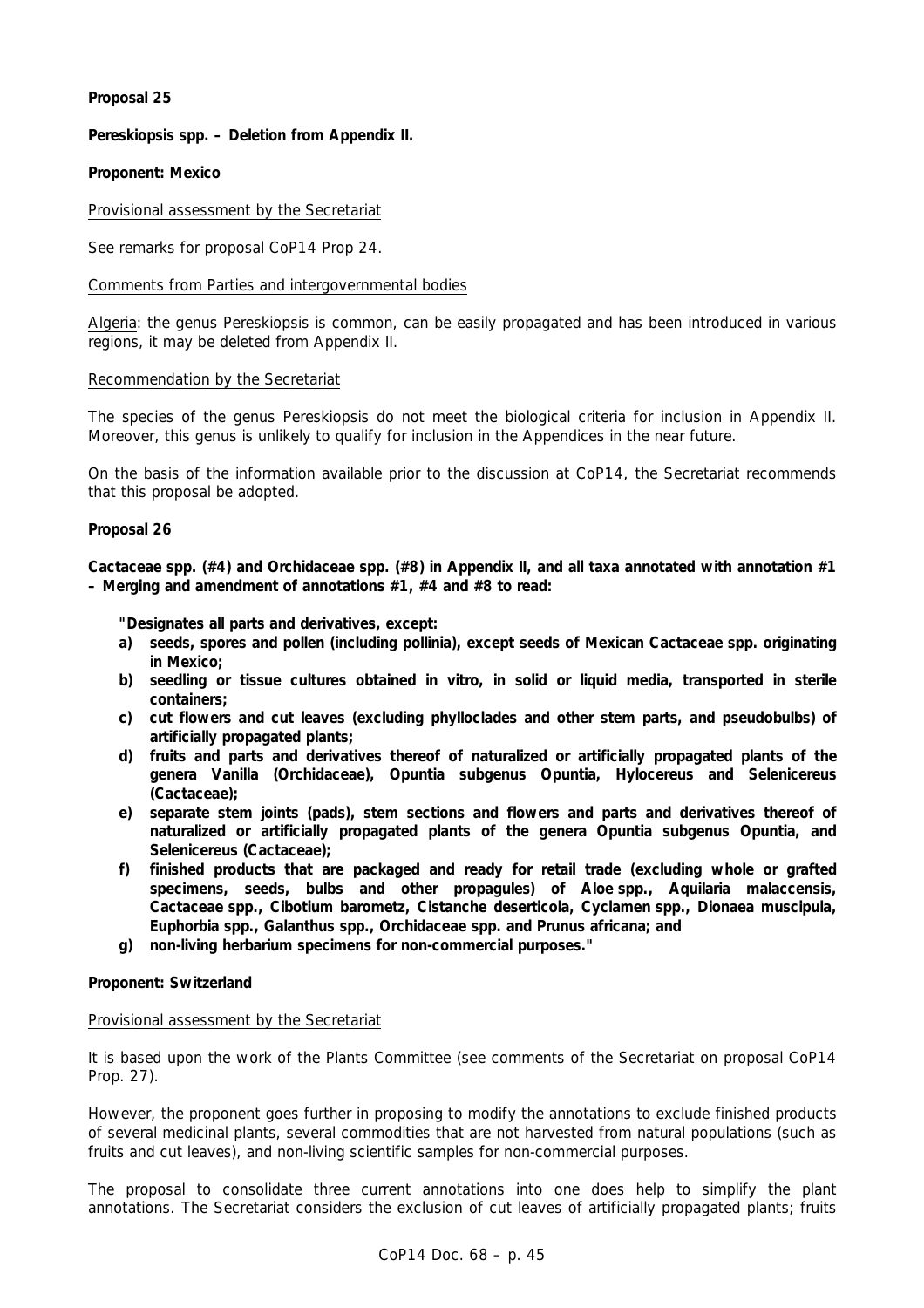and parts and derivatives of naturalized or artificially propagated plants of the genera *Hylocereus* and *Selenicereus* (Cactaceae); and separate stem joints, stem sections and flowers and parts and derivatives of *Selenicereus* to be in accordance with the text of the Convention. Such exclusions should simplify the work of CITES authorities and enforcement officers.

The proposed exclusion of "finished products that are packaged and ready for retail trade" for *Aloe* spp., *Aquilaria malaccensis*, Cactaceae spp., *Cibotium barometz*, *Cistanche deserticola*, *Cyclamen* spp., *Dionaea muscipula*, *Euphorbia* spp., *Galanthus* spp., Orchidaceae spp. and *Prunus africana* should also simplify the work of CITES authorities and enforcement officers.

The Secretariat notes, however, that all species of *Aquilaria* are included in Appendix II, and the proposed amendment would exclude finished products containing *Aquilaria malaccensis*, while finished products of other *Aquilaria* species would not be excluded. This may create confusion instead of reducing it. It is not possible to amend the proposal to exclude finished products of *Aquilaria* spp., as this would increase the scope of the proposal.

The Secretariat also notes that the exclusion of non-living herbarium specimens for non-commercial purposes is not limited to parts and derivatives and as such is contrary to the definition of 'specimen' in Article I of the Convention, namely 'any animal or plant, whether alive or dead'. A simplified procedure already exists for the exchange of herbarium specimens through Article VII, paragraph 6, of the Convention, and this procedure should be used instead of an amendment to the annotations that would conflict with Article I.

As the proposal to merge annotations  $#1, #4$  and  $#8$  (even with the changes suggested by the Secretariat) would have the effect of excluding a greater number of parts and derivatives (and thereby having a less restrictive effect on the trade), it should be decided upon before proposal CoP14 Prop. 27 on the same subject by Switzerland, as Depositary Government, at the request of the Plants Committee. If the present proposal is accepted, then the element of proposal CoP14 Prop. 27 relating to the amendment /merger of annotations #1 and #8 will necessarily be rejected and will not be submitted to decision.

Given the complexity of this matter, it is a pity that the proponent was not able to present a single proposal in conjunction with the Plants Committee.

### Comments from Parties and intergovernmental bodies

Algeria: This proposal to regroup the three annotations helps simplifying annotations to plants. The exclusion of cut leaves of artificially propagated plants, of fruits and parts and derivatives of naturalized or artificially propagated plants of the genera *Hylocereus* and *Selenicereus* (Cactaceae), and of separate stem joints, stem sections and flowers and parts and derivatives of *Selenicereus* would be in accordance with the Convention.

The proposed exclusion of finished products that are packaged and ready for retail trade of the species that are mentioned shall simplify the work of CITES authorities of of enforcement officers.

However, the exclusion of finished products of *Aquilaria malaccensi*s may cause confusion, given that all products derived from *Aquilaria* species are retained in Appendix II. This would increase the scope of the proposal.

The exclusion of non-living herbarium specimens for commercial purposes is not limited to parts and derivatives, therefore it is contrary to the definition of specimen provided in Article I of the Convention. There already exists a procedure to exchange herbarium specimens.

The grouping and amendment of annotations #1, #4 and #8 would result in the exclusion of more parts and derivatives and would therefore have a less restrictive effect on trade.

Algeria rejects this proposal.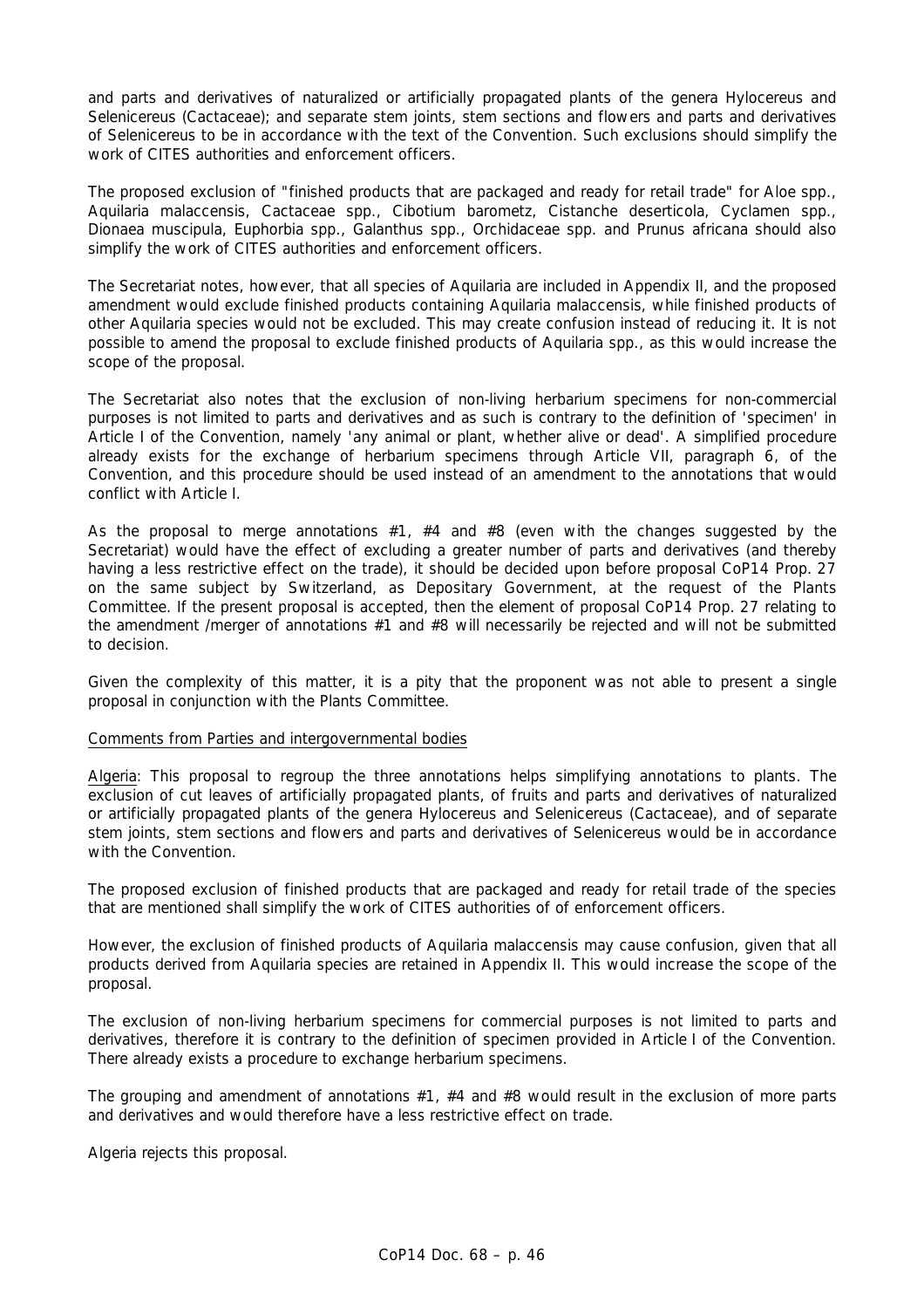## Switzerland:

|           | CoP14 Prop. 26                                                                                                                                                                                                                                                                                                                     | CoP14 Prop. 27                                                                                                                                                                                                                                          |
|-----------|------------------------------------------------------------------------------------------------------------------------------------------------------------------------------------------------------------------------------------------------------------------------------------------------------------------------------------|---------------------------------------------------------------------------------------------------------------------------------------------------------------------------------------------------------------------------------------------------------|
| Proponent | Switzerland                                                                                                                                                                                                                                                                                                                        | Switzerland at the request of the Plants<br>Committee                                                                                                                                                                                                   |
| Scope     | Merging and amendment of annotations<br>#1, #4 and #8 for plants with inter alia<br>medicinal use.                                                                                                                                                                                                                                 | Amendment (and partly merging) of<br>annotations for medicinal plants,<br>involving annotations $#1, #2, #3, #7, #8$<br>and $#10$ .                                                                                                                     |
| Rationale | Extension of the task of the Plants<br>Committee to "multiple use" plants with<br>inter alia medicinal use (all plants of<br>Appendix II that are in trade for medicinal<br>purposes should be treated the same<br>way); additional exemptions of some<br>frequently traded commodities with no<br>obvious impact on conservation. | Mandates of CoP 12 and CoP13<br>(Decisions 13.50-13.52) to amend<br>annotations of medicinal plants;<br>annotations shall adequately reflect the<br>current commodities in international trade<br>and their relative impact on the wild<br>populations. |

Proposal CoP14 Prop. 26 originates from the discussion within the Working Group of the Plants Committee. As these ideas go beyond the mandate, a separate proposal was drafted by Switzerland. The two proposals are therefore not contradictory but largely complementary. If both should be adopted, this would have slight implications for CoP14 Prop. 27 in a way that the proposed merging of annotations #1 and #8 would have to be replaced by the merging and amendment of annotations  $# 1, #4$  and #8, as proposed in CoP14 Prop. 26; all other elements of CoP14 Prop. 27 would not have to be changed.

Additional problems that are addressed in proposal CoP14 Prop. 26 include:

- Exemption of finished products not only of plant taxa that are exclusively traded for medicinal purposes (proposal CoP14 Prop. 27), but also of taxa with multiple use and non-medicinal use. Life propagules are not considered to constitute finished products and they are not proposed for exemption. Regulation of commodities of plant taxa listed in Appendix II would become more consistent.
- Regarding fruits of Cactaceae spp. listed in Appendix II, the current annotation can be interpreted in two different ways:
	- a) that all fruits of Cactaceae spp. in Appendix II are exempted, but this would render the listing of seeds of Mexican species originating from Mexico ineffective (seeds would be included but whole fruits exempted), and
	- b) that all fruits are included, but this would lead to permitting and control of frequently traded fruits of *Hylocereus* spp. and *Selenicereus* spp., in international trade as 'Pitaya' or 'Dragon Fruits' and presently traded without CITES permits. The proposed amendment clearly and exclusively excludes 'Pitaya' or 'Dragon Fruits' and includes seeds of Mexican cacti.
- Cut leaves from artificial propagation should be treated the same way as cut flowers, making enforcement in commodities for florist shops more consistent. Phylloclades and other potential propagules are outside the scope, thus avoiding creation of a loophole.
- At CoP12 (Santiago, 2002) the United States of America expressed concerns about the limited implementation of the Convention for non-commercial loan, donation or exchange of herbarium specimens (document CoP12 Doc. 56). Herbarium specimens are deemed here to constitute parts and derivatives rather than whole, non-living specimens according to Article I of the Convention, although in certain cases they are prepared from whole individuals. Herbarium specimens for scientific purposes are processed, i.e. for example dried, mounted and labeled and they thus significantly differ from dead specimens.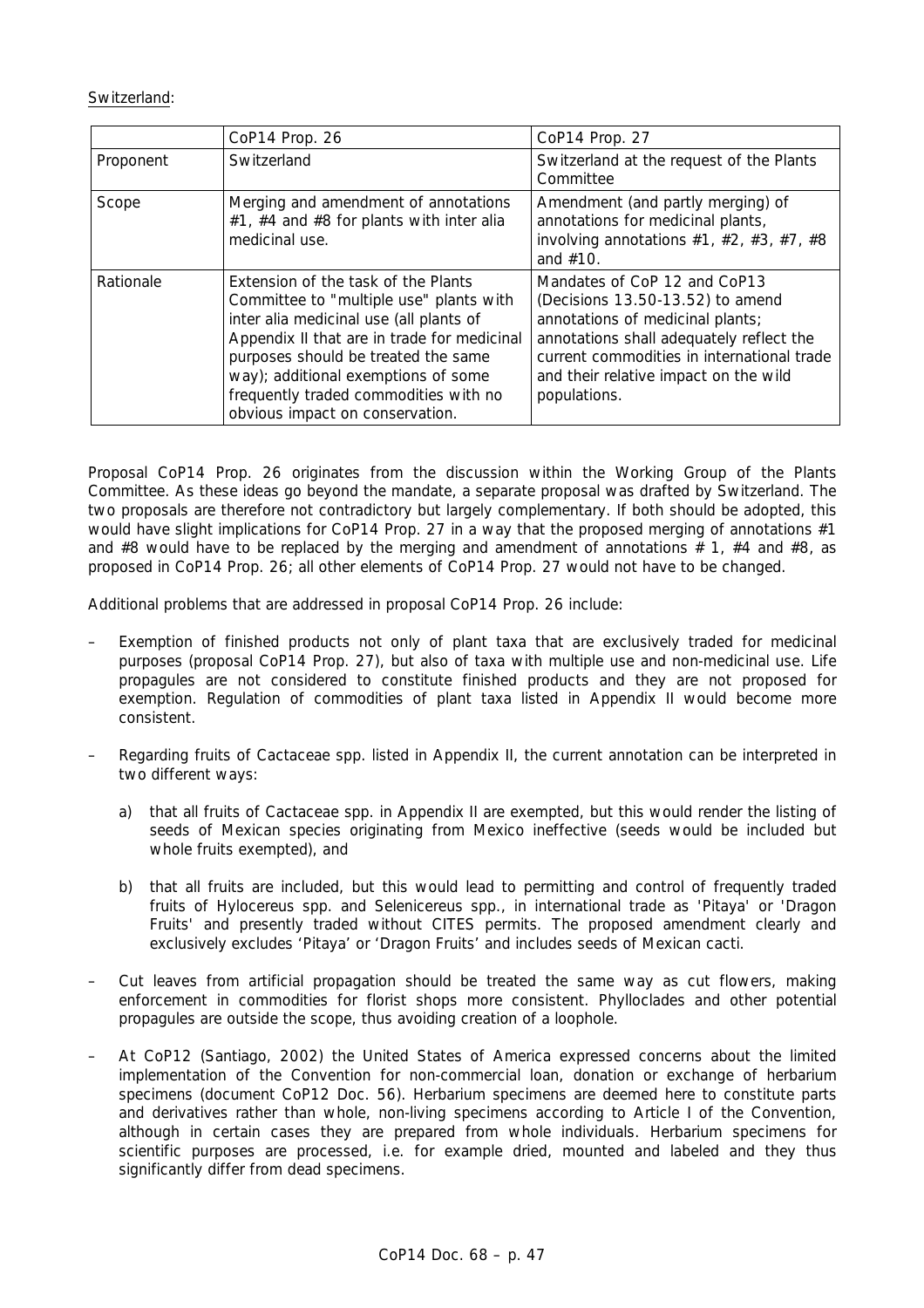Unfortunately, an error occurred in proposal CoP14 Prop. 26, as pointed out in the provisional assessment of the Secretariat. In paragraph f) of the proposed annotation, only *Aquilaria malaccensis* is mentioned, although all *Aquialaria* spp. (and *Gyrinops* spp.) are included in Appendix II with annotation #1. This mistake can not be corrected in a way that would exempt finished products of *Aquialaria* spp. (and *Gyrinops* spp.) and this would lead to an inconsistency. However, this can be corrected at CoP15 and thus would only be transitional. Alternatively, to avoid inconsistent regulation of agar trade, *Aquilaria malaccensis* could be deleted from paragraph f). Further, if grafted specimens are considered to constitute whole plants (as pointed out by IWMC), although they lack roots and lower stem parts, these words could be deleted in paragraph f). Switzerland proposes to resolve these and possibly other aspects in a working group.

## Recommendation by the Secretariat

The Secretariat recommends that this proposal be amended to remove finished products of *Aquilaria malaccensis* from subparagraph f), and to remove reference to non-living herbarium specimens for noncommercial purposes [subparagraph g)].

If so amended, and on the basis of the information available prior to the discussion at CoP14, the Secretariat recommends that this proposal be adopted.

## **Proposal 27**

*Adonis vernalis, Guaiacum* **spp.,** *Hydrastis canadensis, Nardostachys grandiflora, Panax ginseng, Panax quinquefolius, Picrorhiza kurrooa, Podophyllum hexandrum, Pterocarpus santalinus, Rauvolfia serpentina, Taxus chinensis, T. fuana, T. cuspidata, T. sumatrana, T. wallichiana,* **Orchidaceae spp. in Appendix II, and all Appendix-II and -III taxa annotated with annotation #1 – Amendment of the annotations to these taxa to read as follows:** 

- **For** *Adonis vernalis, Guaiacum* **spp.,** *Nardostachys grandiflora, Picrorhiza kurrooa, Podophyllum hexandrum, Rauvolfia serpentina, Taxus chinensis, T. fuana, T. cuspidata, T. sumatrana* **and**  *T. wallichiana***:** 
	- **"Designates all parts and derivatives except:**
	- **a) seeds and pollen; and**
	- **b) finished products packaged and ready for retail trade."**
- **For** *Hydrastis canadensis***:**

 **"Designates underground parts (i.e. roots, rhizomes): whole, parts and powdered."** 

- **For** *Panax ginseng* **and** *P. quinquefolius***:** 
	- **"Designates whole and sliced roots and parts of roots."**
- **For** *Pterocarpus santalinus***:** 
	- **"Designates logs, wood-chips, powder and extracts."**
- **For Orchidaceae spp. in Appendix II and all Appendix-II taxa (***Agave victoriae-reginae, Aloe* **spp.,**  *Anacampseros* **spp.,** *Aquilaria* **spp.,** *Avonia* **spp.,** *Beccariophoenix madagascariensis, Bowenia* **spp.,**  *Caryocar costaricense, Cibotium barometz, Cistanche deserticola, Cyathea* **spp., Cycadaceae spp.,**  *Cyclamen* **spp.,** *Dicksonia* **spp., Didiereaceae spp.,** *Dionaea muscipula, Dioscorea deltoidea, Euphorbia* **spp.,** *Fouquieria columnaris, Galanthus* **spp.,** *Gonystylus* **spp.,** *Gyrinops* **spp.,** *Hedychium philippinense, Lewisia serrata, Neodypsis decaryi, Nepenthes* **spp.,** *Oreomunnea pterocarpa, Orothamnus zeyheri, Pachypodium* **spp.,** *Platymiscium pleiostachyum, Protea odorata, Prunus africana, Sarracenia* **spp.,** *Shortia galacifolia, Sternbergia* **spp.,** *Swietenia humilis, Tillandsia harrisii, T. kammii, T. kautskyi, T. mauryana, T. sprengeliana, T. sucrei, T. xerographica, Welwitschia mirabilis,* **Zamiaceae spp.) and Appendix-III taxa** *(Gnetum montanum, Magnolia liliifera* **var.** *obovata, Meconopsis regia, Podocarpus neriifolius, Tetracentron sinense)* **annotated with #1:** 
	- **"Designates all parts and derivatives, except:**
	- **a) seeds, spores and pollen (including pollinia);**
	- **b) seedling or tissue cultures obtained** *in vitro***, in solid or liquid media, transported in sterile containers;**
	- **c) cut flowers of artificially propagated plants; and**
	- **d) fruits and parts and derivatives thereof of artificially propagated plants of the genus** *Vanilla***."**

**Proponent: Switzerland (as Depositary Government, at the request of the Plants Committee)**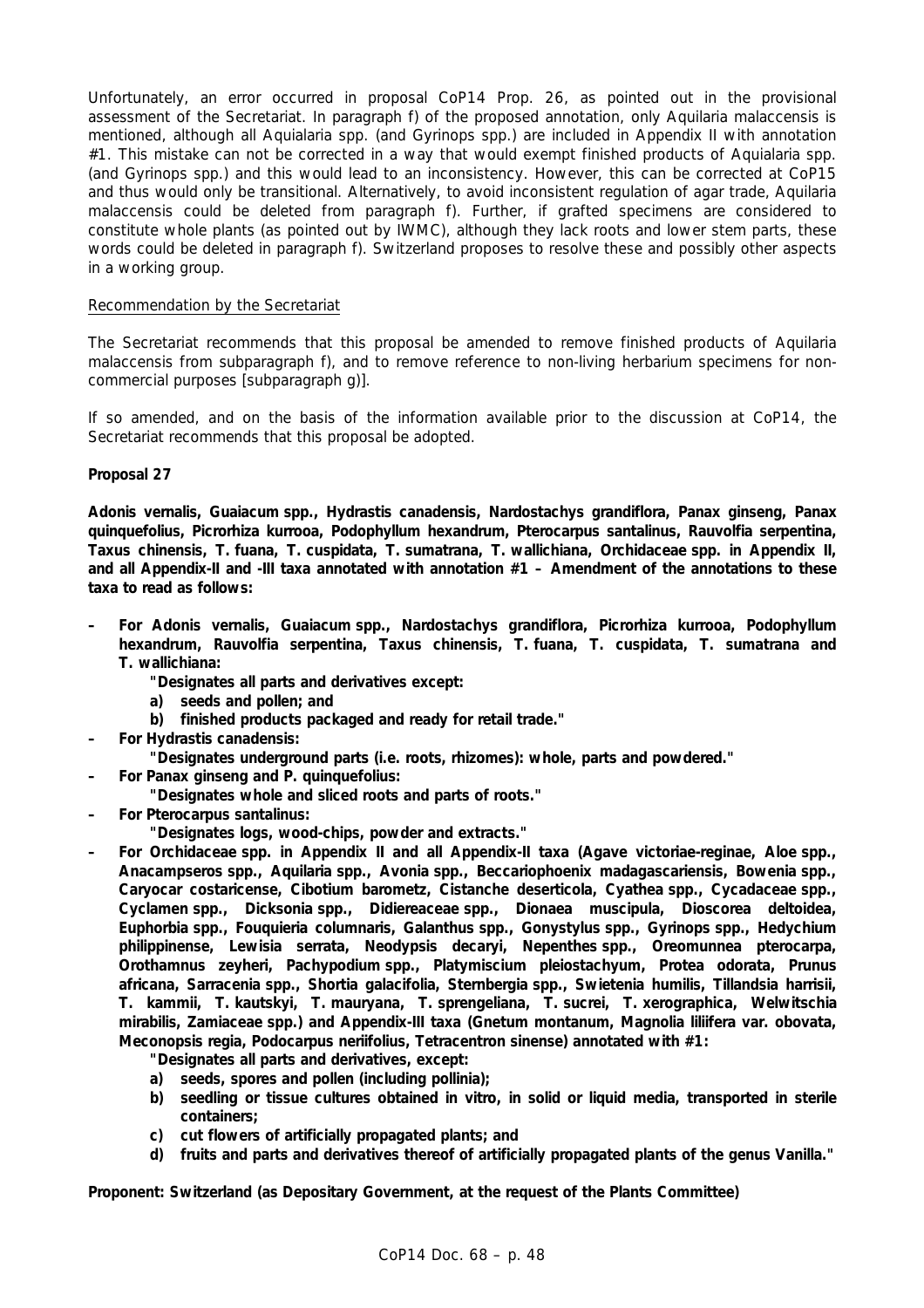### Provisional assessment by the Secretariat

This proposal is the result of instructions to the Plants Committee under Decisions 13.50 to 13.52. Rather than seeking to increase or decrease controls on trade in these species *per se*, its primary purpose is to adequately reflect the current commodities in international trade, focusing on those that first appear in international trade as exports from range States and on those that dominate the trade. The Secretariat believes that its consideration by the Conference in relation to the provisions of Resolution Conf. 9.24 (Rev. CoP13) should be judged in this light.

The proposal seeks to amend the annotations for a large number of taxa currently using annotations #1, #2, #3, #7, #8 and #10 to better describe the products in trade that are excluded from the provisions of the Convention, by using the term "finished products packaged and ready for retail trade" instead of the currently used "manufactured parts or derivatives such as powders, pills, extracts, tonics, teas and confectionery" or "chemical derivatives and finished pharmaceutical products", and the term "powder and extracts" instead of "unprocessed broken material". The proposed amended annotations would mean that current annotation #1 would be combined with annotation #8; annotation #2 would become redundant as the term "chemical derivatives and finished pharmaceutical products" would be replaced with "finished products packaged and ready for retail trade" in a revised annotation #10; annotation #3 would be split into two new annotations and the revised  $#10$ ; and in annotation  $#7$  the term "unprocessed broken material: would be replaced by "powder and extracts".

This proposal represents the consensus of much work by the Plants Committee, to which the Secretariat has contributed, in response to the Decisions mentioned above.

### Comments from Parties and intergovernmental bodies

Algeria: the proposal provides a better description of the products in trade that are exempted from the provisions of the Convention by using the expression "finished products packaged and ready for retail trade".

Switzerland: see comments under proposal 26 above.

### Recommendation by the Secretariat

The Secretariat notes that if Proposal 26 is adopted, then this necessarily implies the rejection of the elements of Proposal 27 related to current annotations #1 and # 8 which will not be submitted to decision in accordance with Rule 23.6 of the Rules of Procedure.

The Secretariat points out that the species *Beccariophoenix madagascariensis* does not currently have the annotation #1 and the proponent should therefore clarify if its inclusion in the proposal is an error or if it is proposed that in future this species should be annotated in the way suggested. Additionally it should be noted that amendments to annotations for species included in Appendix-III can only be made by the Party requesting the inclusion of the species in that Appendix and not by the Conference of the Parties. Consequently that part of this proposal relating to Appendix-III species cannot be adopted by the Conference.

However, those parts of Proposal 27 related to the application of annotations #2, #3, #7 or #10 for *Adonis vernalis, Guaiacum* spp., *Hydrastis canadensis, Nardostachys grandiflora, Panax ginseng, P. quinquefolius*, *Picrorhiza kurrooa, Podophyllum hexandrum, Pterocarpus santalinus, Rauvolfia serpentina, Taxus chinensis, T. fuana, T. cuspidata, T. sumatrana* and *T. wallachiana* still need to be considered and are a helpful clarification of the application of the Convention to the taxa concerned. On the basis of the information available prior to the discussion at CoP14, the Secretariat recommends that these be adopted.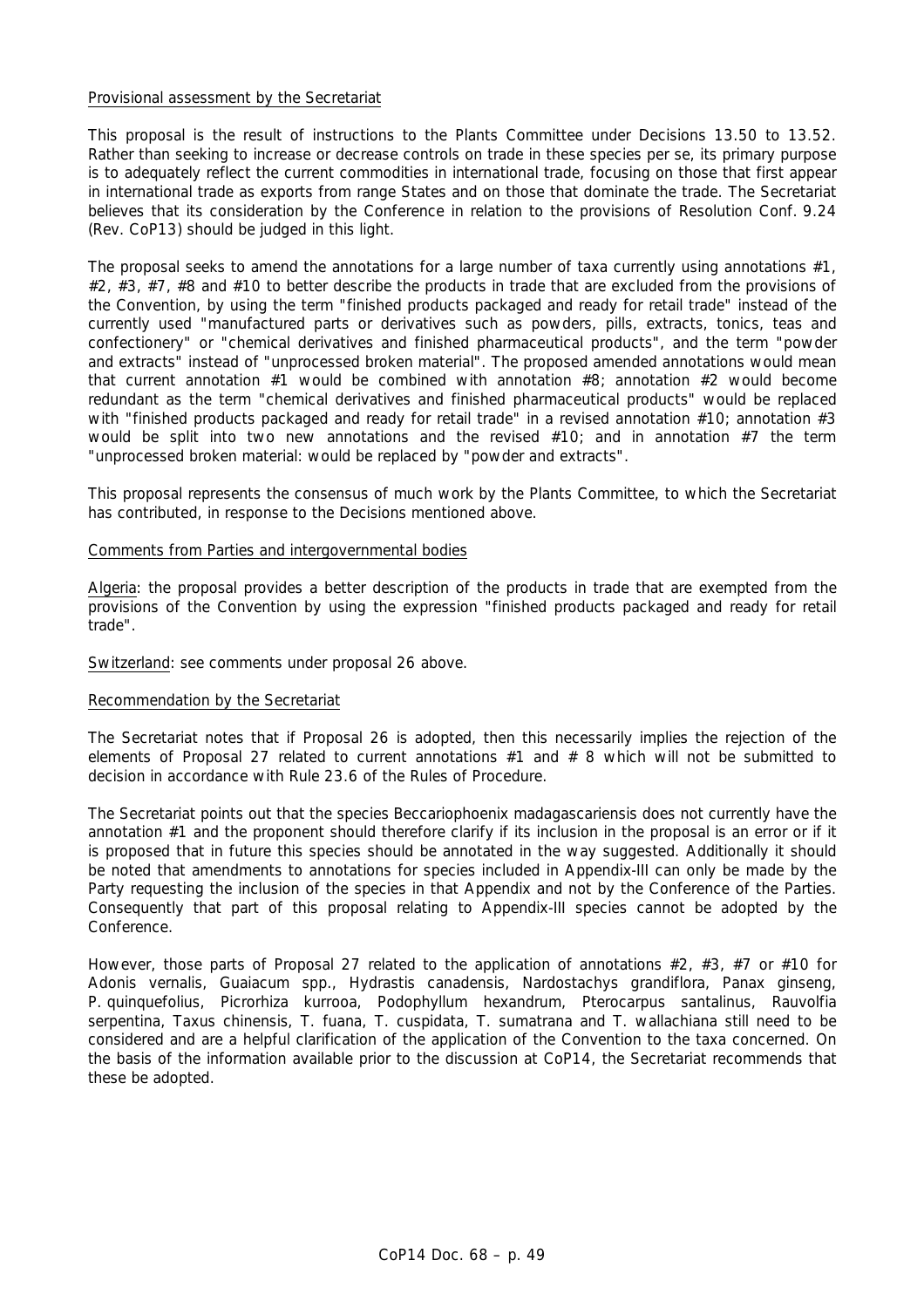## **Proposal 28**

## *Shortia galacifolia* **– Deletion from Appendix II.**

## **Proponent: United States of America**

## Provisional assessment by the Secretariat

At the 11th meeting of the Conference of the Parties the delegation of Switzerland withdrew proposal Prop. 11.9, to delete *Shortia galacifolia* from Appendix II, noting that further data would be gathered by the United States of America as a continuing part of the review of the Appendices by the Plants Committee. It does not appear however that further action was taken by the Plants Committee.

Although the species has a naturally limited range, the supporting statement describes its status as abundant where it does occur and says that international trade is not a factor affecting its status.

The present proposal appears to demonstrate that *Shortia galacifolia* does not meet the biological criteria to be included in Appendix II. The proposal is complete and provides detailed information on the current conservation and commercial status of these species. Most of the trade in this species is believed to be horticultural and no international trade has been recorded in the CITES trade database.

### Comments from Parties and intergovernmental bodies

Algeria: does not meet the biological criteria for inclusion in Appendix II. Its deletion from Appendix II causes no problem.

### Recommendation by the Secretariat

*Shortia galacifolia* does not meet the biological criteria for inclusion in Appendix II defined in Resolution Conf. 9.24 (Rev. CoP13), Annex 2. Moreover, this species is unlikely to qualify for inclusion in the Appendices in the near future.

On the basis of the information available prior to the discussion at CoP14, the Secretariat recommends that this proposal be adopted.

### **Proposal 29**

*Euphorbia* **spp. included in Appendix II – Amendment of the annotation to** *Euphorbia* **spp. included in Appendix II to read as follows:** 

 **"Succulent, non pencil-stemmed, non-coralliform, non-candelabriform species only, with shapes and dimensions as indicated, except the species included in Appendix I:** 

- **a) pencil-stemmed succulent** *Euphorbia* **spp.: whole plants with spineless, erect stems of up to 1 cm diameter and a length of more than 25 cm, unbranched or predominantly branching from near the base, leafless or with small leaves;**
- **b) coralliform succulent** *Euphorbia* **spp.: whole plants with spineless, multiply branched, occasionally sharply pointed stems with a diameter of up to 3 cm and more than 50 cm length, leafless or with unconspicuous or ephemeral leaves; and**
- **c) candelabriform succulent** *Euphorbia* **spp.: whole plants with angled or winged stems and paired spines, confined to the edges, at least 3 cm diameter and more than 50 cm length, unbranched or branching."**

## **Proponent: Switzerland**

## Provisional assessment by the Secretariat

The listing of *Euphorbia* spp. in Appendix II includes succulent species only, though the term 'succulent' has not been defined in the context of this group. The *CITES Checklist of Succulent Euphorbia Taxa (Euphorbiaceae)* was established as the reference of names included in this listing. The listing includes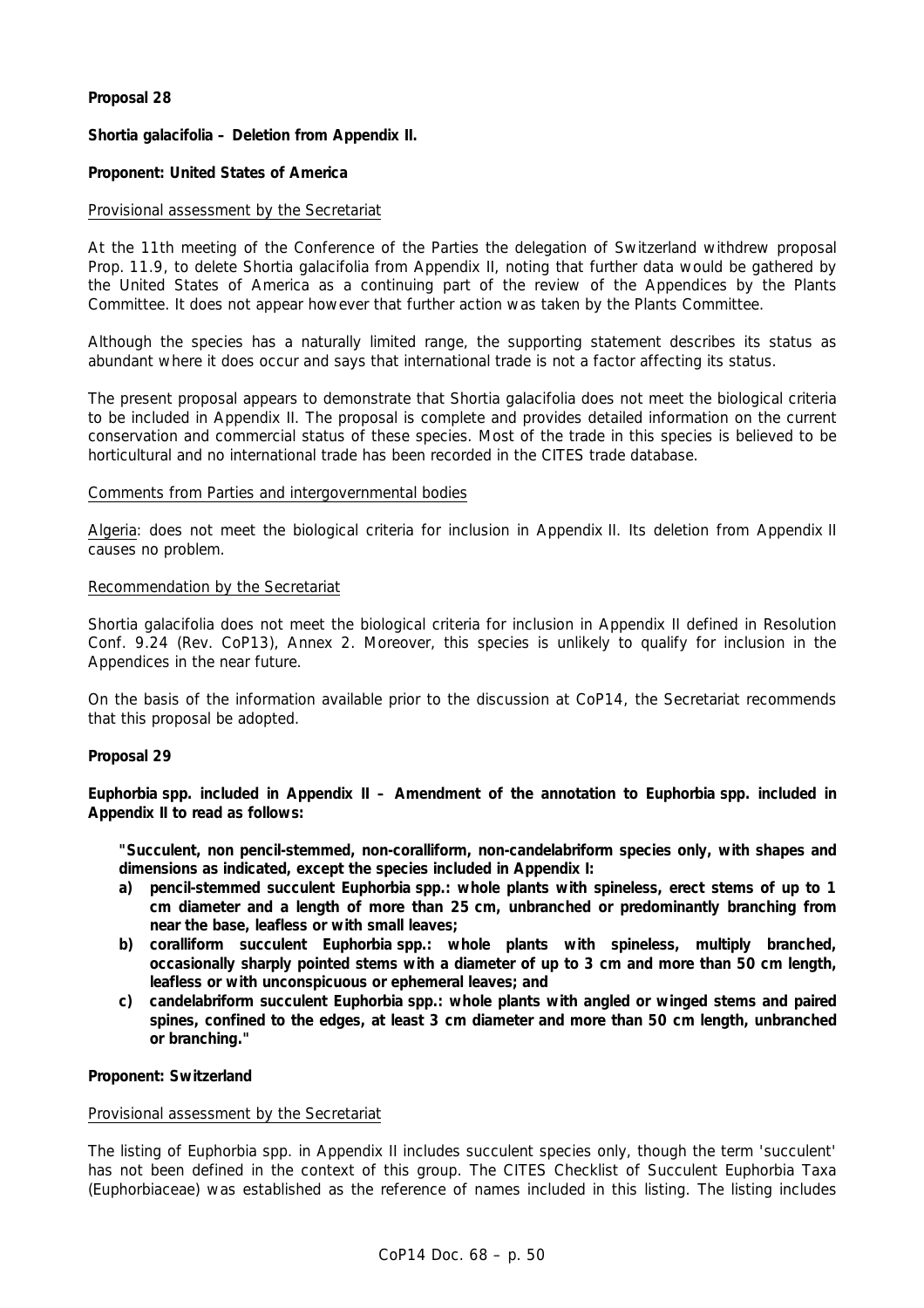approximately 900 species regarded as succulents. Non-succulent *Euphorbia* spp. were excluded in 1997. Several artificially-propagated cultivars were excluded at CoP13.

The proponent is proposing to reduce the number of succulent *Euphorbia* spp. species included in Appendix II by refining the morphological definition of the term 'succulent' on the basis of growth forms and minimum dimensions in a way that excludes from the provisions of the Convention species in which trade is of no conservation concern. The minimum size requirement is required in order to ensure that seedlings and young specimens of species that require control are not falsely declared as species whose forms would be excluded.

It is not clear whether the elements of the annotation referring to excluded cultivars would remain part of the annotation (Artificially propagated specimens of cultivars of *Euphorbia trigon*a, artificially propagated specimens of crested, fan-shaped or colour mutants of *Euphorbia lactea*, when grafted on artificially propagated root stock of *Euphorbia neriifolia*, and artificially propagated specimens of cultivars of *Euphorbia* 'Milii' when they are traded in shipments of 100 or more plants and readily recognizable as artificially propagated specimens, are not subject to the provisions of the Convention).

The precedent has been made with respect to the inclusion of *Euphorbia* species on the basis of whether they are regarded as 'succulent' or not. However the proposal describes morphological characteristics (pencil-stemmed, coralliform and candelabriform) which would exclude succulent forms above certain dimensions in which trade does not need to be regulated. The minimum size restriction would have the effect of excluding whole specimens of species whose dimensions exceed the proposed minimums, which is contrary to the definition of 'specimen' in Article I.

The Secretariat agrees that a reduction in the number of *Euphorbia* species included in Appendix II would reduce the work of CITES authorities, Customs and enforcement agencies in ways that would allow resources to be better utilized for species in need of regulation. However, the approach proposed by the proponent is not in accordance with the text of the Convention.

### Comments from Parties and intergovernmental bodies

Algeria: the proposal to amend the annotation to *Euphorbia* species included in Appendix II seems to us to be contrary to the text of the Convention.

Switzerland: as pointed out in the provisional assessment of the Secretariat, this proposal contains an element that is in contradiction with Article I of the Convention. A minimum size restriction, as proposed, would have the effect of excluding whole specimens of listed species. In order to meet formal requirements, indications of minimum dimensions have to be replaced; deleting them would lead to an expansion of the scope and is therefore not an option. We think that length/diameter relations are appropriate, as they may be considered to constitute a purely morphological criterion, just the same as "succulent", "pencil-stemmed", "coralliform" and "candelabriform". They cover all specimens of a species that is known to science to attain the given length/diameter relation. Switzerland therefore intends to amend the proposal as follows:

 "Succulent, non pencil-stemmed, non-coralliform, non-candelabriform species only, with shapes and dimensions as indicated, except the species included in Appendix I:

- a) pencil-stemmed succulent *Euphorbia* spp.: whole plants with spineless, erect stems **that attain a length/diameter relation of 25:1** up to 1 cm diameter and a length of more than 25 cm, unbranched or predominantly branching from near the base, leafless or with small leaves;
- b) coralliform succulent *Euphorbia* spp.: whole plants with spineless, multiply branched, occasionally sharply pointed stems **that attain a length/diameter relation of 17:1** with a diameter of up to 3 cm and more than 50 cm length, leafless or with unconspicuous or ephemeral leaves; and
- c) candelabriform succulent *Euphorbia* spp.: whole plants with angled or winged stems **that attain a length/diameter relation of 17:1,** unbranched or branching, **with** paired spines, confined to the edges, at least 3 cm diameter and more than 50 cm length,."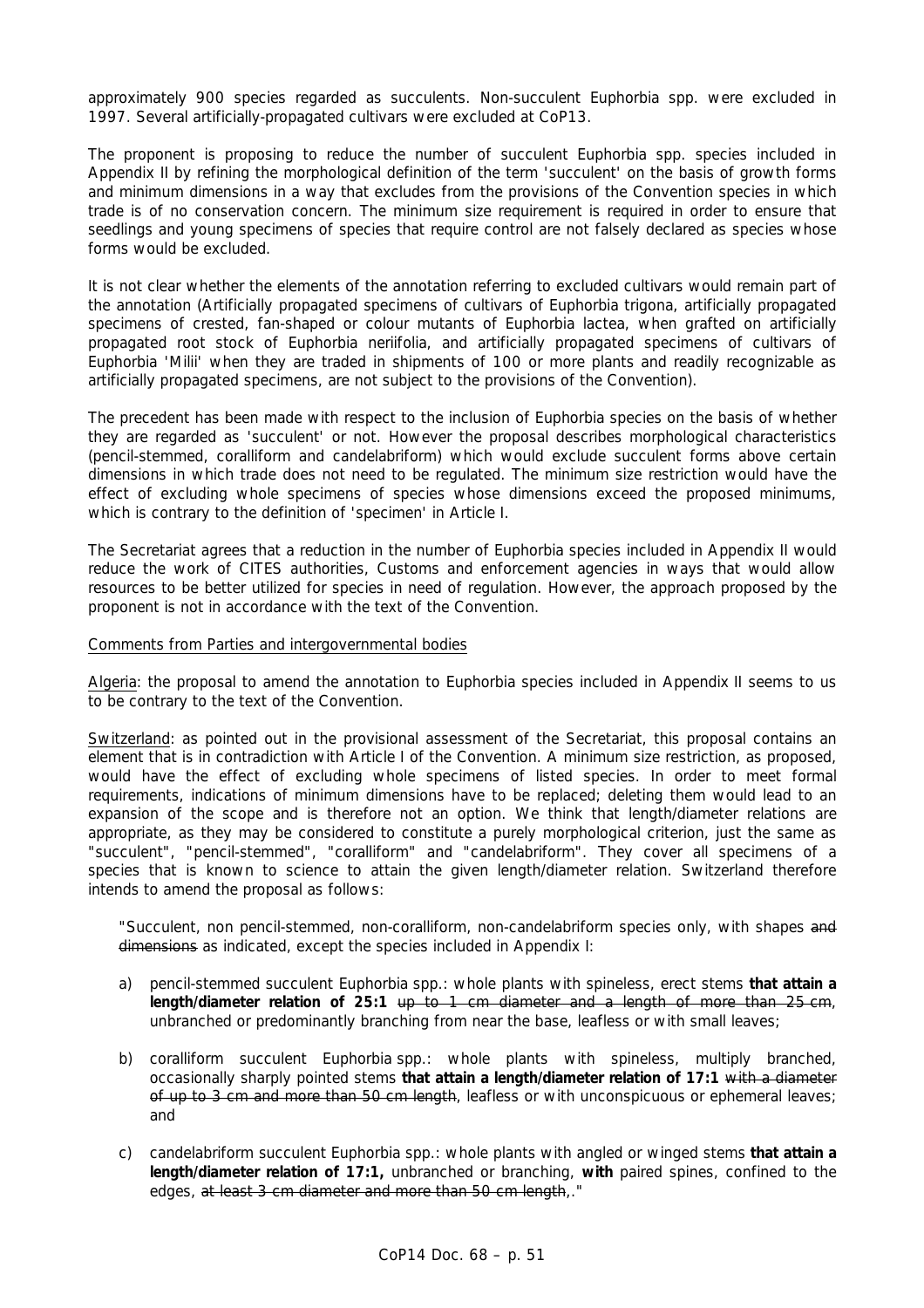If this proposal is adopted, we suggest for practical reasons that the CITES Checklist is adapted by excluding taxa that meet the proposed criteria for exemption. This has to be done the same way like the elimination of non-succulent species from *Euphorbia* spp., preferably under the supervision of the Plants Committee. We further would like to clarify that it is our intention that the elements of the current annotation referring to excluded cultivars shall remain in place. Redundant elements could be identified after the revised edition of the Checklist is available and appropriate action taken by the Plants Committee.

## Recommendation by the Secretariat

The Secretariat does not believe that the amendment suggested by the proponent resolves the problem of excluding whole specimens, which is not in accordance with the Convention.

On the basis of the information available prior to the discussion at CoP14, the Secretariat recommends that this proposal be rejected, and that the matter be further discussed in the Plants Committee.

## **Proposal 30**

## *Caesalpinia echinata* **– Inclusion in Appendix II, including all parts and derivatives.**

## **Proponent: Brazil**

## Provisional assessment by the Secretariat

The proponent contends that *Caesalpinia echinata* meets the biological criteria for inclusion in Appendix II under both paragraphs A and B of Annex 2 a to Resolution Conf. 9.24 (Rev. CoP13).

Much of the information presented is rather dated but Brazil states that it is working to obtain more recent information. Information on biological status in the State of Rio de Janeiro is provided and it is explained that population monitoring will be undertaken once accurate information on the inventories that are currently being carried out in the State of Bahia have been concluded. Brazil also states that it has taken some measures to ensure more responsible management of and sustainable trade in this species and that regulation of its trade through an Appendix-II listing would support efforts undertaken by the national authorities. Brazil is not currently allowing the use of *C. echinata* other than in exceptional circumstances.

*C. echinata* could meet criteria A of Annex 2 a to Resolution Conf. 9.24 (Rev. CoP13): regulation of trade in this species is necessary to avoid it becoming eligible for inclusion in Appendix I in the near future.

The proponent states that this endemic taxon is not similar to any other species so identification should not be a problem for enforcement officers.

Inclusion of the annotation 'including all parts and derivatives' is superfluous as Resolution Conf. 9.6 (Rev.) states that all readily recognizable part or derivatives are included unless such part or derivatives are specifically exempted from the provisions of the Convention. However, it should be noted that the inclusion of all parts and derivatives in this proposal may mean that international trade in many musical instruments and other items which were made from timber removed from the wild some time ago could be subject to CITES documentation.

Paragraph a) of Resolution Conf. 10.13 (Rev. CoP13) on Implementation of the Convention for timber species also recommends that proponents of amendment proposals for timber species consult at least four different international organizations from the list included in that Resolution. There is no indication in the supporting statement that such consultation has taken place.

### Comments from Parties and intergovernmental bodies

Algeria: the proposal to include *Caesalpinia echinata* in Appendix II, including all parts and derivatives, is unnecessary. This proposal could mean that international trade in numerous music instruments and other items made from timber harvested in the wild a long time ago would require a CITES permit.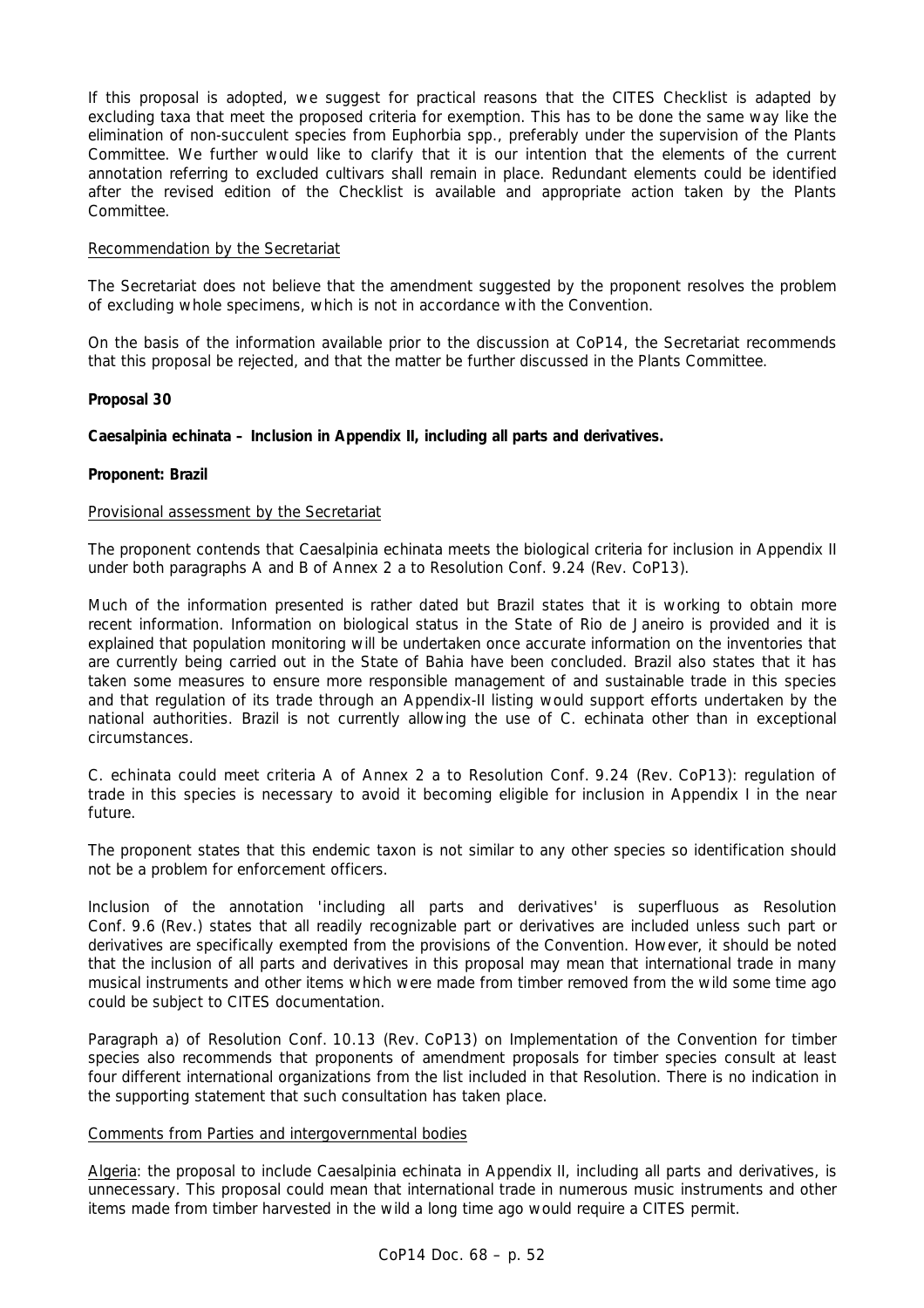Switzerland: a number of timber species are proposed for inclusion in Appendix II. The proposal of Brazil to include *Caesalpinia echinata* (CoP14 Prop. 30) explicitly refers to all parts and derivatives. The remaining proposals don't refer to parts and derivatives. Germany, on behalf of the European Community, proposes inclusion of the genus *Cedrela* (*Cedrela* spp.) (CoP14 Prop. 33) and three species of *Dalbergia* (CoP14 Prop. 31 and 32) for inclusion in Appendix II.

Following the text of the Convention [Article I, paragraph (b) (iii)] inclusion of a plant species in Appendix II covers 'any readily recognizable part or derivative thereof specified in Appendix II in relation to the species'. Resolution Conf. 9.6 (Rev.) gives an interpretation of 'readily recognizable part or derivative'. This shall be interpreted to include any specimen that can be identified, based on accompanying information, to be derived from a plant species included in the Appendices, unless the specimen is specifically exempted from the provisions of the Convention. This leaves us with the interpretation of 'specified in Appendix II in relation to the species'. Traditionally this was interpreted as signifying: Specified in an annotation. Consequently, if there is no annotation, the listing would cover 'any plant, whether alive or dead', but no parts and derivatives. At the moment, guidelines other than Article I of the Convention, and some rather anecdotal historical background, are lacking. The United States of America now present a working document (CoP14 Doc. 67, based on document PC15 Doc. 18.1), which aims at clarifying the situation by amending Resolution Conf. 11.21 (Rev. CoP13). Adoption would lead to the only interpretation that no annotation means any readily recognizable part or derivative. This initiative is most welcome. However, it comes too late for the proposals discussed here and will be applicable only for proposals of CoP15, if adopted.

It will be the decision of this CoP, whether a listing of a plant taxon in Appendix II without an annotation that specifies parts and derivatives shall be interpreted to include any readily recognizable part or derivative thereof. CoP13 already decided this way in the case of CoP13 Prop. 49. If CoP14 should still adopt this view, it would be useful to amend the proposals, i.e. to annotate these listings; they preferably should not include *all* parts and derivatives. Parts and derivatives should preferably only be included as adequate. The Plants Committee has adopted guiding principles and made considerable efforts to improve the situation for annotations of medicinal plants (Decisions 13.50 - 52, CoP14 Prop. 27). Accordingly, listings of timber species in Appendix II should also be annotated in a way that the current commodities in international trade and their relative impact on the wild populations in range States are adequately reflected. Unnecessarily stricter, untargeted measures, i.e. including parts and derivatives with no significant impact on conservation, should be avoided in order not to frustrate this ongoing initiative.

Management of this exclusively Brazilian timber species is in progress, partly with support of an initiative involving national stakeholders as well as bows manufacturers in many countries, and appropriate legislation is in place. Plantations are developed in order to substitute harvest from the wild in the future. It can be hoped that all this will contribute significantly to the conservation of this species. Brazil now proposes to monitor and control international trade in all parts and derivatives. This however seems rather impractical and not quite proportionate to the intention to sustainably use this timber. Along with the guiding principles approved by the Plants Committee and CoP13 for medicinal plants (Decisions 13.50 - 13.52), a listing of this timber species, if adopted, should be annotated in a way that it is restricted to commodities that first appear in international trade as exports from Brazil and dominate the trade and the demand for the wild resource. Specifically finished bows, or finished products in general, should be exempted from CITES.

### Recommendation by the Secretariat

*C. echinata* meets criterion A of Annex 2 a to Resolution Conf. 9.24 (Rev. CoP13), i.e. regulation of trade in this species is necessary to avoid it becoming eligible for inclusion in Appendix I in the near future.

In order to facilitate a more targeted application of the Convention, the Secretariat recommends that any listing be restricted to logs, sawn wood and veneer sheets (annotation #5) rather than include all parts and derivatives.

On the basis of the information available prior to the discussion at CoP14, the Secretariat recommends that this proposal be adopted.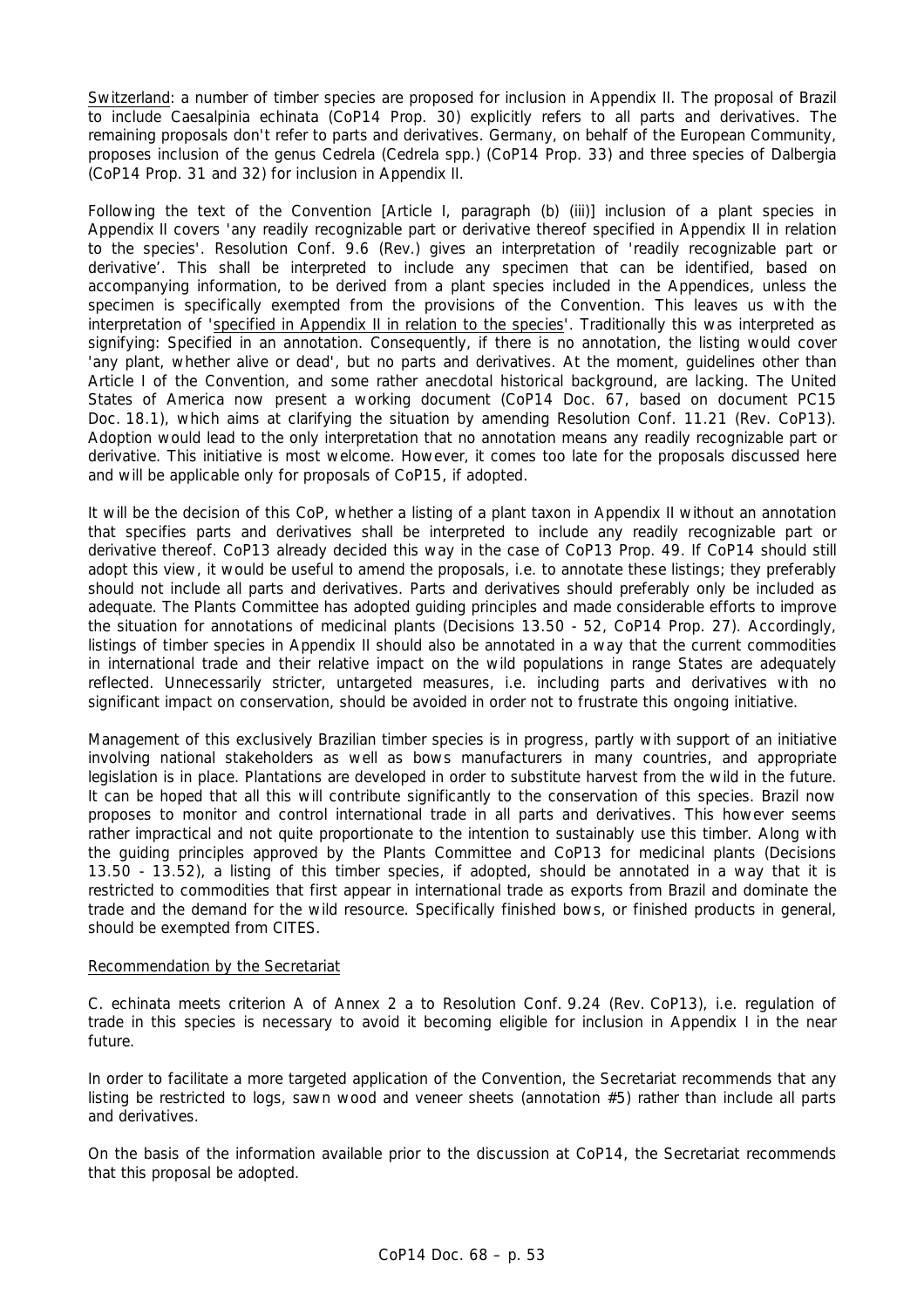## **Proposal 31**

## *Dalbergia retusa* **and** *Dalbergia granadillo* **– Inclusion in Appendix II.**

**Proponent: Germany (on behalf of the European Community Member States acting in the interest of the European Community)** 

## Provisional assessment by the Secretariat

The proponent contends that *Dalbergia retusa* meets the criteria for inclusion in Appendix II under paragraph B in Annex 2 a to Resolution Conf. 9.24 (Rev. CoP13): it is known, or can be inferred or projected, that regulation of trade in the species is required to ensure that the harvest of specimens from the wild is not reducing the wild population to a level at which its survival might be threatened by continued harvesting or other influences and that *Dalbergia granadillo* needs to be included as a look-alike for the first mentioned species.

Both species have been recorded widely from Central America. Little specific information on the status of *Dalbergia retusa* is given but large scale declines in populations are inferred from loss of forest cover in the region and the absence of the timber from international trade. Areas where the species was formerly widespread and cut for timber are now exhausted. The species is rated 'vulnerable' in the IUCN Red List.

The species are used for the production of musical instruments and other artefacts. The wood of the two species is indistinguishable and traded under the same name 'cocobolo'.

Comments from range States are said to be included in the supporting statement, but their views on the merits of the proposal are not clear.

Paragraph a) of Resolution Conf. 10.13 (Rev. CoP13) on Implementation of the Convention for timber species also recommends that proponents of amendment proposals for timber species consult at least four different international organizations from the list included in that Resolution. There is no indication in the supporting statement that such consultation has taken place.

### Comments from Parties and intergovernmental bodies

Algeria:can be included in Appendix II.

Switzerland: see also comments under proposal 30 above concerning parts and derivatives.

Both proposals raise a number of questions. *Dalbergia* is a large genus (100-600 spp.) and is distributed in Africa, Asia and America. The use of various *Dalbergia* spp. is generally similar and trade in timber is partly of conservation concern. Some species are used more significantly and regularly found in international trade, e.g. *D. melanoxylon* (African blackwood, Grenadillo), *D. latifolia* (East Indian Rosewood), *D. bariensis* (Siam Rosewood) and others. *D. nigra* (Bahia Rosewood) from Brazil was included in Appendix I in 1992 (CoP8), *D. melanoxylon* was proposed for inclusion in Appendix II in 1994 (CoP9). The new proposals only partly address identification problems with *Dalbergia* timber (proposing inclusion of *D. granadillo* as a look-alike of *D. retusa*). Opinions of range States or their support of the proposals are not clear and data on populations, stocks, conservation status, harvest from natural populations, the impact of international trade, etc. are partly only inferred or rather anecdotal. Further, CITES acknowledges a limited effect of the control of certain tourist souvenirs that are targeted with the proposals, by allowing an increasing number of exemptions for non-living Appendix II-specimens, e.g. for rain sticks, caviar, seahorses, crocodile leather and other specimens (Resolutin Conf. 13.7). The proposal is not in line with this tendency. It is stated that *D. retusa* is protected in Costa Rica and export of *D. stevensonii* has some restrictions in Belize, but still it is not fully clear how harvest and export are regulated in range States. For these aspects, it is not quite clear to what an extent a listing in Appendix II could have a positive effect.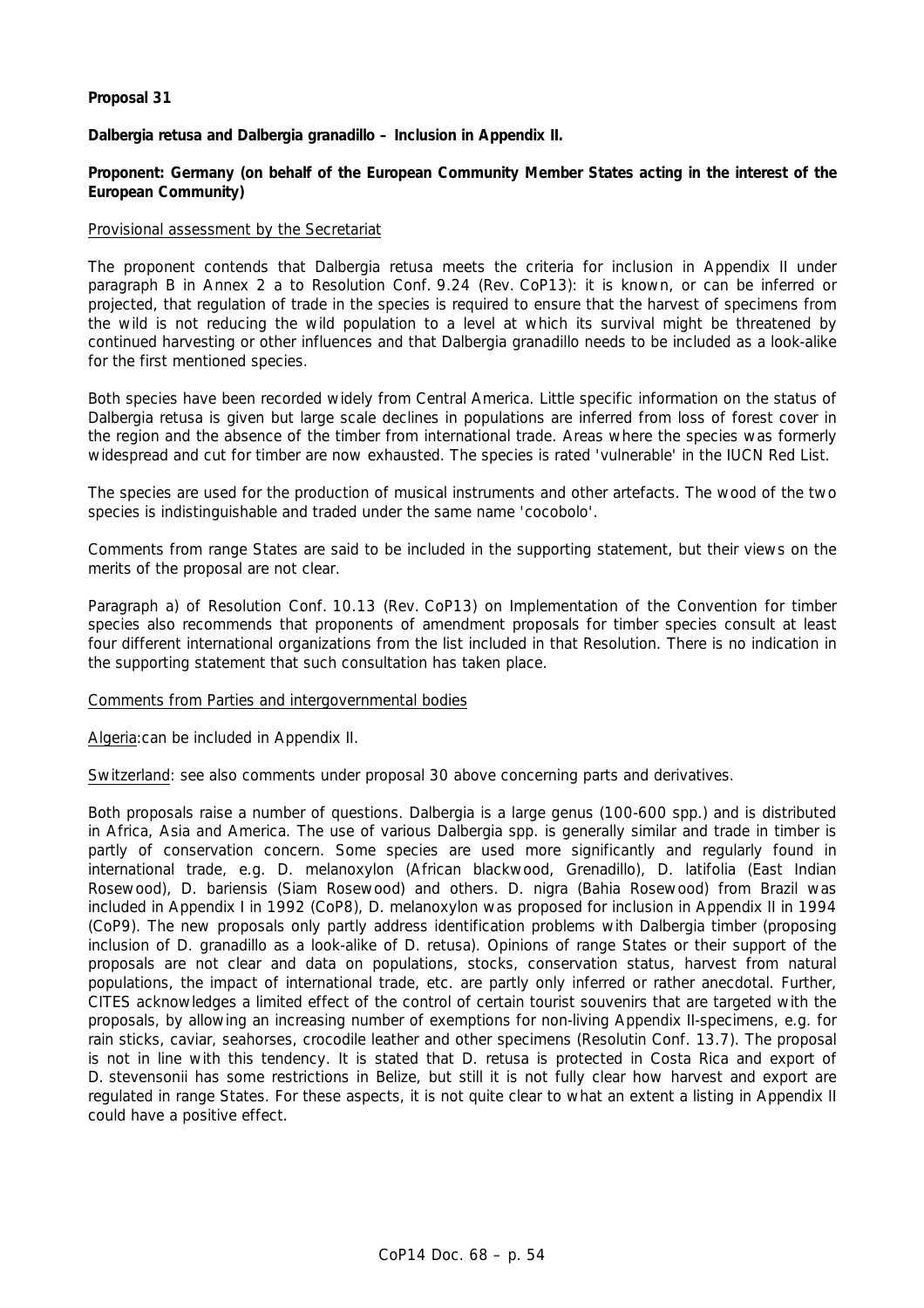## Recommendation by the Secretariat

*Dalbergia retusa* meets criterion A of Annex 2 a to Resolution Conf. 9.24 (Rev. CoP13): regulation of trade in this species is necessary to avoid it becoming eligible for inclusion in Appendix I in the near future. If the Conference of the Parties decides to list *D. retusa* in Appendix II, *Dalbergia granadillo* needs to be listed in the same Appendix because of look-alike reasons.

On the basis of the information available prior to the discussion at CoP14, the Secretariat recommends that this proposal be adopted.

## **Proposal 32**

## *Dalbergia stevensonii* **– Inclusion in Appendix II.**

## **Proponent: Germany (on behalf of the European Community Member States acting in the interest of the European Community)**

### Provisional assessment by the Secretariat

This species has a limited distribution in Belize and in neighbouring Guatemala, Mexico and possibly Honduras. Biological information about the species is scarce. The species is apparently confined to seasonally or permanently water-logged tropical evergreen broadleaf lowland swamp habitat, but there is no indication of the extent of such habitat in the range area.

Referenced information on the status of the species is contradictory: "all accessible stands" [of the genus] "having long since been logged out" or "reported to occur in fairly large patches within its habitat". Specific indications of the scarcity of the species come mainly from trade sources that may be tempted to describe the species as rare in order to increase the price of their products. The unfavourable status of the species is inferred from overall changes in forest cover which in the range States concerned have declined by -1.1 to -2.3% per year according to recent references.

The supporting statement shows a clear demand for this species for making musical instruments and a variety of other small wooden items, however the scale of this trade is difficult to assess.

The supporting statement says that the species can be confused with *D. tilarana*, but does not indicate how the two species can be told apart or whether this similarity might present any practical problems if *D. stevensonii* were included in Appendix II.

CITES authorities in the range States are said to have been consulted but their opinions are not reported. Paragraph a) of Resolution Conf. 10.13 (Rev. CoP13) on Implementation of the Convention for timber species also recommends that proponents of amendment proposals for timber species consult at least four different international organizations from the list included in that Resolution. There is no indication in the supporting statement that such consultation has taken place.

### Comments from Parties and intergovernmental bodies

Algeria:can be included in Appendix II.

Switzerland: see comments under proposal 30 above concerning parts and derivatives and comments on proposal 32 above.

### Recommendation by the Secretariat

Insufficient information is available to demonstrate that the listing criteria for inclusion in Appendix II have been met.

On the basis of the information available prior to the discussion at CoP14, the Secretariat recommends that this proposal be rejected.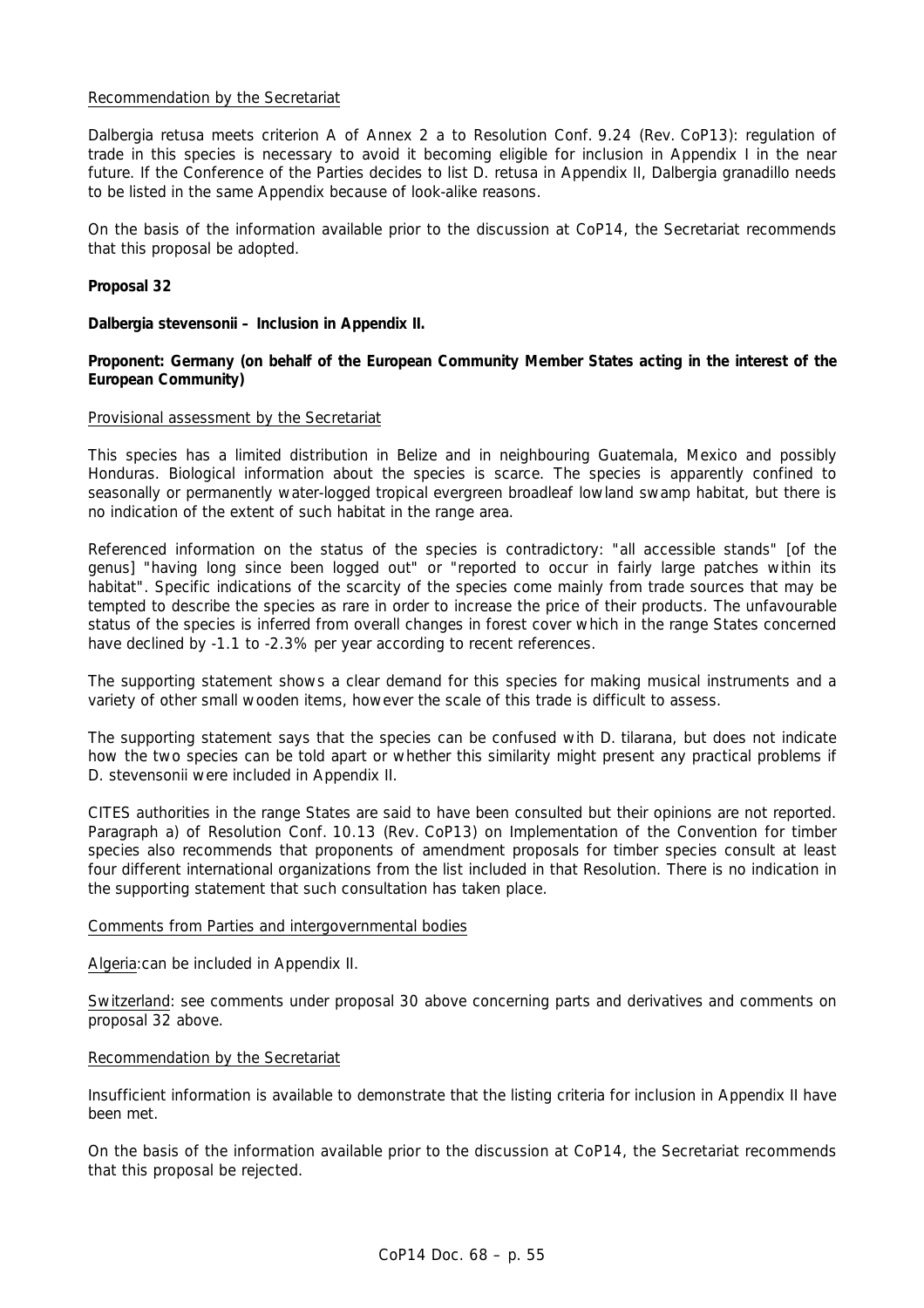## **Proposal 33**

*Cedrela* **spp. – Inclusion in Appendix II.** 

## **Proponent: Germany (on behalf of the European Community Member States acting in the interest of the European Community)**

### Provisional assessment by the Secretariat

The populations of Colombia and Peru of *Cedrela odorata* were included in Appendix III in 2001 by Columbia and Peru respectively. These listings were subject to annotation #5, "Designates logs, sawn wood and veneer sheets". The current proposal does not include an annotation and therefore all specimens of *Cedrela* spp. would be included in Appendix II if it were adopted.

*Cedrela* spp. are trees from the neotropics which are harvested and traded mainly for their valuable timber. The supporting statement provides comprehensive information on *Cedrela odorata* only. The exact number of species in the genus is not entirely clear, nor is it indicated which species other than *C. odorata* appear in international trade.

The supporting statement shows that excessive selective logging of *C. odorata* in combination with habitat loss is now threatening certain populations of this species. International trade in timber appears significant, but the extent of trade in parts and derivatives is unclear. Plantations of *C. odorata* have been established both within and outside the native range of the species.

The supporting statement shows that *Cedrela odorata* meets the criteria for inclusion in Appendix II because the regulation of its international trade is necessary to prevent it from becoming eligible for inclusion in Appendix I in the near future. The other species of *Cedrela*, mentioned in an Annex to the proposal, are proposed to be included for look-alike reasons.

Paragraph a) of Resolution Conf. 10.13 (Rev. CoP13) on Implementation of the Convention for timber species also recommends that proponents of amendment proposals for timber species consult at least four different international organizations from the list included in that Resolution. There is no indication in the supporting statement that such consultation has taken place.

### Comments from Parties and intergovernmental bodies

Algeria: this species meets the criteria for inclusion in Appendix II.

Cuba: *Cedrela odorata* is not considered a threatened species in Cuba. The species is widely cultivated and there exist forest management and sustainable-use plans. The wood is used locally to make furniture, handcraft items, doors and window frames, and also for boxes in the tobacco industry (pure Havana), in the latter case for both domestic and international trade. Cuba is self-sufficient with regard to this species even though it has imported small quantities.

Cuba produces more than a million tobacco (Havana) boxes annually. The boxes are exclusively made from cedar wood and some companies, particularly those that package the cigars in individual aluminium containers, cover each cigar in a thin layer of cedar in order to keep its aroma and qualities. This would mean the control of million of specimens annually, an effort we do not consider justified.

Switzerland: see also comments under proposal 30 above concerning parts and derivatives.

The proposal indicates that production outside the natural range is of no importance. If supply of the international trade with such timber (from the Paleotropics) would be significant, which is not quite clear from the provided data, then it should be considered to restrict the listing to 'Populations of the Neotropics', as for *Swietenia macrophylla*. An annotation should restrict the scope of such a listing to relevant parts and derivatives. It would be helpful to better know the position of range States and their national regulations of harvest and export.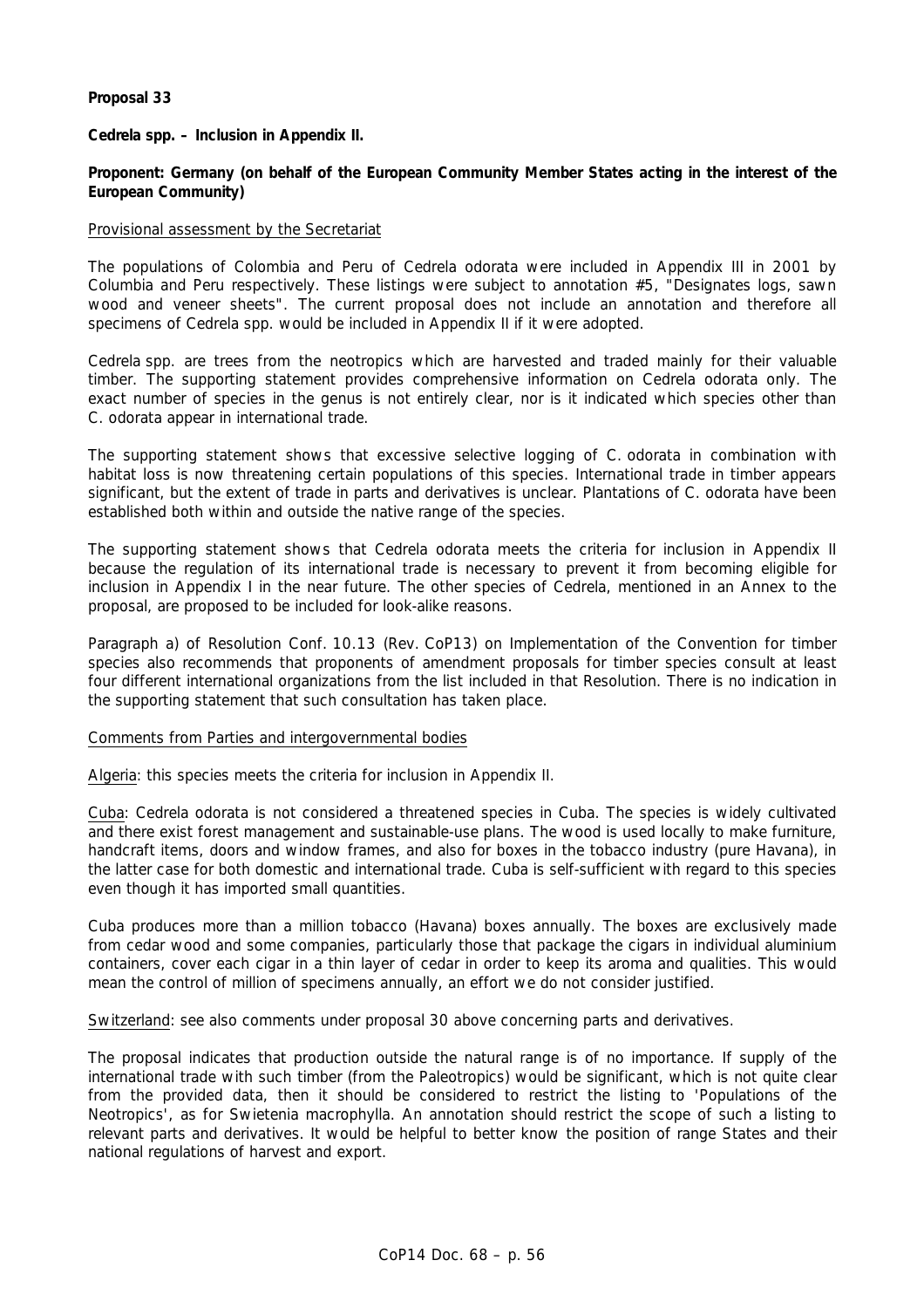## Recommendation by the Secretariat

*Cedrela odorata* meets the criteria for inclusion in Appendix II defined in Annex 2 a of Resolution Conf. 9.24 (Rev. CoP13). The remaining species of the genus *Cedrela* meet the criteria contained in Annex 2 b of that Resolution for inclusion in Appendix II.

In order to facilitate a more targeted application of the Convention, the Secretariat recommends that any listing be restricted to logs, sawn wood, veneer sheets and plywood (annotation #6) rather than include all parts and derivatives.

On the basis of the information available prior to the discussion at CoP14, the Secretariat recommends that this proposal be adopted.

### **Proposal 34**

**Orchidaceae spp. included in Appendix II – Amendment of the annotation to Orchidaceae spp. included in Appendix II to read as follows:** 

 **"Artificially propagated hybrids of the following genera are not subject to the provisions of the Convention, if conditions, as indicated in paragraphs a) and b) below, are met:** *Cymbidium, Dendrobium, Miltonia, Odontoglossum, Oncidium, Phalaenopsis* **and** *Vanda***:** 

- **a) Specimens are readily recognizable as artificially propagated and do not show any signs of having been collected in the wild such as mechanical damage or strong dehydration resulting from collection, irregular growth and heterogeneous size and shape within a taxon and shipment, algae or other epiphyllous organisms adhering to leaves, or damage by insects or other pest; and**
- **b) i) when shipped in non flowering state, the specimens must be traded in shipments consisting of individual containers (such as cartons, boxes, crates or individual shelves of CC-containers) each containing 20 or more plants of the same hybrid; the plants within each container must exhibit a high degree of uniformity and healthiness; and the shipment must be accompanied by documentation, such as an invoice, which clearly states the number of plants of each hybrid; or** 
	- **ii) when shipped in flowering state, with at least one fully open flower per specimen, no minimum number of specimens per shipment is required but specimens must be professionally processed for commercial retail sale, e.g. labelled with printed labels or packaged with printed packages indicating the name of the hybrid and the country of final processing. This should be clearly visible and allow easy verification.**

**Plants not clearly qualifying for the exemption must be accompanied by appropriate CITES documents."** 

### **Proponent: Switzerland**

### Provisional assessment by the Secretariat

This proposal seeks to simplify the annotation for Orchidaceae spp. included in Appendix II.

It is the same as that submitted by Switzerland, as Depositary Government, at the request of the Plants Committee (see provisional assessment of proposal CoP14 Prop. 35) with the exception that it proposes to extend the new annotation provisions to hybrids of the genera *Miltonia*, *Odontoglossum* and *Oncidium*.

When a similar suggestion was made at CoP13, some range States of these additional genera were not in favour of extending the exemption because they believed that this would create enforcement problems. In this context it does not appear from the supporting statement that the proponent has consulted the affected range States in accordance with Resolution Conf. 8.21.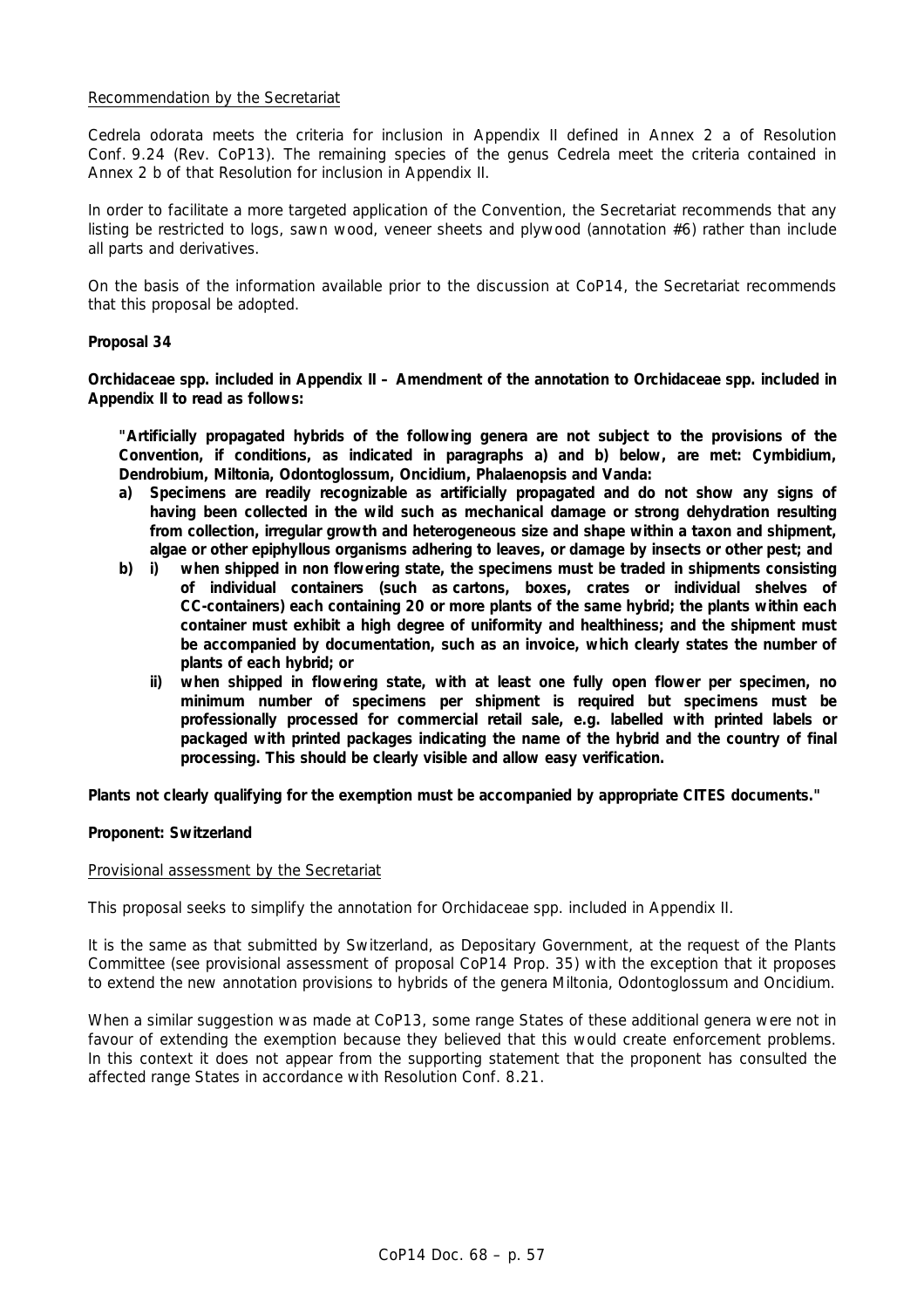## Comments from Parties and intergovernmental bodies

Algeria: the proposal to amend the annotation to Orchidaceae species included in Appendix II is not acceptable.

### Switzerland:

|           | CoP14 Prop. 34                                                                                                                                                                             | CoP14 Prop. 35                                                              |
|-----------|--------------------------------------------------------------------------------------------------------------------------------------------------------------------------------------------|-----------------------------------------------------------------------------|
| Proponent | Switzerland                                                                                                                                                                                | Switzerland at the request of the Plants<br>Committee                       |
| Scope     | Amendment of the annotation to<br>Orchidaceae spp. included in Appendix II<br>and exemption of additional hybrids.                                                                         | Amendment of the annotation to<br>Orchidaceae spp. included in Appendix II. |
| Rationale | a) simplifying the wording, and b)<br>implementation of the recommendations<br>of the Working Group of PC16, i.e.<br>adding hybrids of the genera Miltonia,<br>Odontoglossum and Oncidium. | Mandate to simplify the wording.                                            |

At PC16 it was decided that a proposal shall be submitted to CoP14. Switzerland submits proposals that come out of the Committees for formal reasons. However, Switzerland did not receive any proposal from the Plants Committee for submission, even after having made the Committee aware of this. In the absence of a mandate to draft a proposal for the Plants Committee, Switzerland drafted an independent proposal that considers the recommendations of the Working Group at PC16 as well as the outcome of the monitoring of the impact of the exemptions for artificially propagated orchid hybrids that were adopted at CoP13. This proposal goes beyond the decision of PC16 by proposing hybrids of 3 additional genera that are frequently traded. Only after submission of this proposal, the PC asked whether Switzerland could draft a proposal that reflects the decision of PC16. Switzerland drafted and submitted such a proposal and this lead to two very similar proposals on the issue of artificially propagated orchid hybrids. In its provisional assessment, the Secretariat pointed out that range States of the genera concerned in CoP14 Prop. 34 have not been consulted. However, this is in line with previous practice. There was no formal consultation in earlier proposals for exemption of artificially propagated orchid hybrids, as they were considered to constitute non-natural entities, different from their wild ancestors (proposals CoP12 Prop. 51, CoP13 Prop. 40-42). We understand that certain range States of orchids have concerns and we hope that these concerns can be addressed at the CoP.

### Recommendation by the Secretariat

On the basis of the information available prior to the discussions at CoP14, the Secretariat recommends that this proposal be adopted.

## **Proposal 35**

**Orchidaceae spp. included in Appendix II – Amendment of the annotation to Orchidaceae spp. included in Appendix II to read as follows:** 

 **"Artificially propagated hybrids of the following genera are not subject to the provisions of the Convention, if conditions, as indicated under a) and b), are met:** *Cymbidium, Dendrobium, Phalaenopsis* **and** *Vanda***:** 

- **a) Specimens are readily recognizable as artificially propagated and do not show any signs of having been collected in the wild such as mechanical damage or strong dehydration resulting from collection, irregular growth and heterogeneous size and shape within a taxon and shipment, algae or other epiphyllous organisms adhering to leaves, or damage by insects or other pest; and**
- **b) i) when shipped in non flowering state, the specimens must be traded in shipments consisting of individual containers (such as cartons, boxes, crates or individual shelves of CC-containers) each containing 20 or more plants of the same hybrid; the plants within each container must exhibit a high degree of uniformity and healthiness; and the shipment must**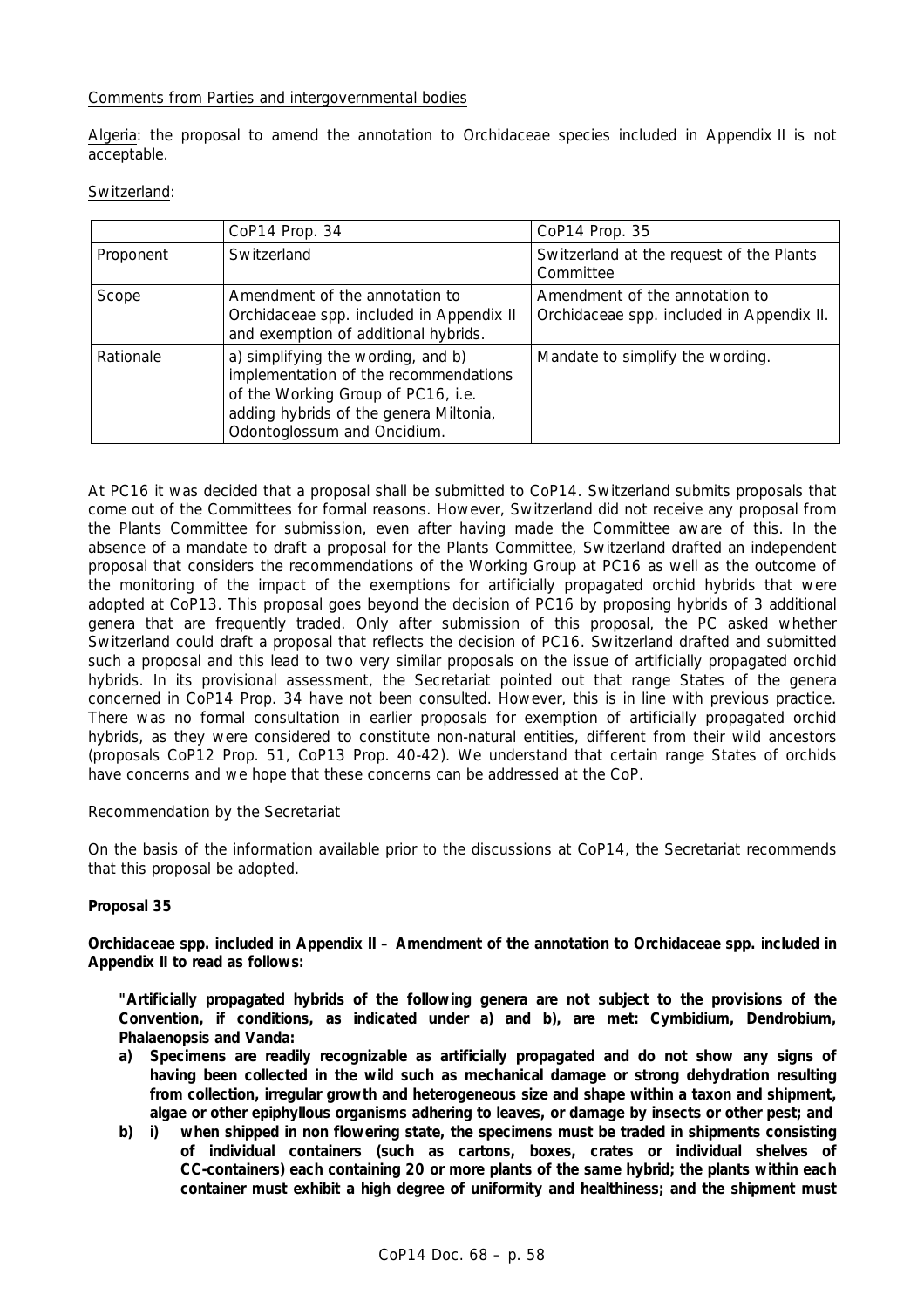**be accompanied by documentation, such as an invoice, which clearly states the number of plants of each hybrid; or** 

 **ii) when shipped in flowering state, with at least one fully open flower per specimen, no minimum number of specimens per shipment is required but specimens must be professionally processed for commercial retail sale, e.g. labelled with printed labels or packaged with printed packages indicating the name of the hybrid and the country of final processing. This should be clearly visible and allow easy verification.** 

## **Plants not clearly qualifying for the exemption must be accompanied by appropriate CITES documents."**

## **Proponent: Switzerland (as Depositary Government, at the request of the Plants Committee)**

### Provisional assessment by the Secretariat

This proposal is the result of instructions to the Plants Committee under Decision 13.99. Rather than seeking to increase or decrease controls on trade in these species *per se*, its primary purpose is to clarify the annotations applicable to species in the family Orchidaceae to make them easier to implement. The Secretariat believes that its consideration by the Conference in relation to the provisions of Resolution Conf. 9.24 (Rev. CoP13) should be judged in this light.

The current annotation for Orchidaceae (in footnote 8 of the Appendices) concerns artificially propagated hybrids of the genera *Cymbidium*, *Dendrobium*, *Phalaenopsis* and *Vanda*. As a result of adopting two slightly different annotations at CoP13 on the same subject, hybrids within the genus *Dendrobium* are excluded if traded in containers of 20 or more specimens, irrespective of whether the plants are flowering or not; or excluded for hybrids within the genus known in horticulture as "Nobile" and "Phalaenopsis" types if in quantities of less than 20 specimens and flowering. Hybrids of *Dendrobium* with other genera are excluded if in containers of 20 or more specimens, irrespective of whether the plants are flowering or not; the exclusion for flowering specimens in quantities of less than 20 does not apply to intergeneric hybrids of *Dendrobium*.

The current annotation for hybrids of *Cymbidium*, *Dendrobium*, *Phalaenopsis* and *Vanda* in quantities of 20 or more plants within each container requires the plants to be "readily recognized as artificially propagated specimens by exhibiting a high degree of uniformity and healthiness". The same annotation for interspecific hybrids within the genus and intergeneric hybrids of *Cymbidium*, *Phalaenopsis* and *Vanda,* and interspecific hybrids within the genus *Dendrobium* known in horticulture as "nobile-types" and "phalaenopsis-types", requires that they be readily recognizable as artificially propagated specimens "by exhibiting a high degree of cleanliness, undamaged inflorescences, intact root systems and a general absence of damage or injury that could be attributable to plants originating in the wild", and that the plants "not exhibit characteristics of wild origin, such as damage by insects or other animals, fungi or algae adhering to leaves, or mechanical damage to inflorescences, roots, leaves or other parts resulting from collection".

The current annotations are clearly extremely complex and difficult to implement.

The proponent is proposing to simplify the annotation for artificially propagated hybrids of *Cymbidium*, *Dendrobium*, *Phalaenopsis* and *Vanda* (without distinguishing whether intraspecific or intergeneric hybrids), by excluding non-flowering plants if traded in shipments of individual containers containing 20 or more plants of the same hybrid, and excluding flowering plants professionally processed for commercial retail trade.

The proposed amendment redrafts the visual criteria for being readily recognizable as artificially propagated as plants that "do not show any signs of having been collected in the wild such as mechanical damage or strong dehydration resulting from collection, irregular growth and heterogeneous size and shape within a taxon and shipment, algae or other epiphyllous organisms adhering to leaves, or damage by insects or other pest". These new criteria are more detailed than those included in the current annotation.

The Secretariat agrees that the proposed amendment to the annotation does eliminate the inconsistent application of the annotation for hybrids of the genus *Dendrobium*, and provides a more consistent description of visual characteristics of artificially propagated plants.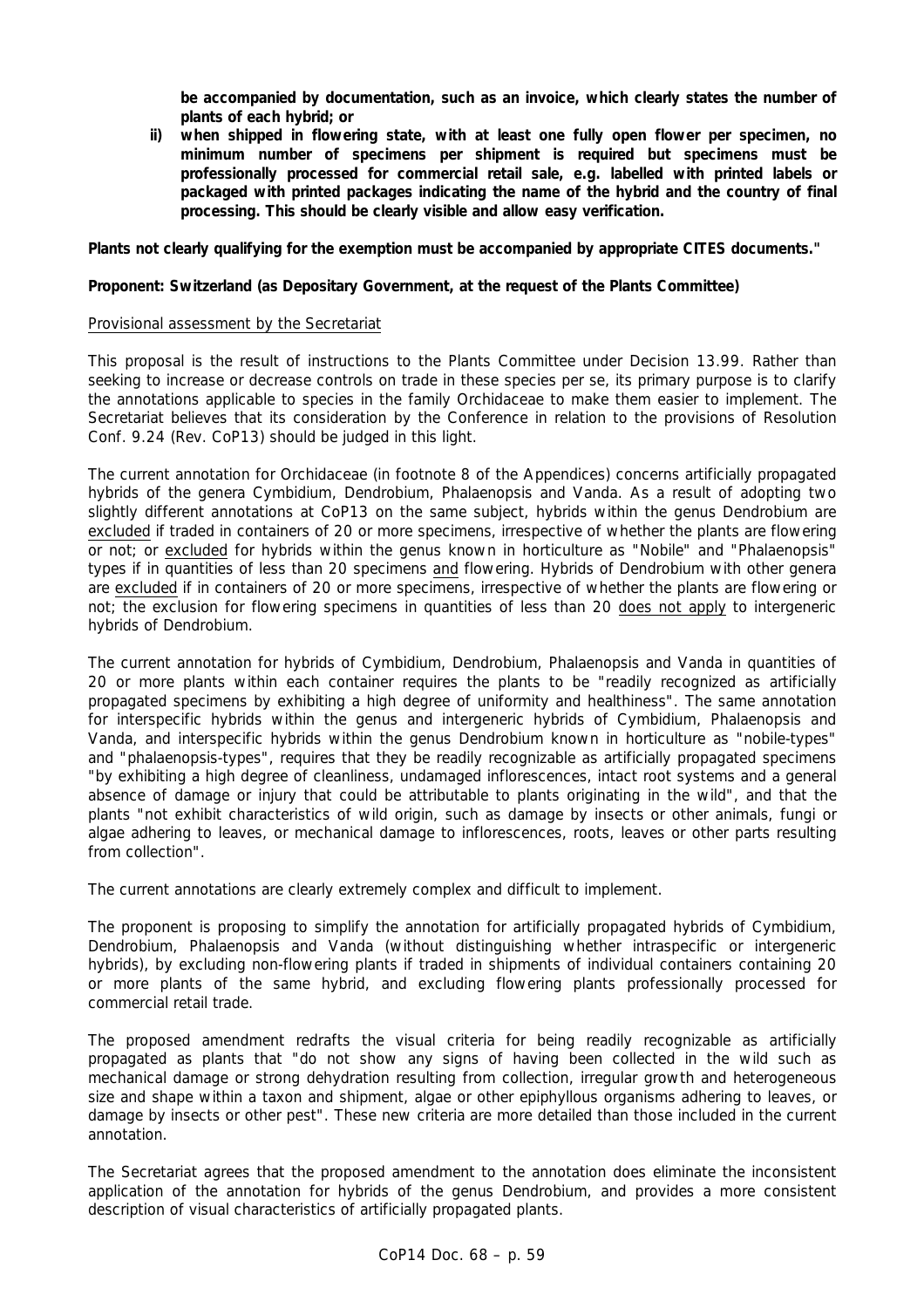## Comments from Parties and intergovernmental bodies

Algeria: this proposal is acceptable.

Switzerland: see comments under proposal 34 above.

## Recommendation by the Secretariat

If proposal CoP14 Prop. 34 is adopted, then this necessarily implies the rejection of Prop. 35 which will not be submitted to decision in accordance with Rule 23, paragraph 6, of the Rules of Procedure.

However, should proposal CoP14 Prop. 34 be withdrawn or rejected, the Secretariat recommends that proposal CoP14 Prop. 35 be adopted.

## **Proposal 36**

*Taxus cuspidata* **– Amendment of the listing in Appendix II by:** 

- **1. Deleting the phrase "and infraspecific taxa of this species"; and**
- **2. Annotating to read as follows:**

 **"Specimens of hybrids and cultivars are not subject to the provisions of the Convention."** 

## **Proponent: United States of America**

### Provisional assessment by the Secretariat

The proponent seeks to exclude hybrids and cultivars of *Taxus cuspidata* which occur almost exclusively as artificially propagated specimens. It proposes a complete exclusion of these, and not just those "in pots or other small containers, each consignment being accompanied by a label or document stating the name of the taxon or taxa and the text 'artificially propagated'", as proposed in proposal CoP14 Prop. 37. Consequently this proposal has the least restrictive effect on the trade and should be decided upon first. If it is accepted, then proposal CoP14 Prop. 37 as it applies to *T. cuspidata* would be rejected.

### Comments from Parties and intergovernmental bodies

Algeria: rejects this proposal.

## Switzerland:

|           | CoP14 Prop. 36                                                                                                                                                                                                                                                                                                                                                                       | CoP14 Prop. 37                                                                                                                                                                                                                                         |
|-----------|--------------------------------------------------------------------------------------------------------------------------------------------------------------------------------------------------------------------------------------------------------------------------------------------------------------------------------------------------------------------------------------|--------------------------------------------------------------------------------------------------------------------------------------------------------------------------------------------------------------------------------------------------------|
| Proponent | United States of America                                                                                                                                                                                                                                                                                                                                                             | Switzerland at the request of the<br>Standing Committee.                                                                                                                                                                                               |
| Scope     | Amendment of the listing of Taxus<br>cuspidata in Appendix II in order to<br>exclude hybrids and cultivars and their<br>parts and derivatives.                                                                                                                                                                                                                                       | a) Eliminating the exclusion of whole<br>specimens of listed taxa, which is in<br>contradiction with Article I of the<br>Convention; and b) exemption of whole<br>live, artificially propagated plants of<br>hybrids and cultivars of Taxus cuspidata. |
| Rationale | Cultivars of Taxus cuspidata, originating<br>from horticulture, are frequently observed<br>in international trade. Further, T. x media,<br>an artificial hybrid involving T. cuspidata<br>and T. baccata, is widely traded for<br>horticulture, and its parts and derivatives<br>for medicinal purposes. These<br>commodities are of no conservation<br>concern and can be exempted. | Mandate to bring the listings of<br>Taxus spp. in line with the text of the<br>Convention.                                                                                                                                                             |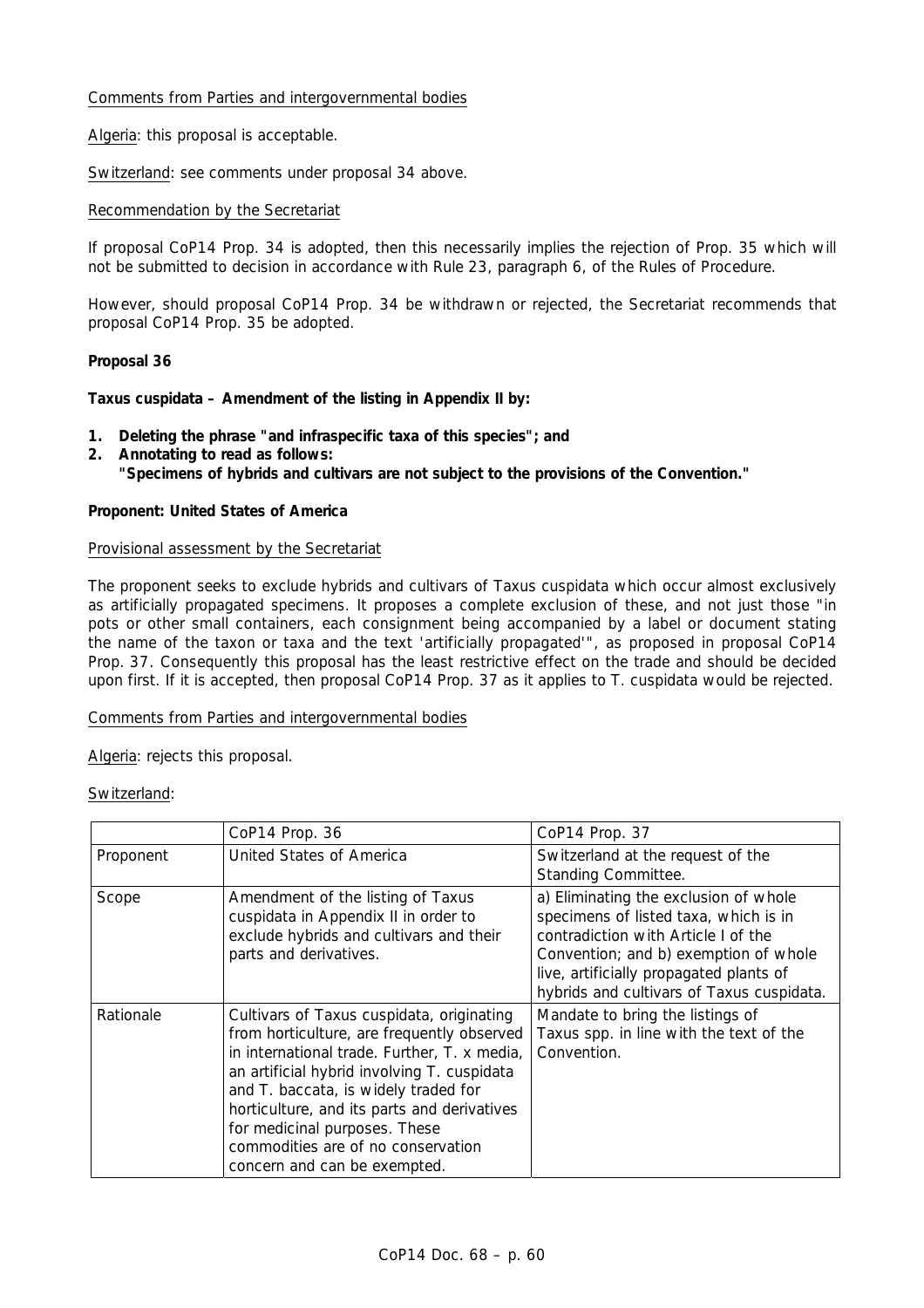An amendment of the current annotation to the various *Taxus* spp. in Appendix II is imperative in order to bring it in line with the text of the Convention. Proposal CoP14 Prop. 36 has the advantage of additionally exempting parts and derivatives of hybrids and cultivars of *T. cuspidata*. Enforcement faces the challenge of a split listing within *Taxus* spp., as only certain Asian species are listed. If certain hybrids and cultivars with their parts and derivatives are additionally exempted, this doesn't constitute an new element. Biomass of *T.* x *media* originating from plantations is commonly found in international trade and inclusion in CITES - as a hybrid of *T. cuspidata* - has caused some confusion, was not intended and is not well justified.

## Recommendation by the Secretariat

On the basis of the information available prior to the discussion at CoP14, the Secretariat recommends that this proposal be adopted.

## **Proposal 37**

*Taxus chinensis, T. cuspidata, T. fuana* **and** *T. sumatrana*

**A. Deletion of the annotation to** *Taxus chinensis***,** *Taxus fuana* **and** *Taxus sumatrana* **in Appendix II that reads:** 

 **"Whole artificially propagated plants in pots or other small containers, each consignment being accompanied by a label or document stating the name of the taxon or taxa and the text 'artificially propagated', are not subject to the provisions of the Convention"; and** 

- **B. Amendment of the annotation to** *Taxus cuspidata* **to read:** 
	- **"Artificially propagated hybrids and cultivars of** *Taxus cuspidata* **in pots or other small containers, each consignment being accompanied by a label or document stating the name of the taxon or taxa and the text 'artificially propagated', are not subject to the provisions of the Convention."**

**Proponent: Switzerland (as Depositary Government, at the request of the Standing Committee)** 

### Provisional assessment by the Secretariat

This proposal seeks to rectify an error made at the 13th meeting of the Conference of the Parties, where a decision was adopted contrary to the text of the Convention. It proposes to delete the annotation (currently footnote 10) for *Taxus chinensis*, *T. fuana* and *T. sumatrana* that excludes artificially propagated plants in pots or other small containers. The annotation #10 remains ("Designates all parts and derivatives except: a) seeds and pollen; and b) finished pharmaceutical products").

The Secretariat explained in Notification to the Parties No. 2004/073 of 19 November 2004 that Article I, paragraph (b) (i) makes no provision for the exclusion of any live or dead plant of species that are included in the Appendices, and therefore the Secretariat agrees that the proposed deletion of the annotation that applies to *Taxus chinensis*, *T. fuana* and *T. sumatrana* would bring the annotations in line with the text of the Convention.

The proponent proposes to amend the annotation (currently footnote 10) so that it applies only to artificially propagated hybrids and cultivars of *Taxus cuspidata* in pots or other small containers, each consignment being accompanied by a label or document stating the name of the taxon or taxa and the text 'artificially propagated'. The proponent explains that Resolution Conf. 11.11 (Rev. CoP13) allows for the exclusion of hybrids from CITES controls by a specific annotation in Appendix II or III. Cultivars are treated in the Convention in the same way as hybrids. The proposed amendment to the annotation for *T. cuspidata* brings the annotation in line with Resolution Conf. 11.11 (Rev. CoP13).

## Comments from Parties and intergovernmental bodies

Algeria: supports this proposal. It allows the correction of a mistake made at CoP13 where a decision contrary to the Convention was adopted.

Switzerland: see comments under proposal 37 above.